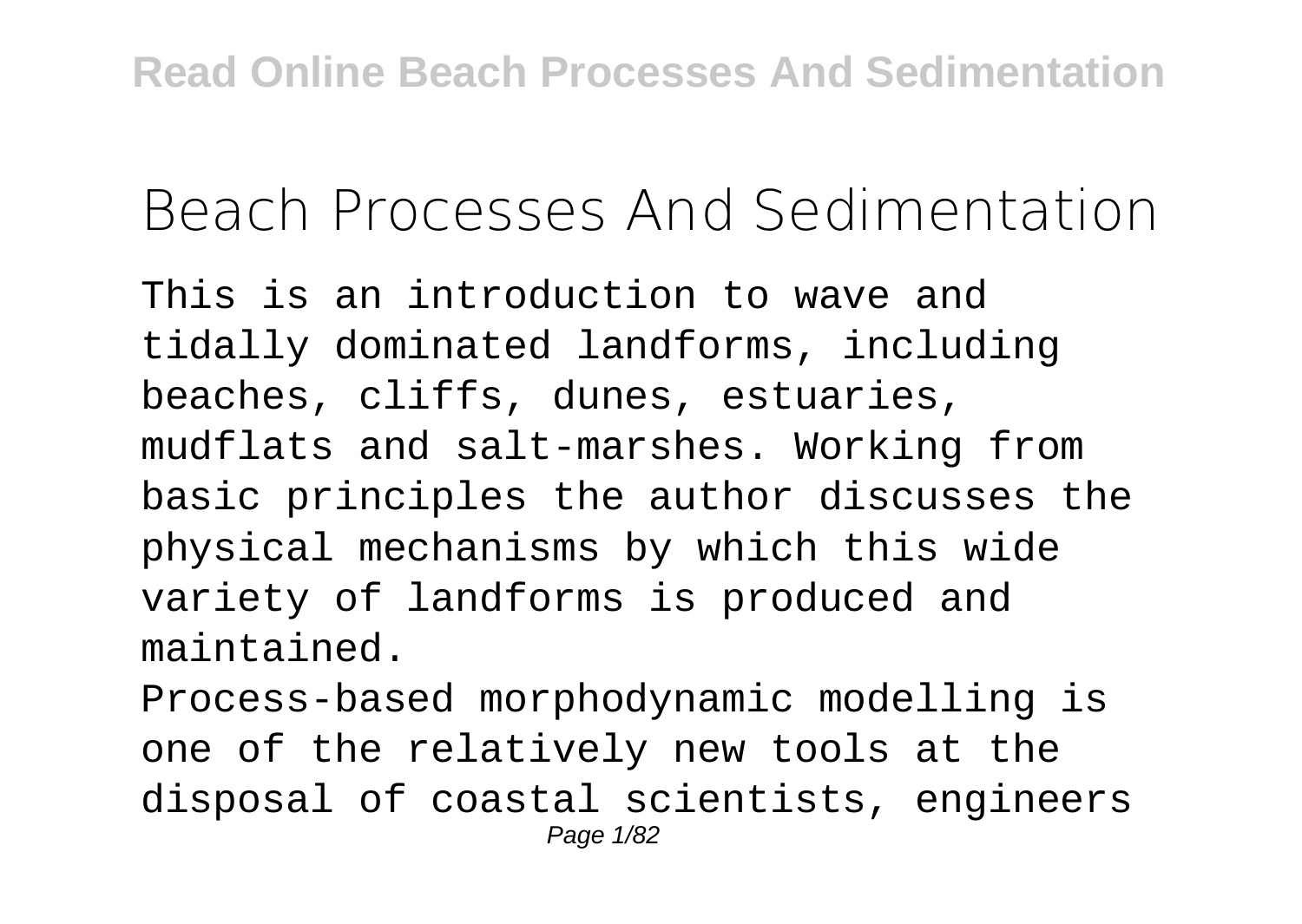and managers. On paper, it offers the possibility to analyse morphological processes and to investigate the effects of various measures one might consider to alleviate some problems. For these to be applied in practice, a model should be relatively straightforward to set up. It should be accurate enough to represent the details of interest, it should run long enough and robustly to see the real effects happen, and the physical processes represented in such a way that the sediment generally goes in the right Page 2/82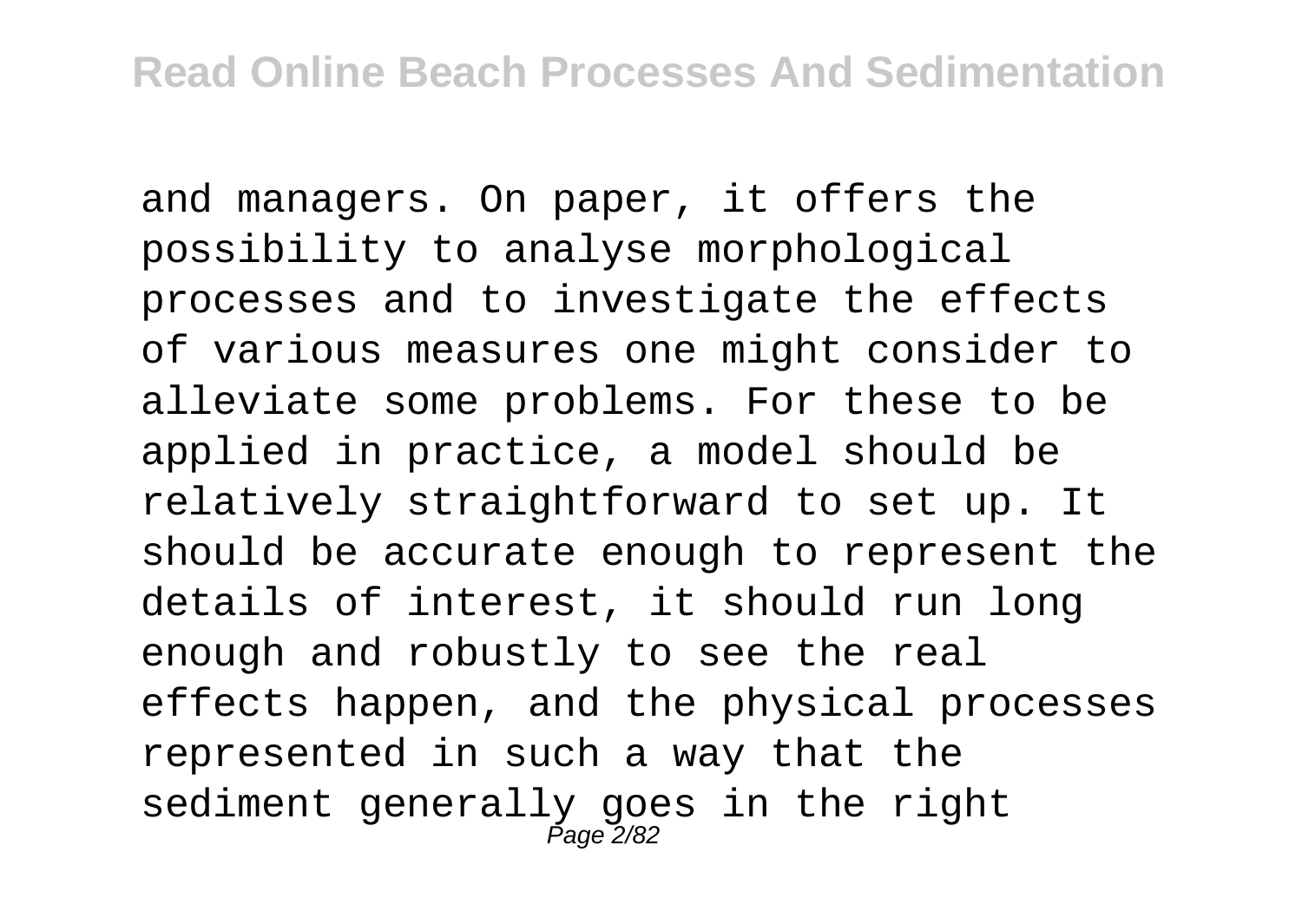direction at the right rate. Next, practitioners must be able to judge if the patterns and outcomes of the model are realistic and finally, translate these colour pictures and vector plots to integrated parameters that are relevant to the client or end user. In a nutshell, this book provides an in-depth review of ways to model coastal processes, including many hands-on exercises.

Introduces beach processes within an approach that balances an engineering perspective against a purely geological Page 3/82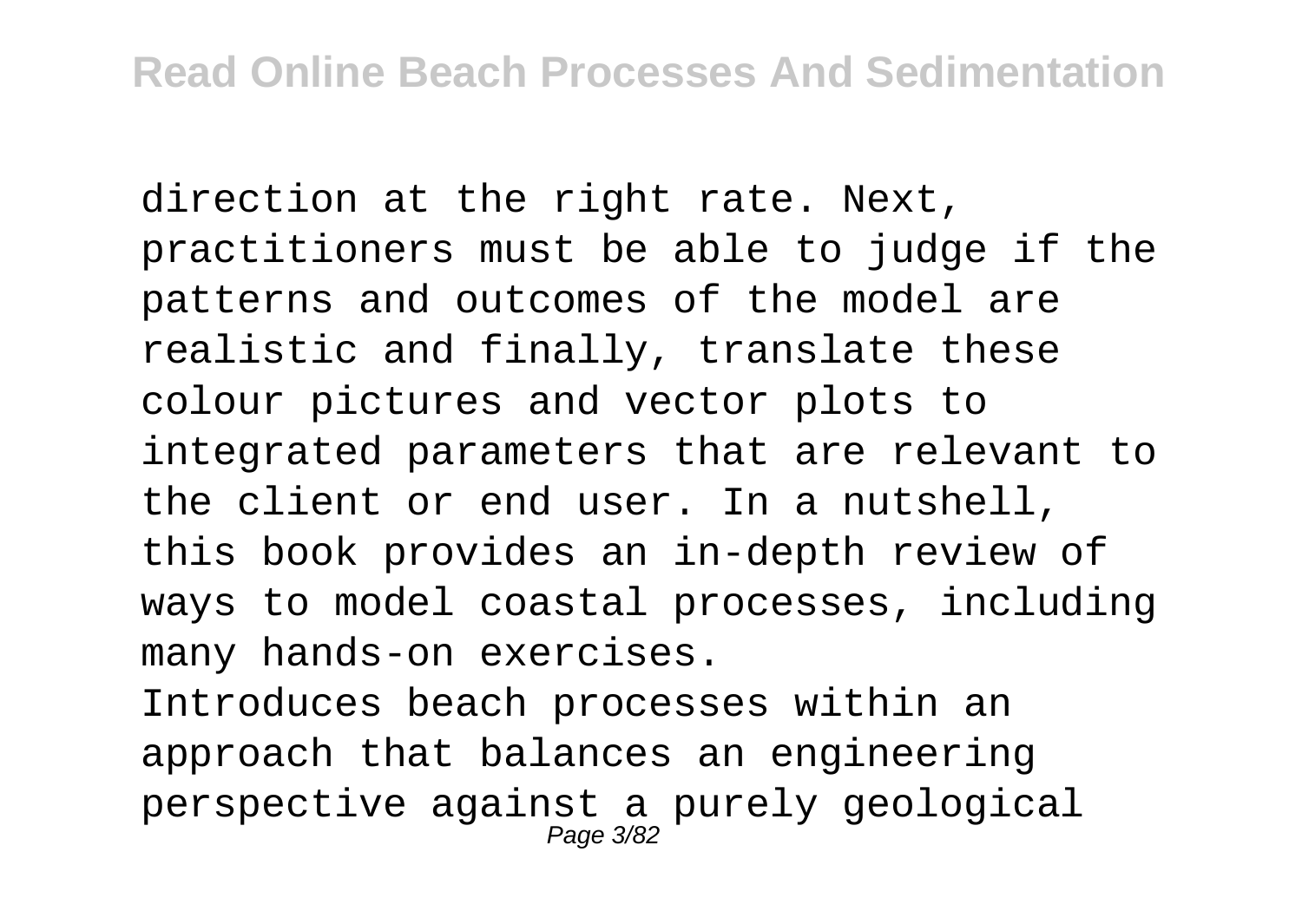one. Provides an up-to-date review of the current understanding of beach processes as well as applications to solve coastal problems (erosion, management issues, etc.). Discusses issues related to beach erosion and other processes. The second edition of Beach Processes and Sedimentation has been updated to include information gathered from two decades of science and engineering in the field, reflecting the vast increase in knowledge since the first edition. Discusses the rise of coastal zone management as well as Page 4/82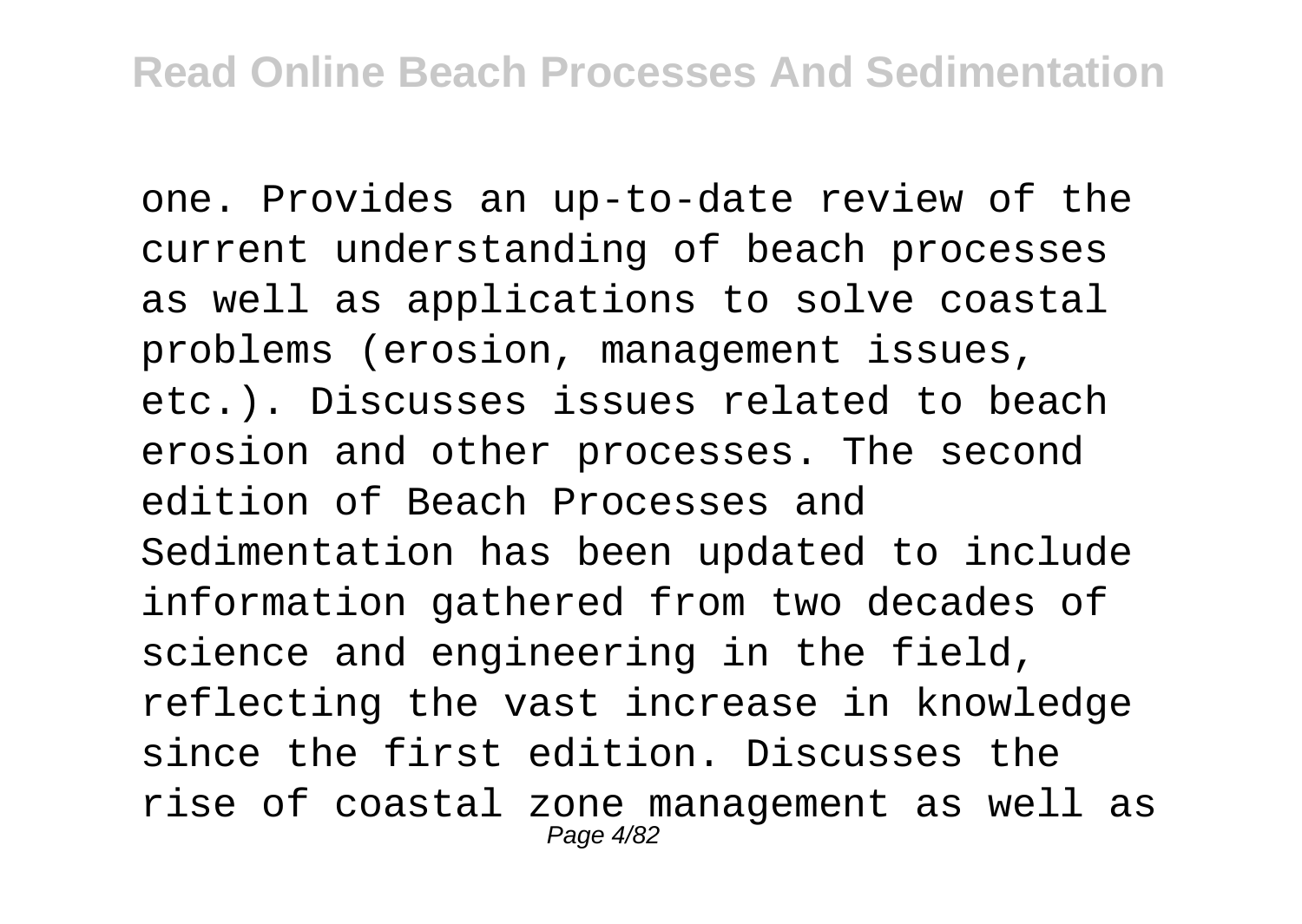patterns of wave transformations and dissipation within the surf zone, and how these water motions produce cross-shore movements of sediment resulting in beachprofile variations. An essential reference book for many readers: from beach front property owners to politicians contending with beachfront erosion to engineers addressing beachfront reclamation projects.

This book represents the efforts of over a hundred individuals who planned and executed the NSTS field experiments, Page 5/82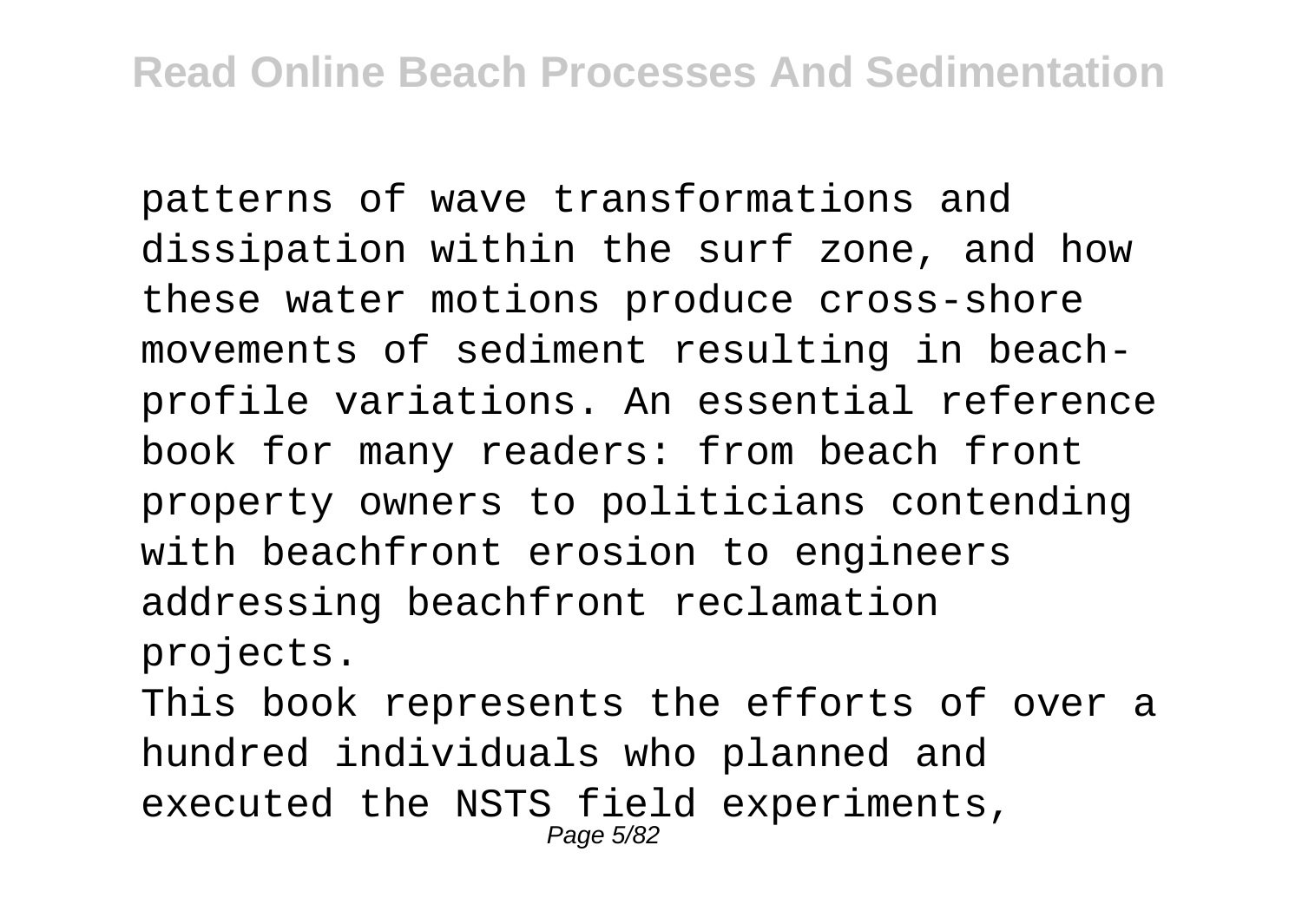analyzed the billions of data points, and distilled their findings and insights into the summaries found here. Because these experiments were of a scope that will seldom, if ever, be duplicated, and because the program brought together many of the foremost field experimentalists in this country, we all felt from the beginning that it was important to preserve the outcome. This was done in two ways. First, the raw data were made available to any interested investigator within 18 months of the completion of each Page 6/82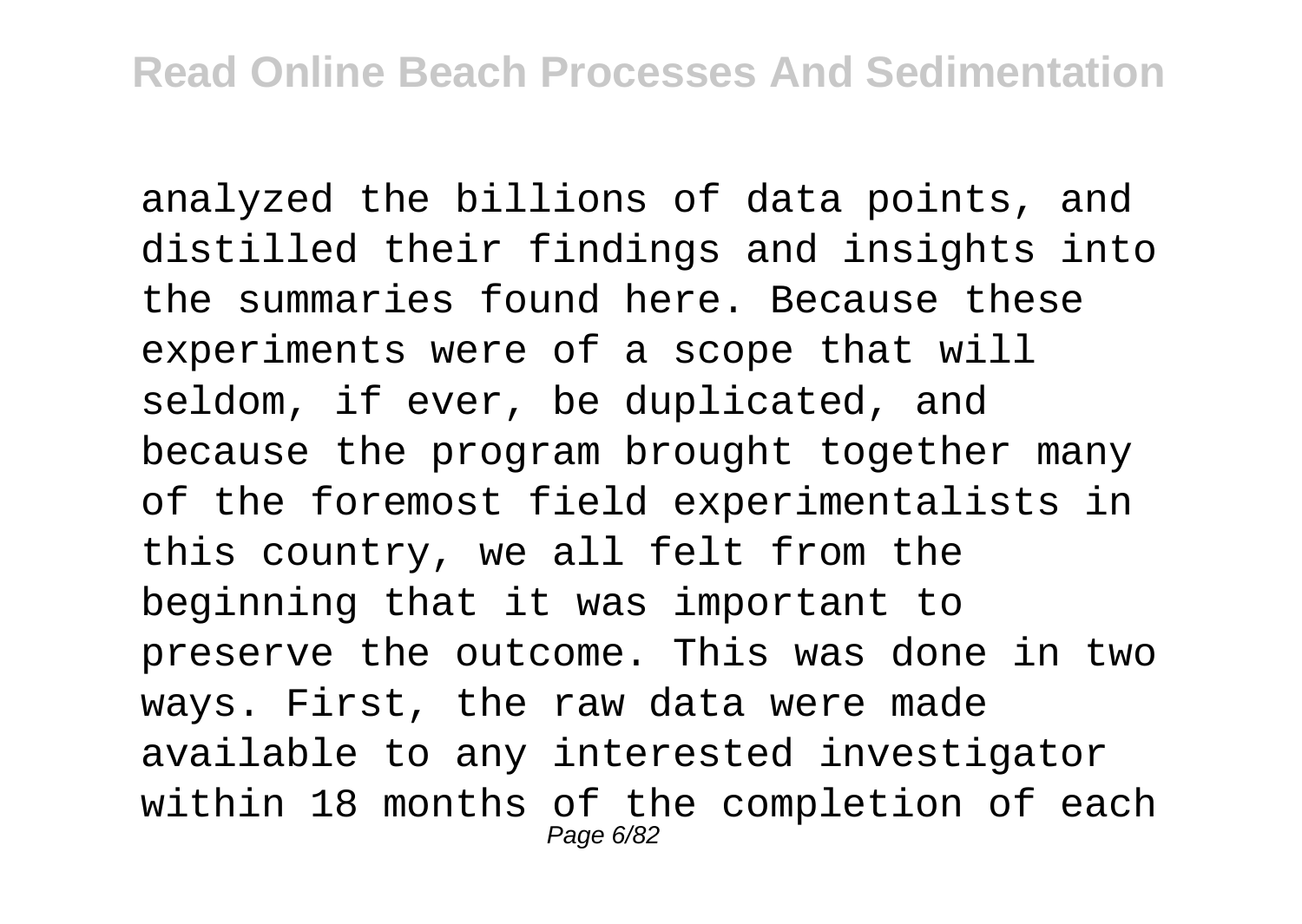experiment. Secondly, both the methodology of the experiments and the findings from them were codified in the form of a monograph. This book is that result. I have had the occasion recently (Sediments '87 Proceedings, Vol. 1, pp. 642-651) to assess the NSTS performance. I found that we made giant strides in our understanding of the surf zone hydrodynamics --far more than our fondest expectations at the beginning. We were able to do less than we had hoped about the response of the sediment, largely because of a limited Page 7/82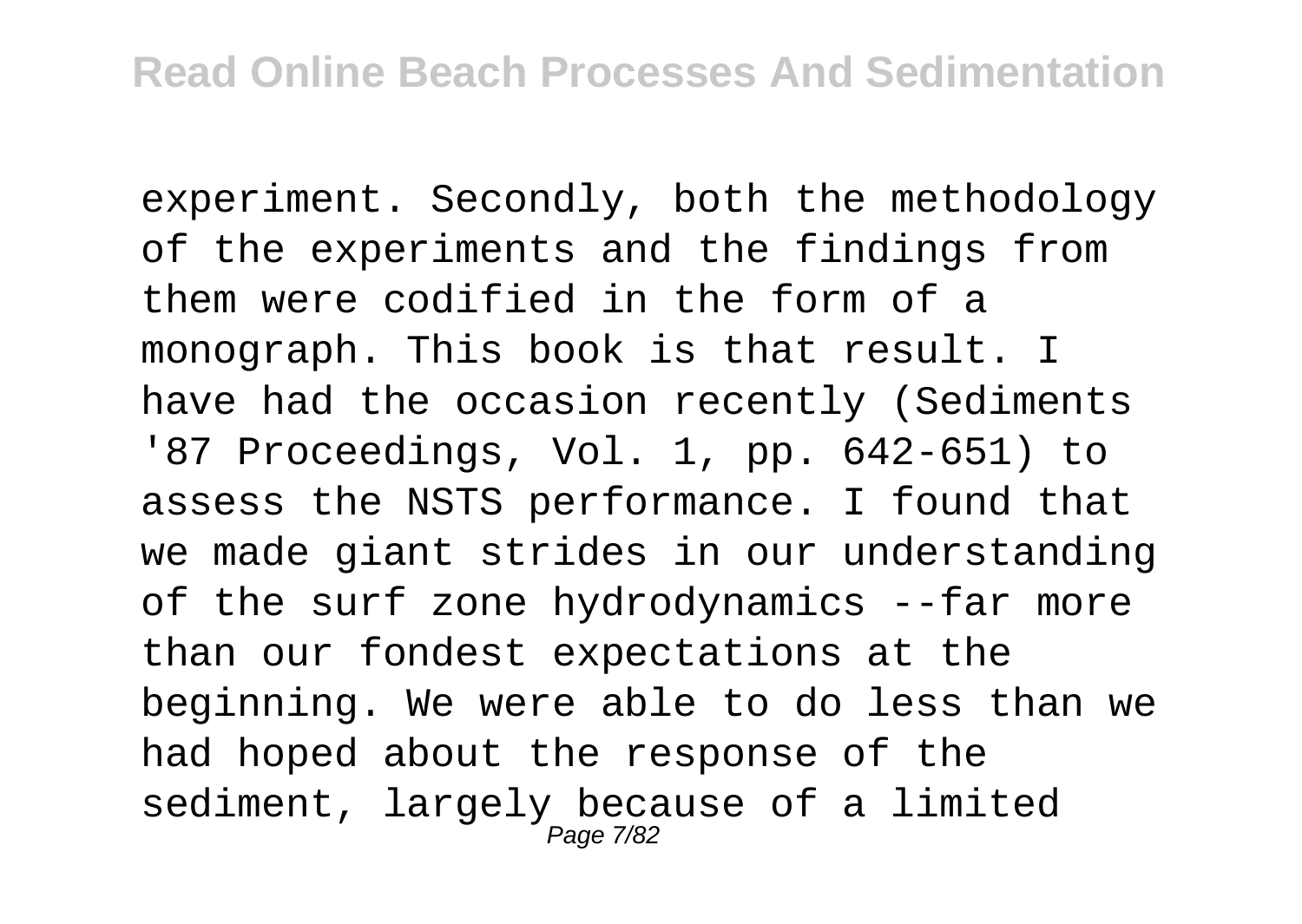ability to measure it at a point. As I reported in the Sediments '87 assessment, we established a new state of the art in measurement techniques and we demonstrated the effectiveness of large, multiinvestigator, instrument-intensive experiments for studying nearshore processes.

Form, Process and Evolution Coastal and Shelf Sediment Transport Geomorphological Processes Australian Coastal Systems Coastal Sedimentary Environments Page 8/82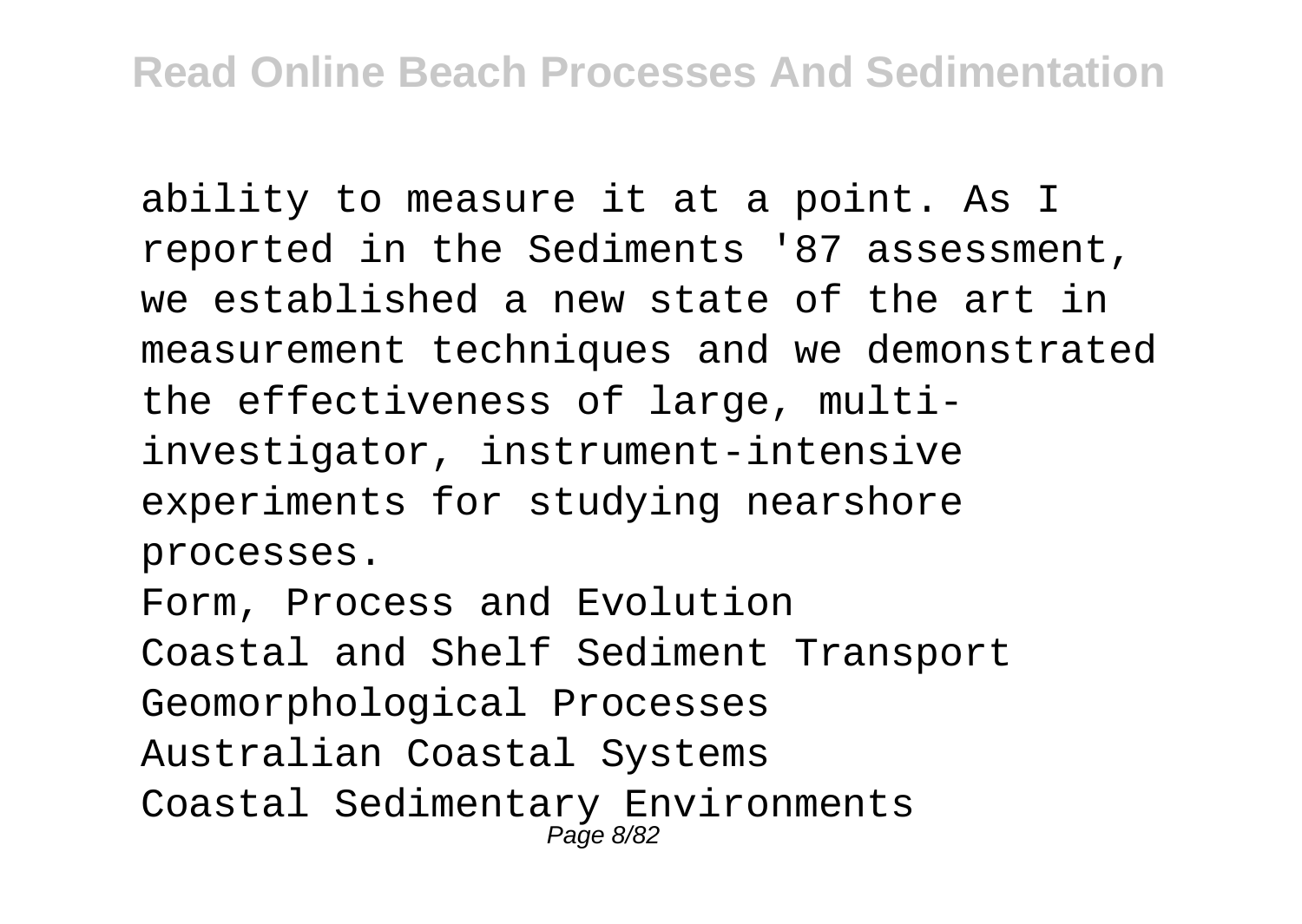Beach Processes and SedimentationPrentice Hall

Grounded in current research, this second edition has been thoroughly updated, featuring new topics, global examples and online material. Written for students studying coastal geomorphology, this is the complete guide to the processes at work on our coastlines and the features we see in coastal systems across the world. This report reviews literature concerning the geological aspects of inner continental shelf physical processes, Page 9782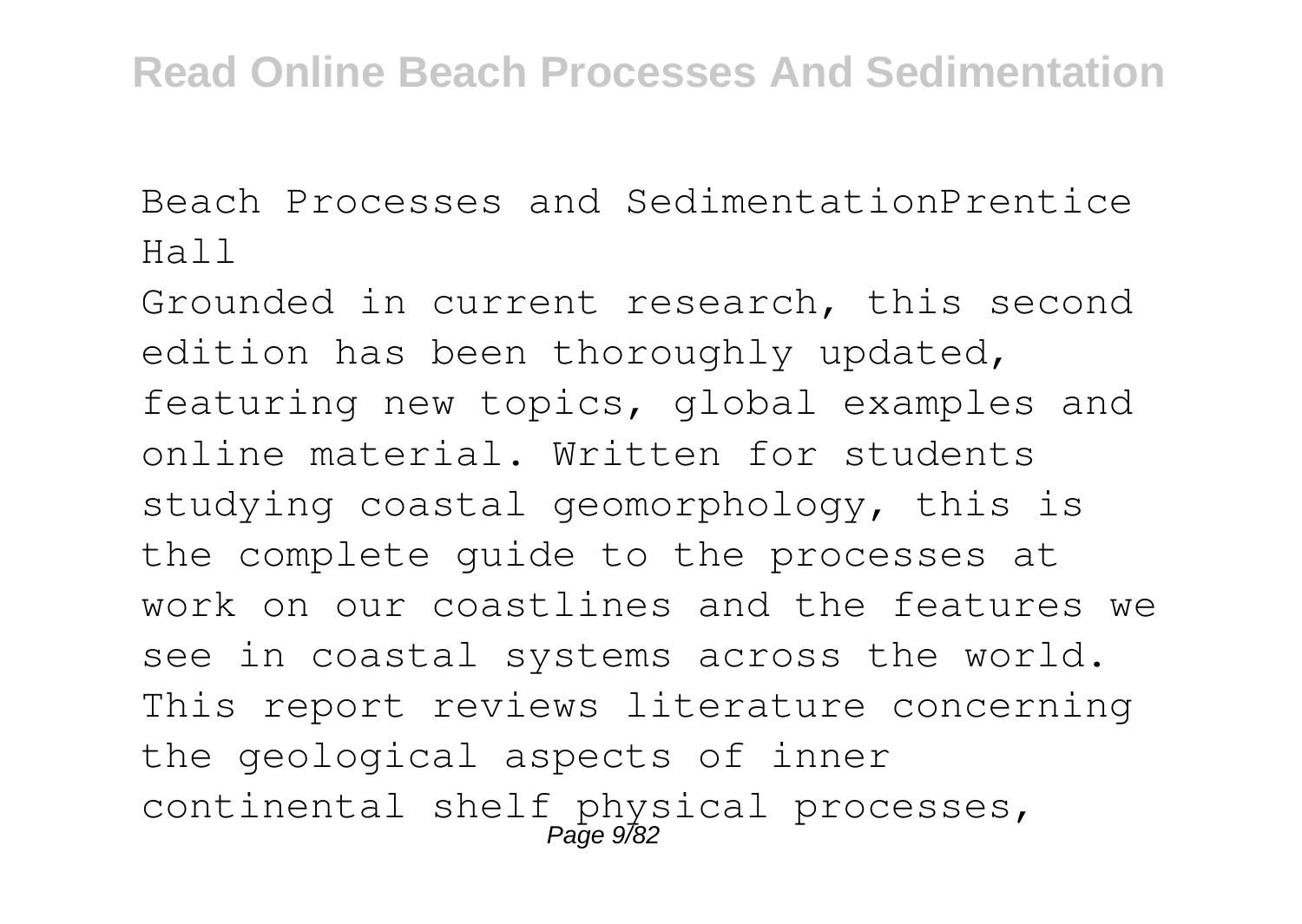sediment transport, and stratigraphy. Although surf zone and nearshore processes and sediment transport have been extensively addressed in the literature, inner shelf processes and sediment transport, particularly in the cross-shelf direction, are not well understood. Inner continental shelf processes and related cross-shore sediment transport between the beach and the inner shelf have important implications for engineering works such as beachfill design and dredged material placement specific topics considered<br>Page 10/82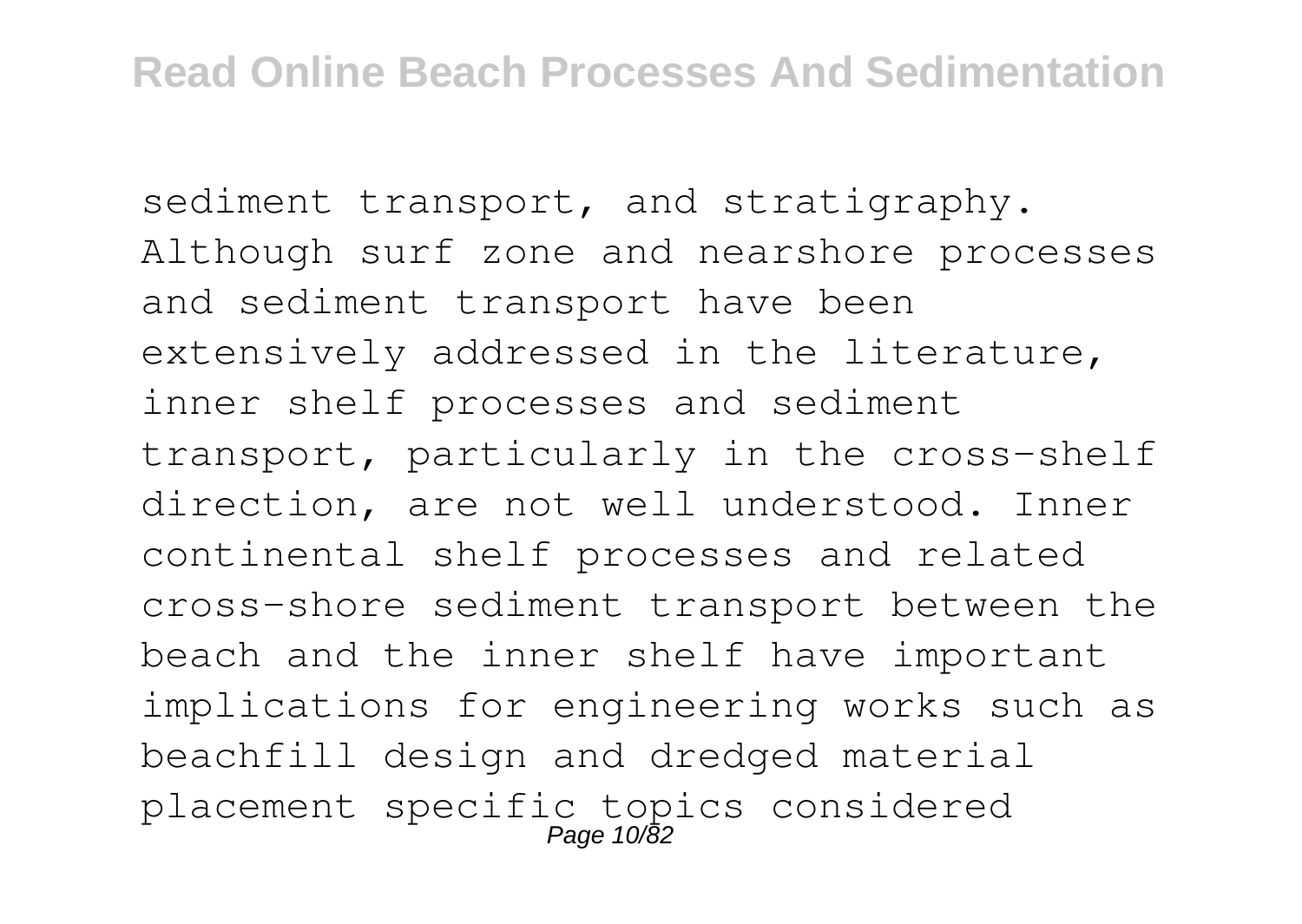include: depth of closure and extent of sediment transport landward and seaward of this zone; processes that cause crossshore movement of sediment; amount and physical characteristics of beach material lost to the off-shore; long-term fate of sediment that has moved offshore; relationship between depositional structures and flow processes; the impact of episodic storms on sedimentation; and the importance of the geologic framework on the inner shelf. Discussions pertain to the relationships between sediment Page 11/82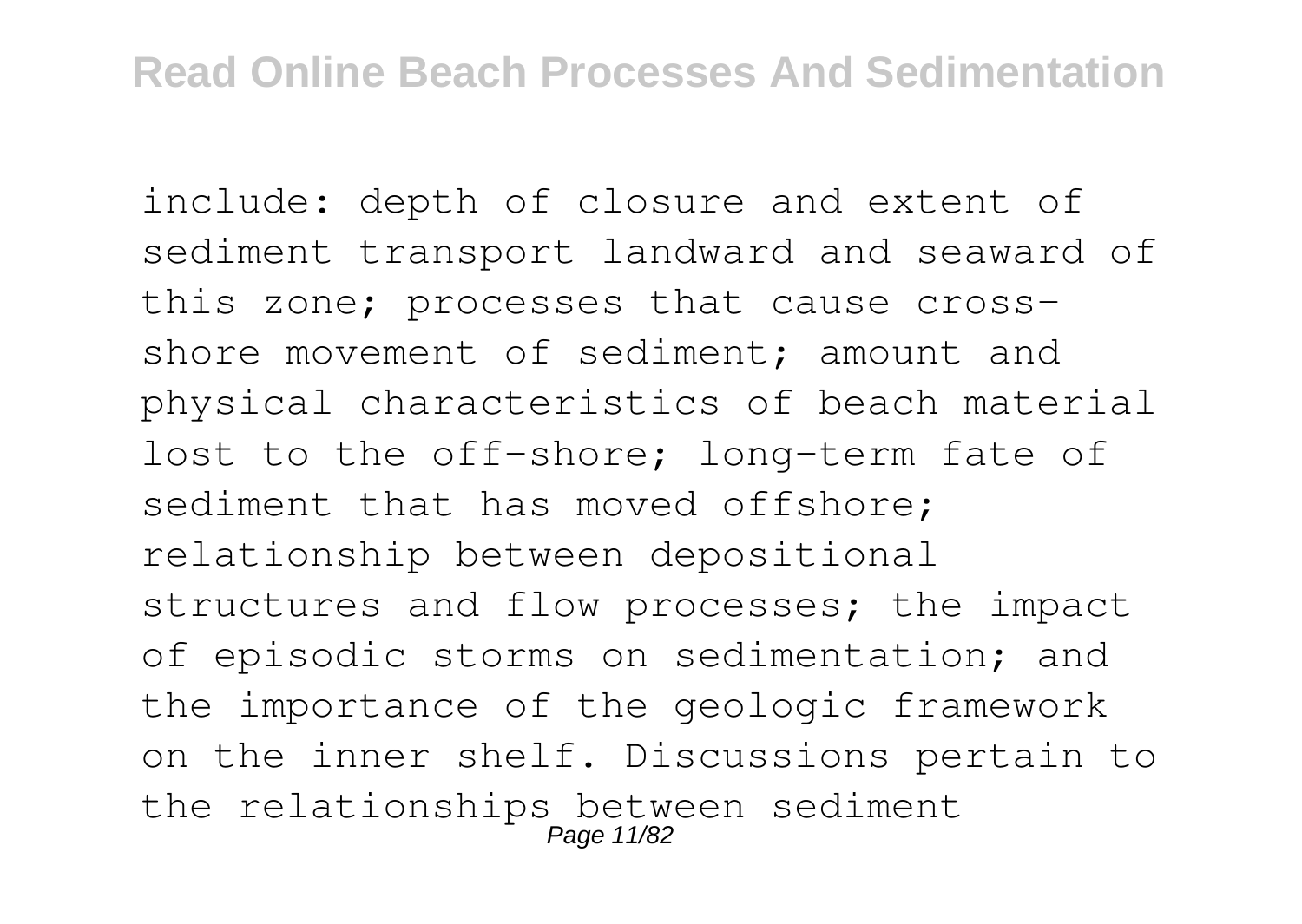transport on the inner shelf and the concepts of equilibrium profile, depth of closure, and sedimentation and stratigraphic characteristics of the inner shelf.

Understanding the sediments deposited by glaciers or other cold-climate processes assumes enhanced significance in the context of current global warming and the predicted melt and retreat of glaciers and ice sheets. This volume analyses glacial, proglacial and periglacial settings. Papers include topics such as Page 12/82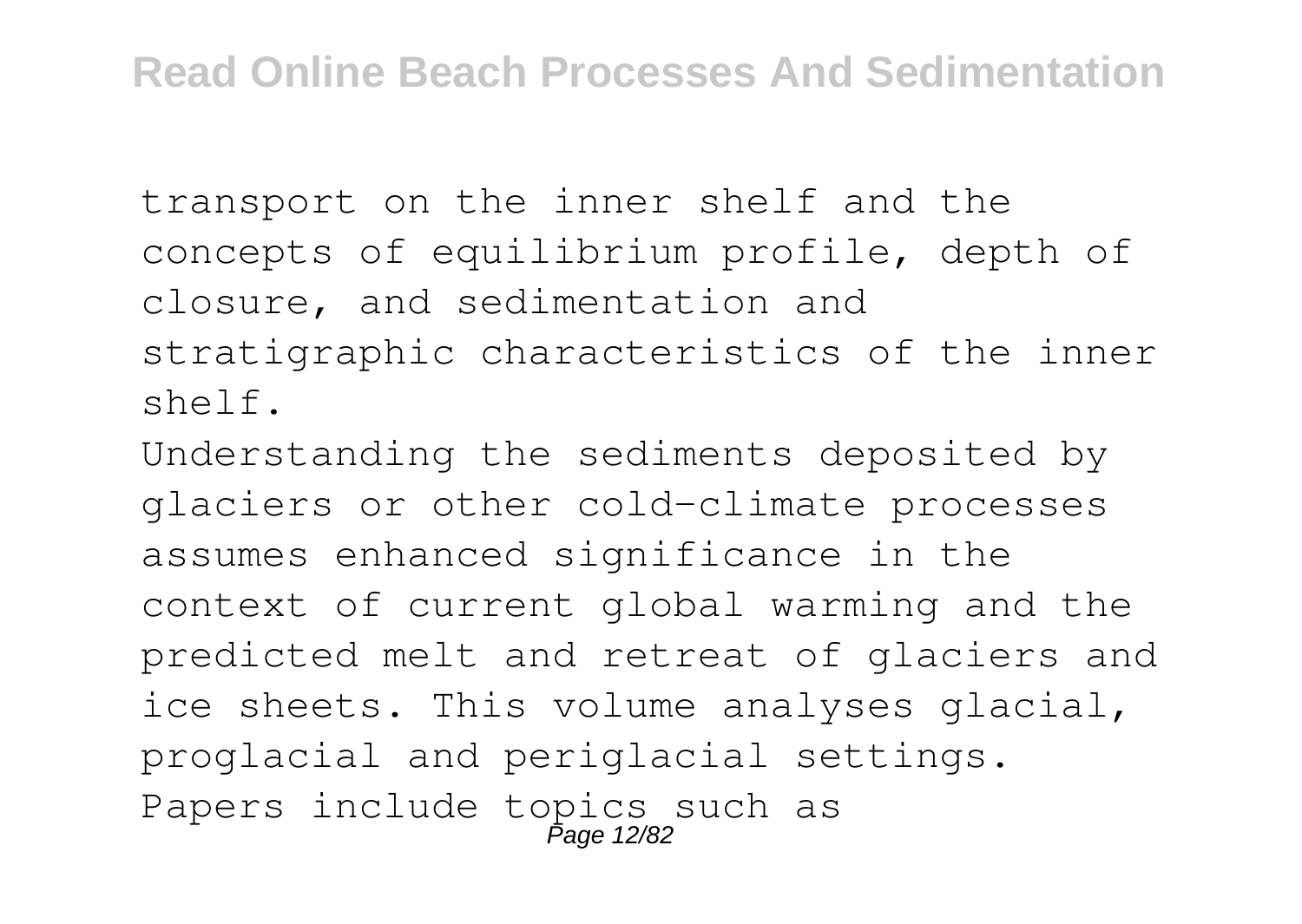sedimentation at termini of tidewater glaciers, poorly understood high-mountain features, and slope and aeolian deposits that have been sourced in glacial and periglacial regions and subsequently transported and deposited by azonal processes. Difficulties encountered in inferring Pleistocene and pre-Pleistocene cold-climate conditions when the sedimentary record lacks specific diagnostic indicators are discussed. The main objective of this volume is to establish the validity and limitations of Page 13/82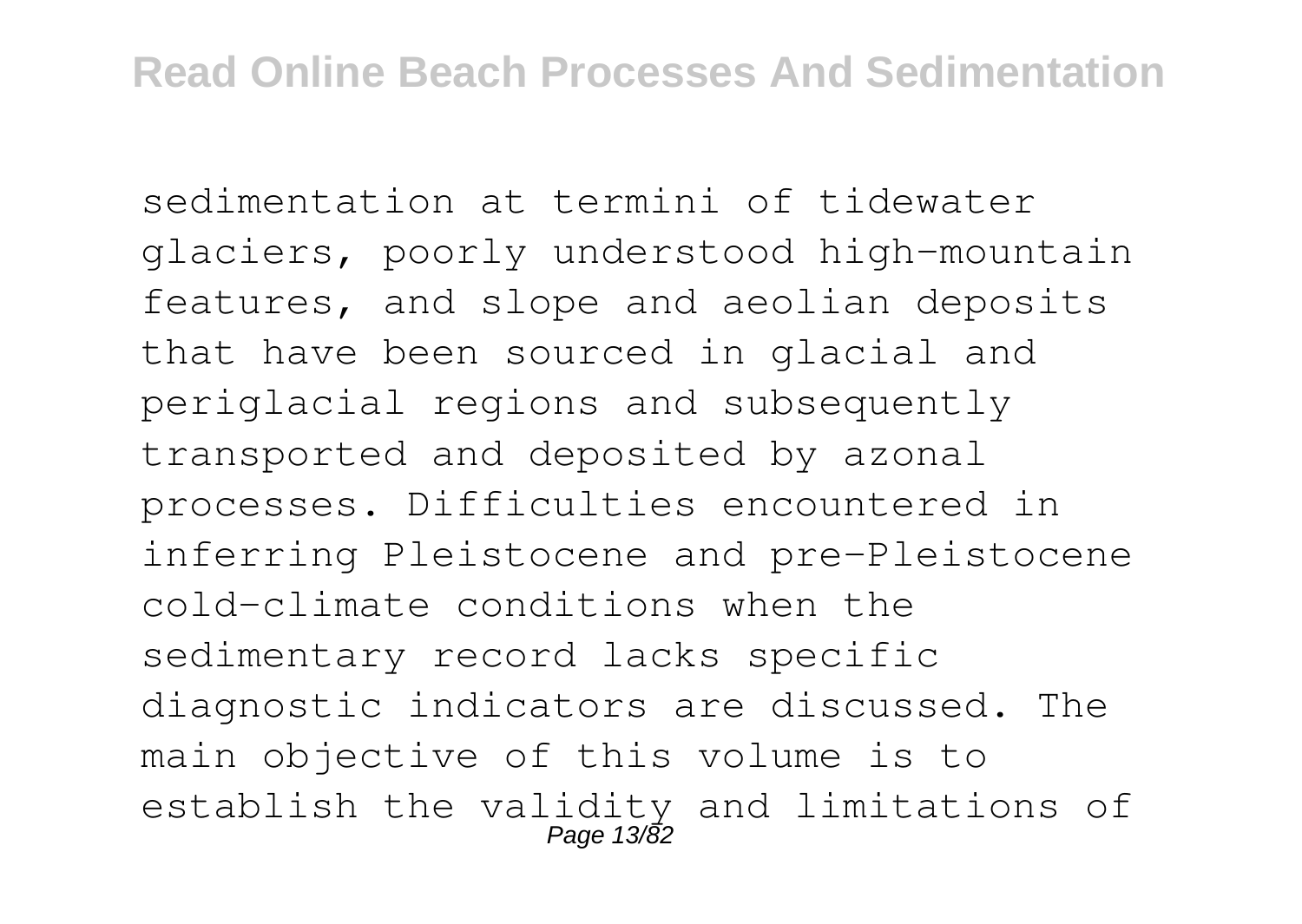the evidence that is used to achieve reliable palaeogeographic and palaeoclimatic reconstructions. On the much longer geological timescale, an understanding of ice-marginal and periglacial environments may better prepare us for the unavoidable reversal towards cooler and perhaps even glacial times in the future. Coastal sedimentation

Proceedings of the Sixth International Symposium on Coastal Engineering and Science of Coastal Sediment Processes, May Page 14/82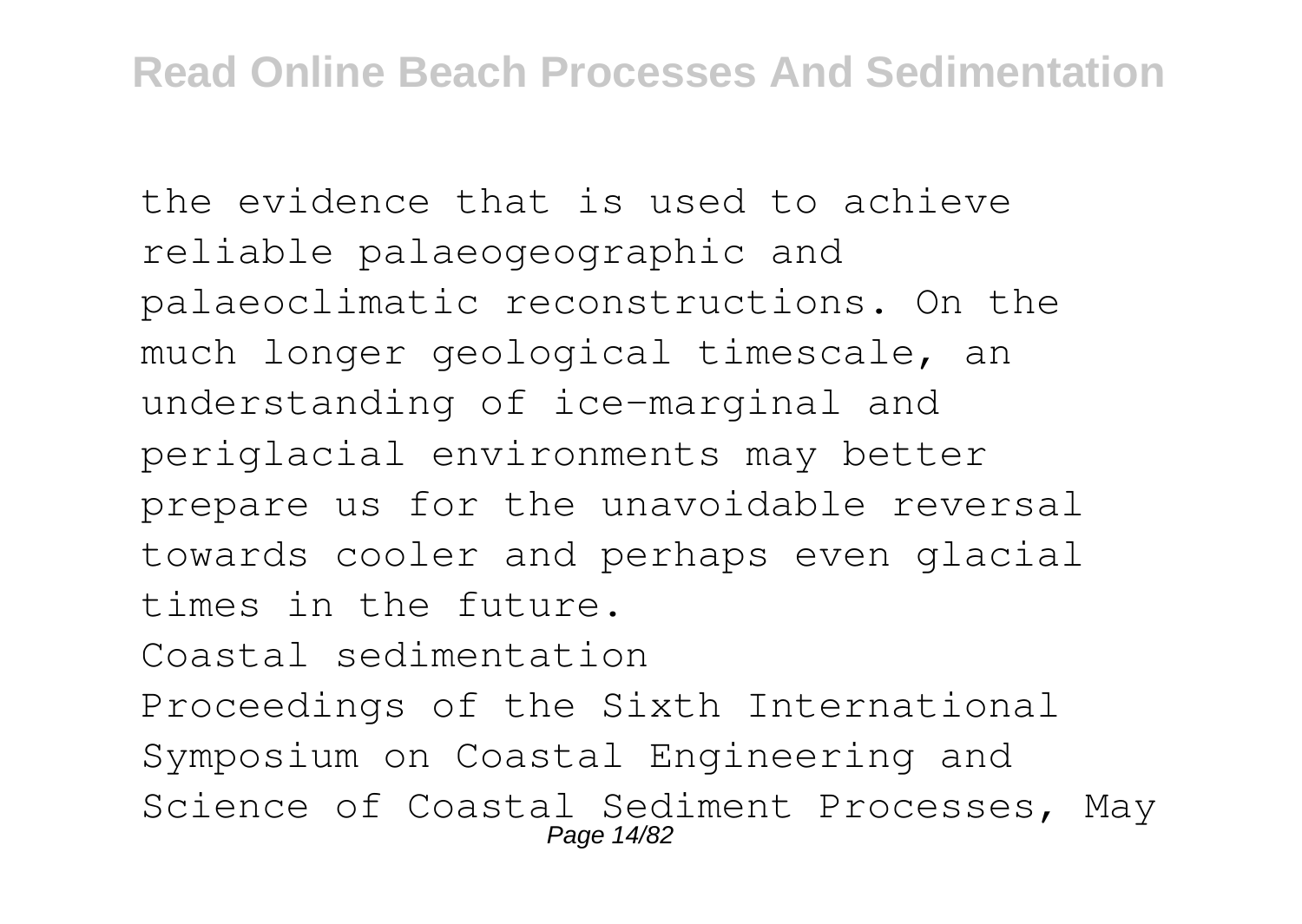13-17, 2007, New Orleans, Louisiana Coastal Sediments '07 Sedimentary Processes Beach and nearshore Sedimentation *The zone where land and sea meet is composed of a variety of complex environments. The coastal areas of the world contain a large percentage of its population and are therefore of extreme economic importance. Industrial, residential, and recreational developments, as well as large urban complexes, occupy much of the coastal margin of most highly developed*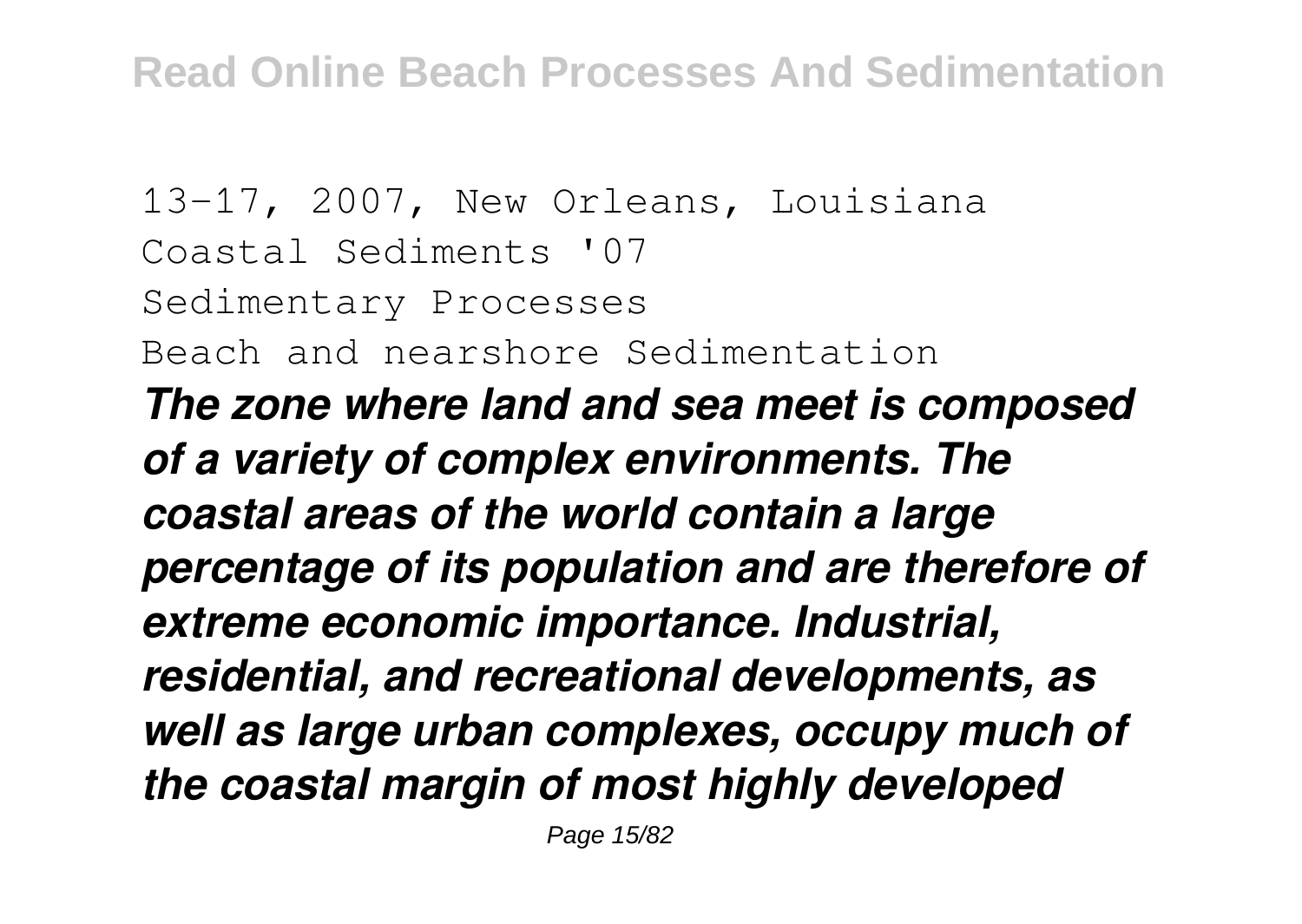*countries. Undoubtedly future expansion in many undeveloped maritime countries will also be concentrated on coastal areas. Accompanying our occupation of coasts in this age of technology is a dependence on coastal environments for transportation, food, water, defense, and recreation. In order to utilize the coastal zone to its capacity, and yet not plunder its resources, we must have extensive knowledge of the complex environments contained along the coasts. The many environments within the coastal zone include* Page 16/82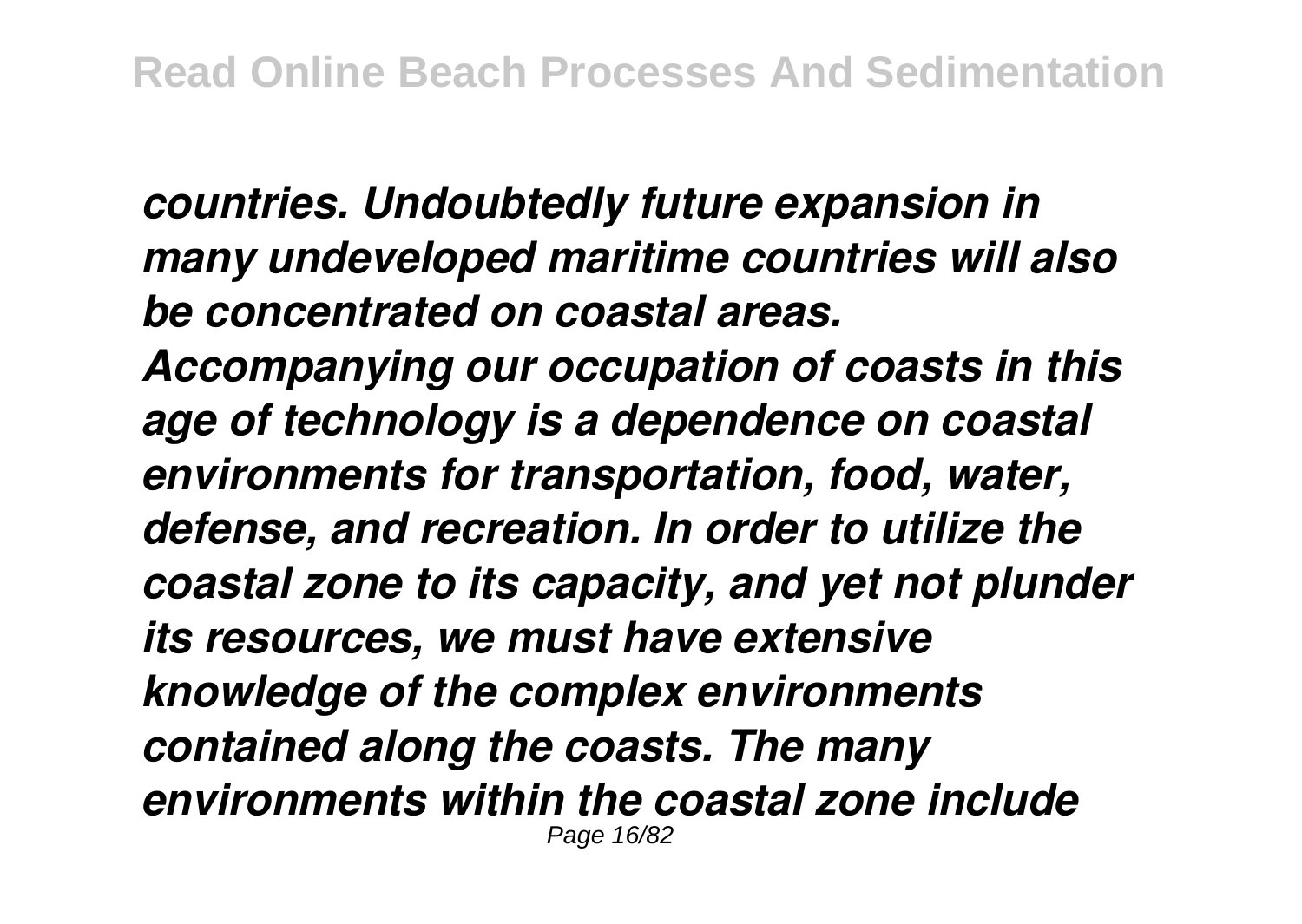*bays, estuaries, deltas, marshes, dunes, and beaches. A tremendously broad range of conditions is represented by these environments. Salinity may range from essentially fresh water in estuaries, such as along the east coast of the United States, to extreme hypersaline lagoons, such as Laguna Madre in Texas. Coastal environments may be in excess of a hundred meters deep (fjords) or may extend several meters above sea level in the form of dunes. Some coastal environments are well protected and are not subjected to high* Page 17/82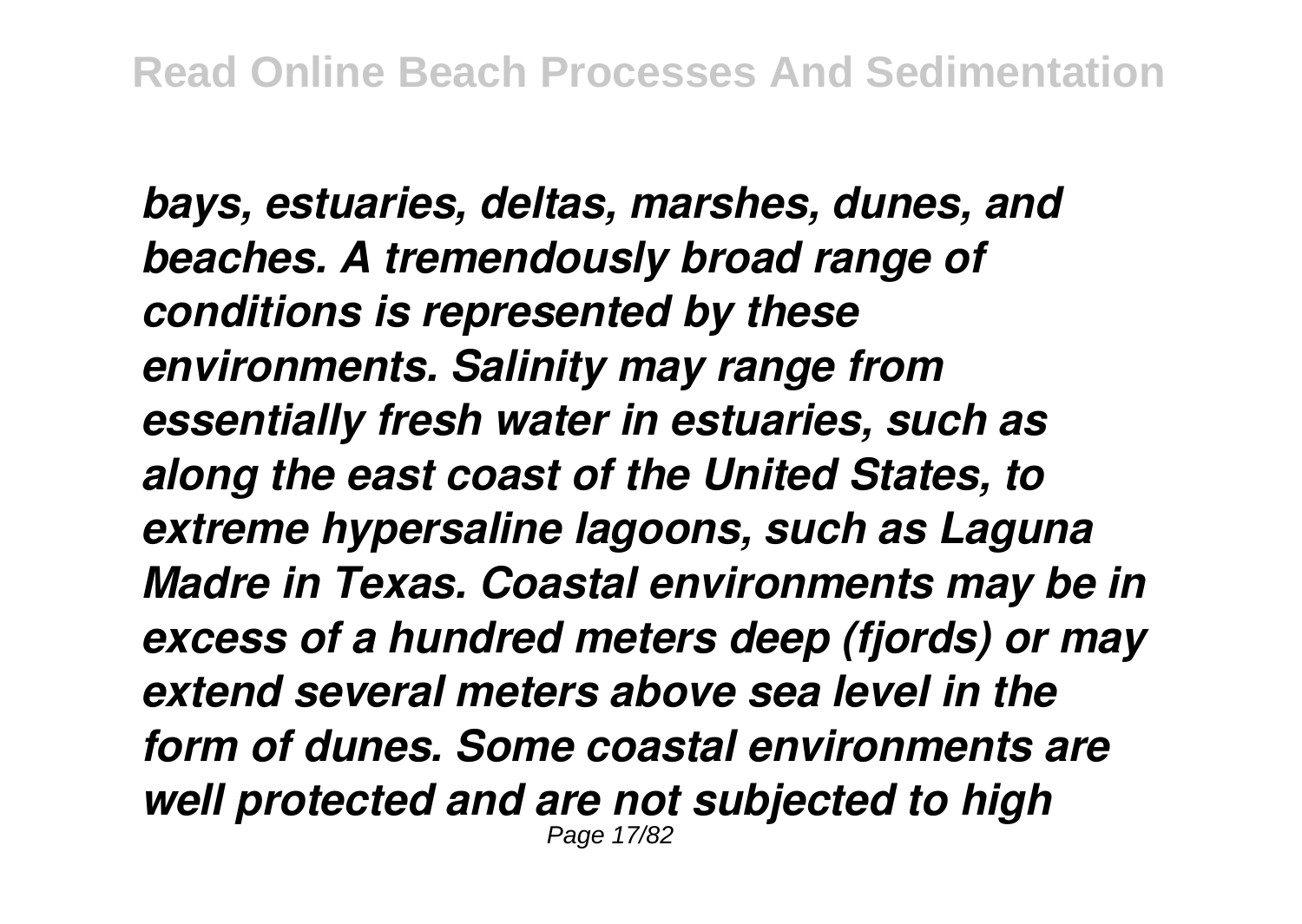*physical energy except for occasional storms, whereas beaches and tidal inlets are continuously modified by waves and currents. Many coastal communities have built structures at their beaches and added quantities of sand in contoured designs to combat erosion. Are such beach nourishment projects technically and economically sound? Or are they nothing more than building sand castles, as critics claim? Beach Nourishment and Protection provides a sound technical basis for decisionmaking, with recommendations regarding the utility of beach* Page 18/82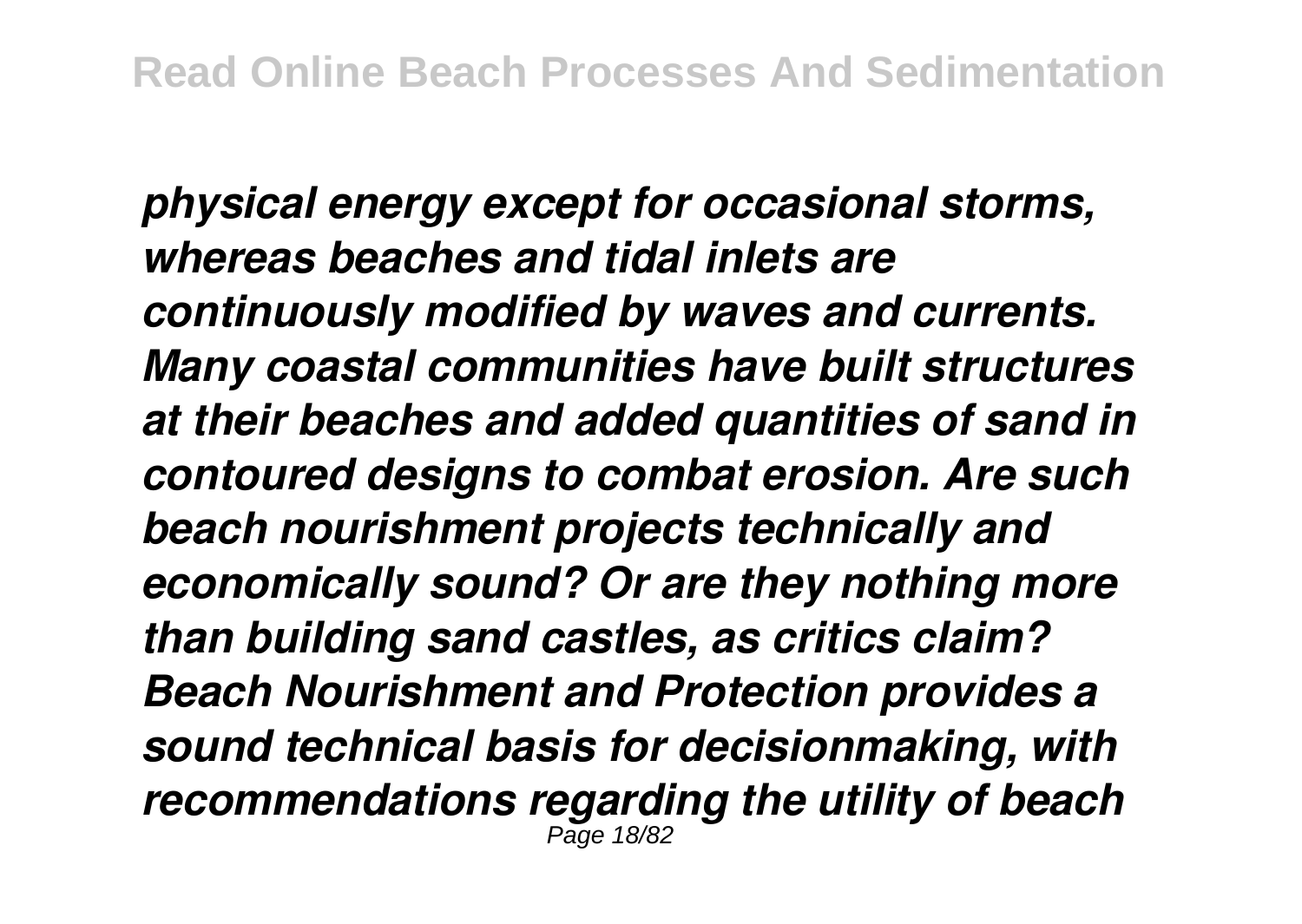*nourishment, the appropriate role of federal agencies, responsibility for cost, design methodology, and other issues. This volume Examines the economic and social role of beaches, the history of beach nourishment projects, and management strategies for shore protection. Discusses the role of the U.S. Army Corps of Engineers and other federal agencies, with a close-up look at the federal flood insurance program. Explores the state of the art in project design and prediction of outcomes, including the controversy over the use of* Page 19/82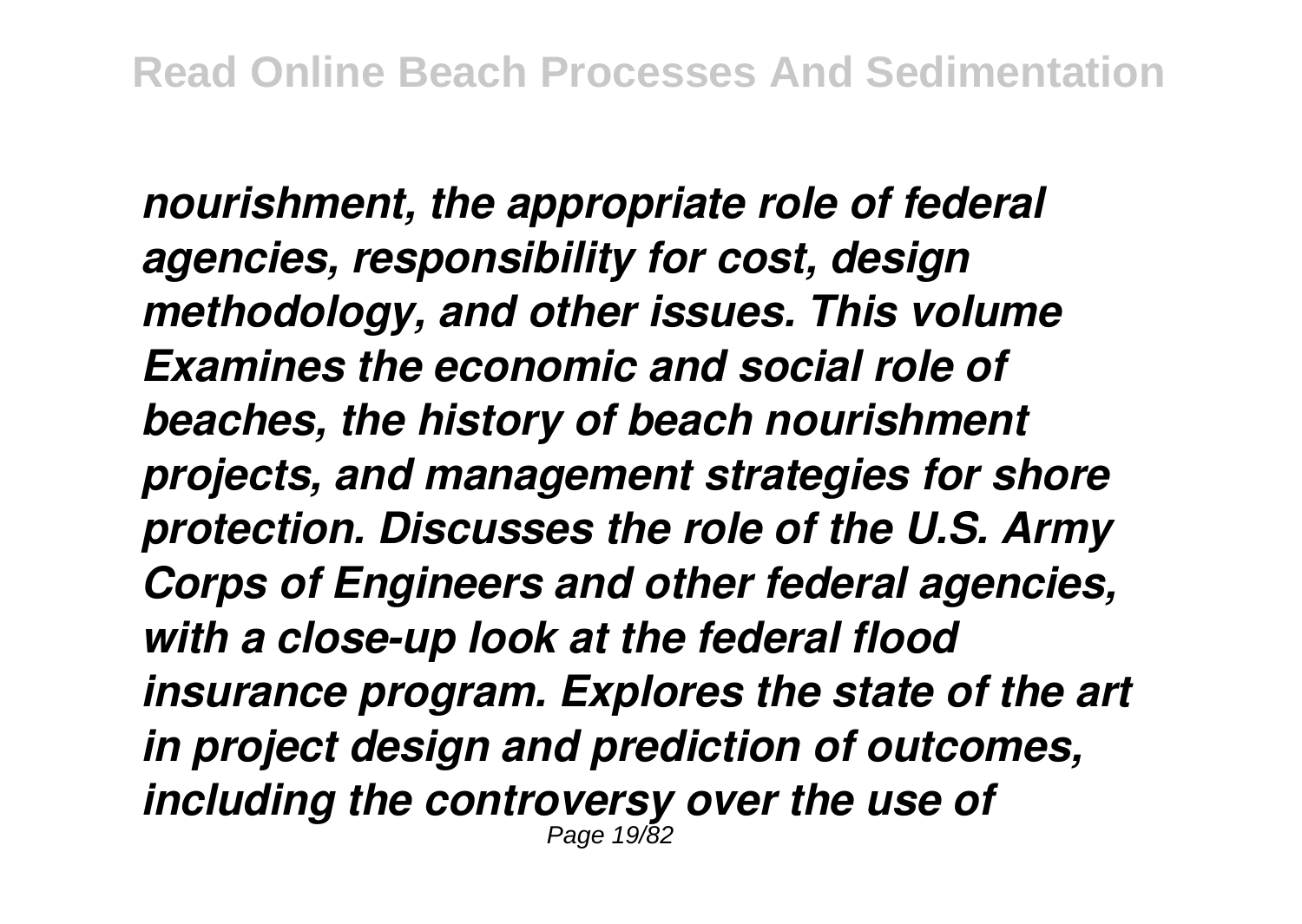*traditional and nontraditional shore protection devices. Addresses what is known about the environmental impacts of beach nourishment. Identifies what outcomes should be targeted for continued monitoring by project officials. Beach Nourishment and Protection provides insight into the technical, economic, environmental, and policy implications of beach nourishment and protection, with examples and suggested research directions.*

*This cutting-edge summary combines ideas from several sub-disciplines to provide an* Page 20/82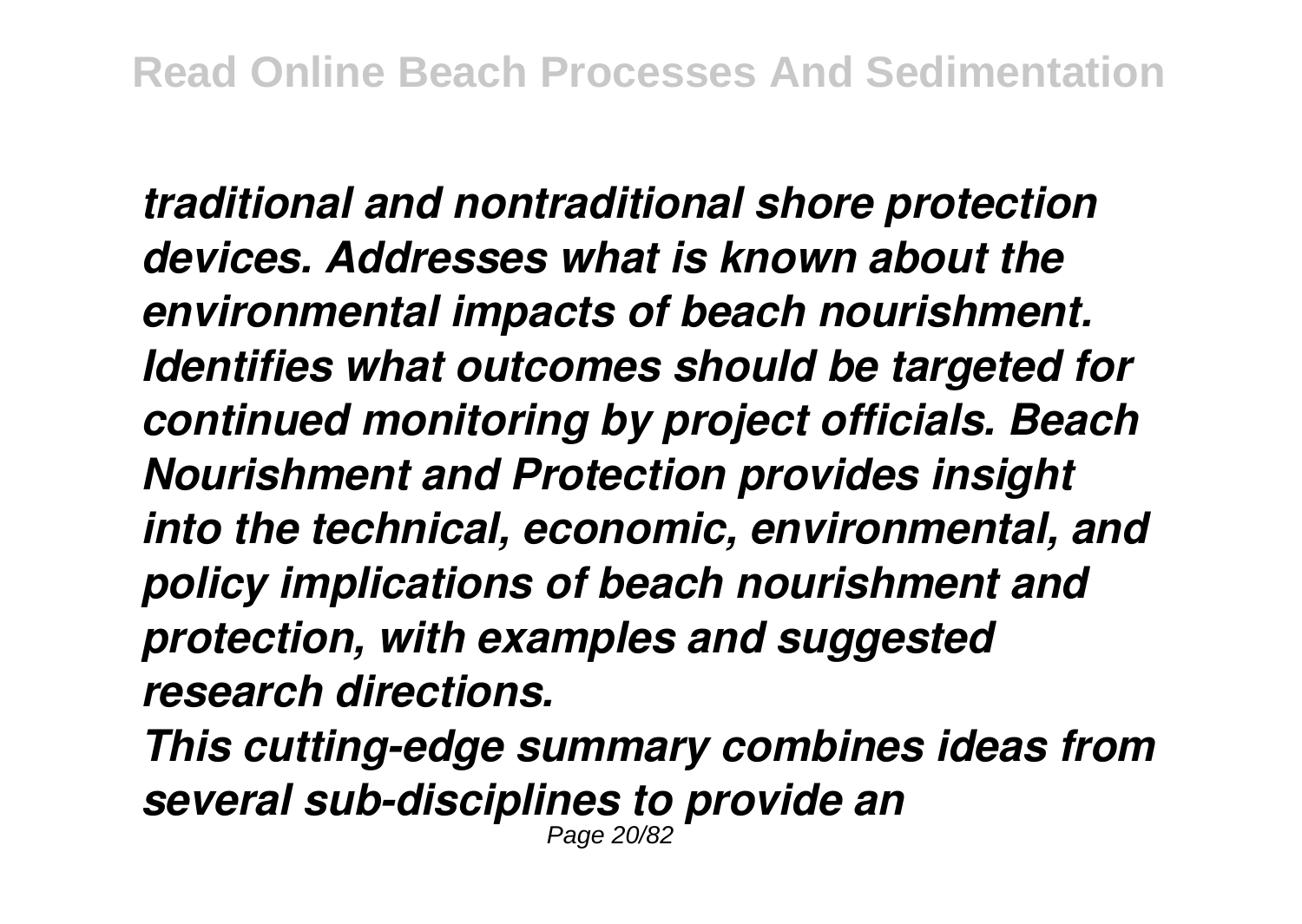*understanding of sediment routing systems and Earth surface dynamics.*

*Text on coastal engineering and oceanography covering theory and applications intended to mitigate shoreline erosion.*

*An Introduction to Coastal Geomorphology Introduction to Coastal Processes and Geomorphology Nearshore Sediment Transport Studies in Physical Geography A Guide to Modeling Coastal Morphology This proceedings contains nearly 200* Page 21/82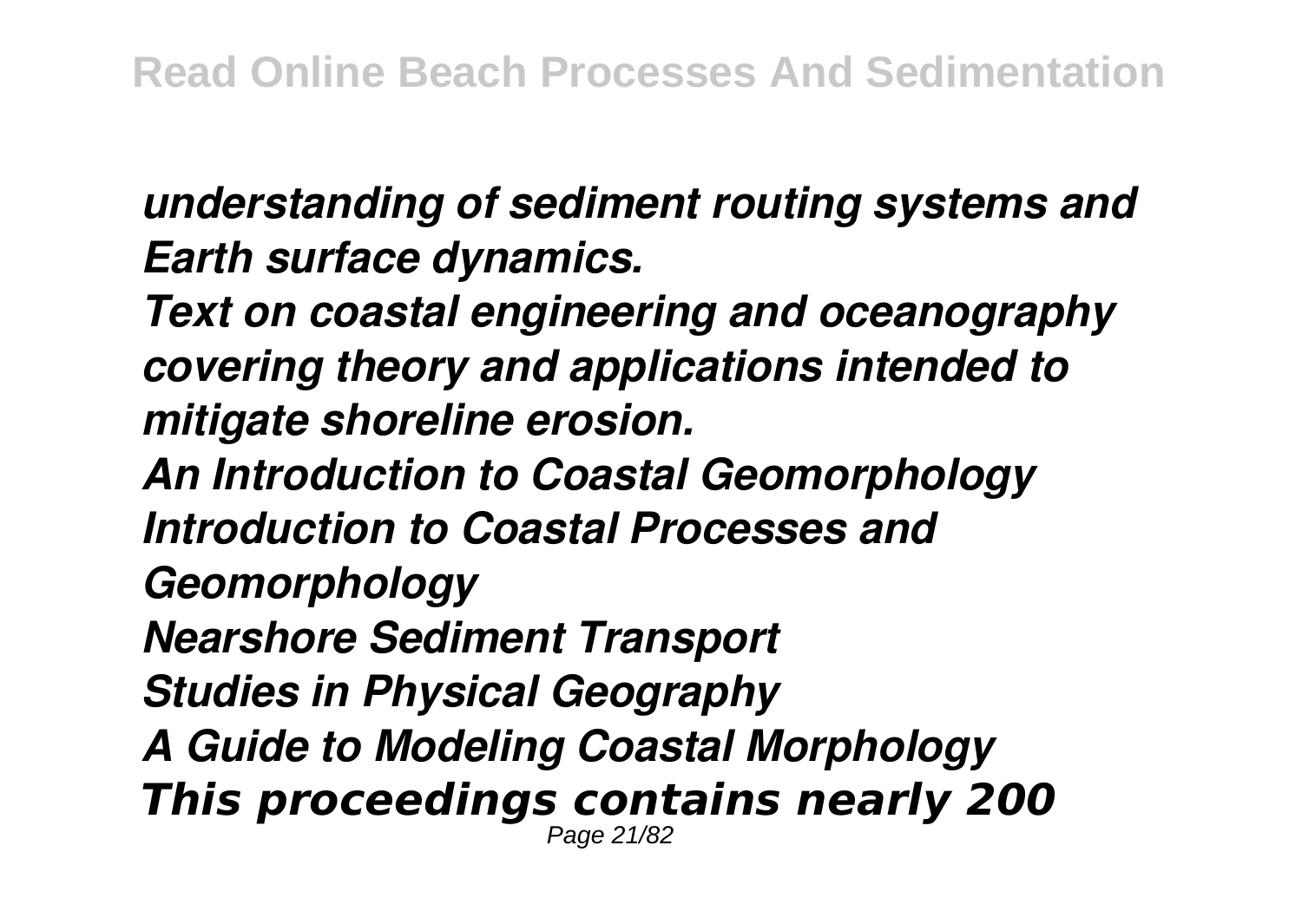*papers on cutting-edge research presented at the seventh international Symposium on Coastal Engineering and Science of Coastal Sediment Processes, held May 2OCo6, 2011, in Miami, Florida, USA. This technical specialty conference was devoted to promoting an interdisciplinary exchange of state-ofthe-art knowledge among researchers in the fields of coastal engineering, geology, oceanography, and related disciplines, with a theme of bringing* Page 22/82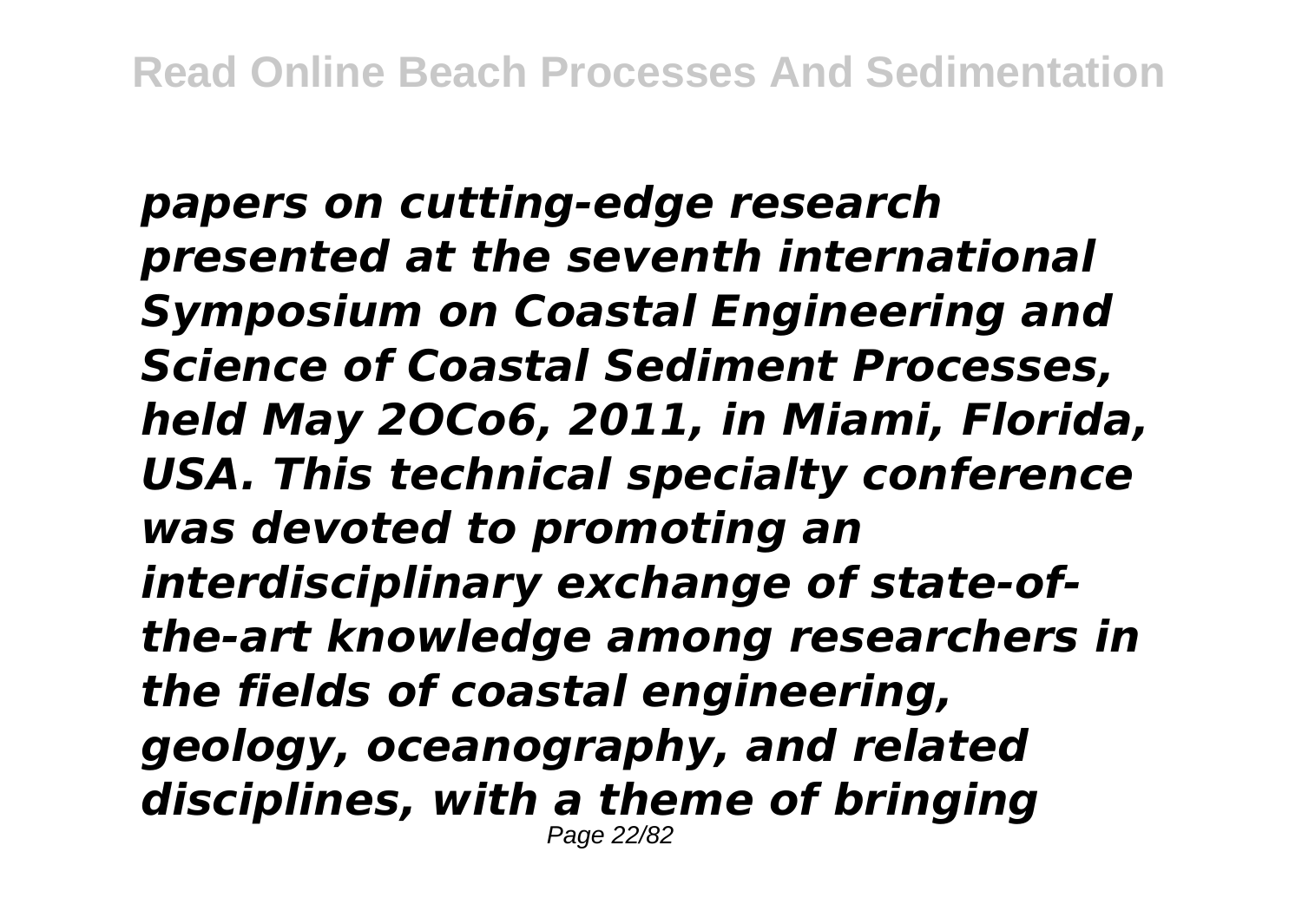*together theory and practice. Focusing on the physical aspects of sediment processes in various coastal environments, this three-volume conference proceedings provides findings from the latest research and newest engineering applications. Session topics cover a wide range including barrier-island morphodynamics and evolution, beach nourishment and shore protection, coastal dunes, cohesive sediment transport, field and laboratory* Page 23/82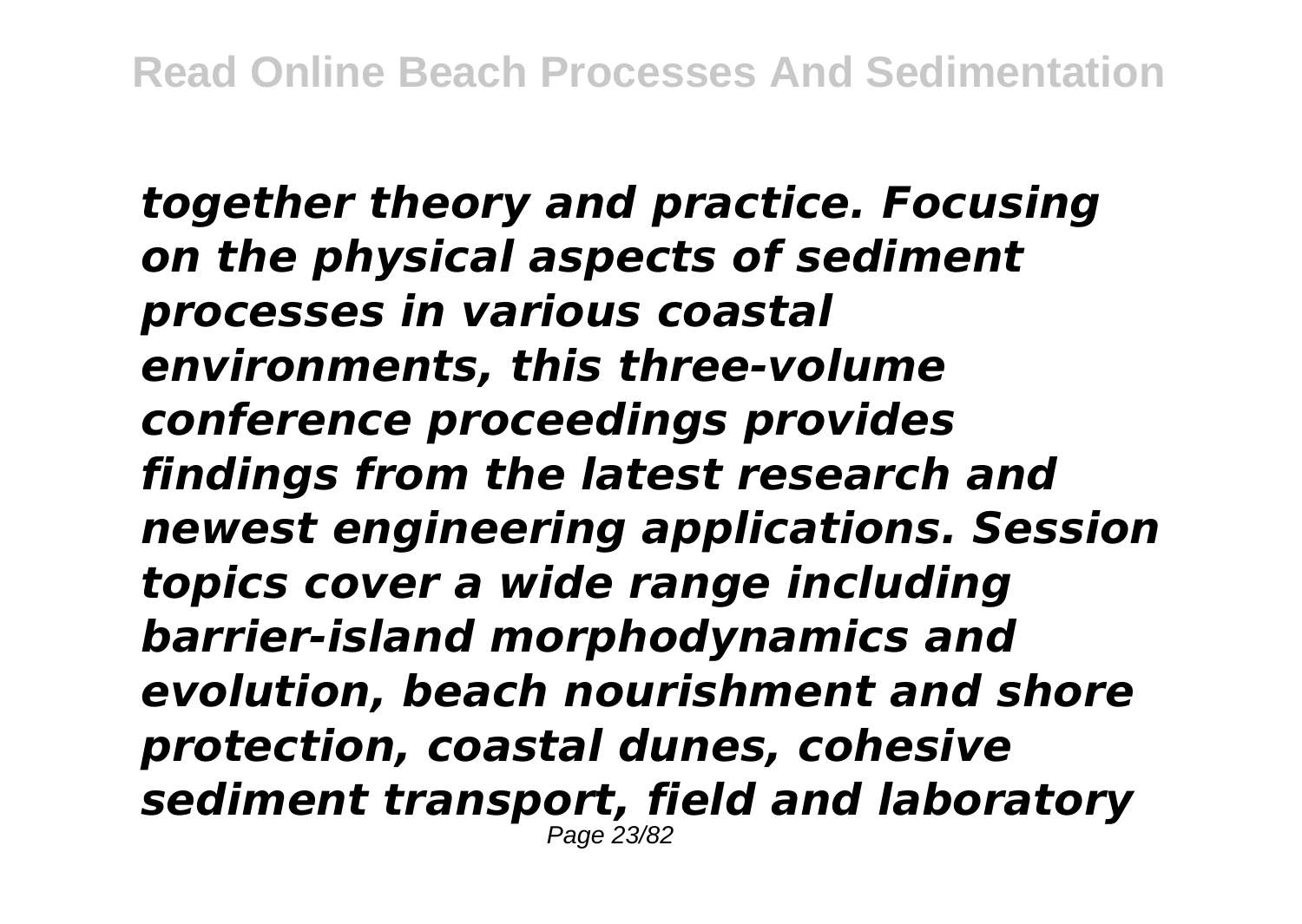*measurements of sediment transport processes and numerical modeling, gravel transport, large-scale and longterm coastal changes, LiDAR and remote sensing, longshore and cross-shore sediment transport, marsh and wetlands, regional sediment management, river deltas, sea-level changes, shelf and sand bodies, shoreline changes, tidal inlets and navigation channels. A special session on recent research findings at the Northern Gulf of Mexico is also* Page 24/82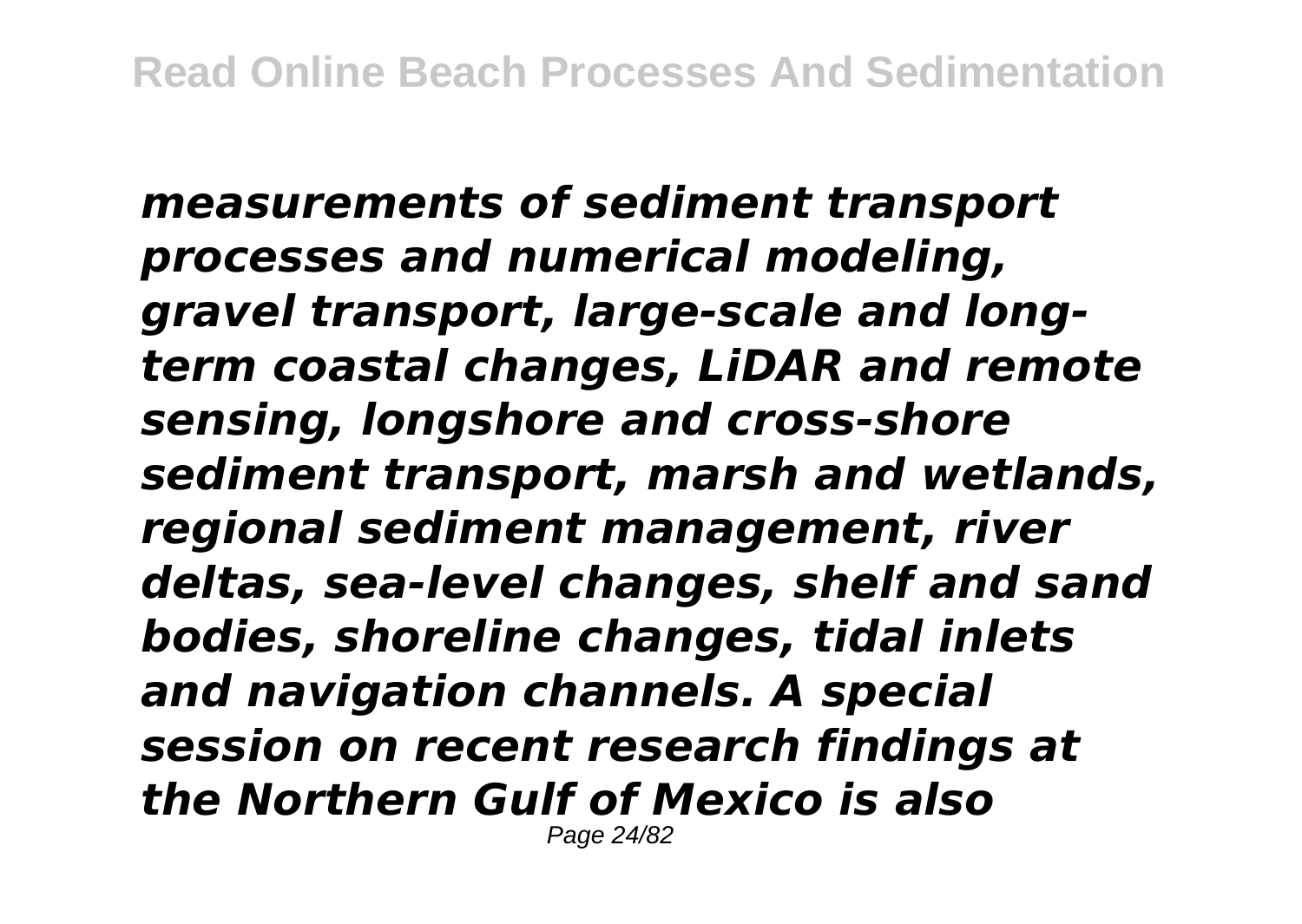## *included."*

*The report is an abstracted account of work completed on data collected on the New England coast from central Maine to southern Cape Cod. It is a partial summary of six years of field observations which were conducted throughout all seasons of the year. It includes data on beach profiles measured at thirteen localities, sedimentation studies at five tidal inlets, studies of sediment dispersal patterns,* Page 25/82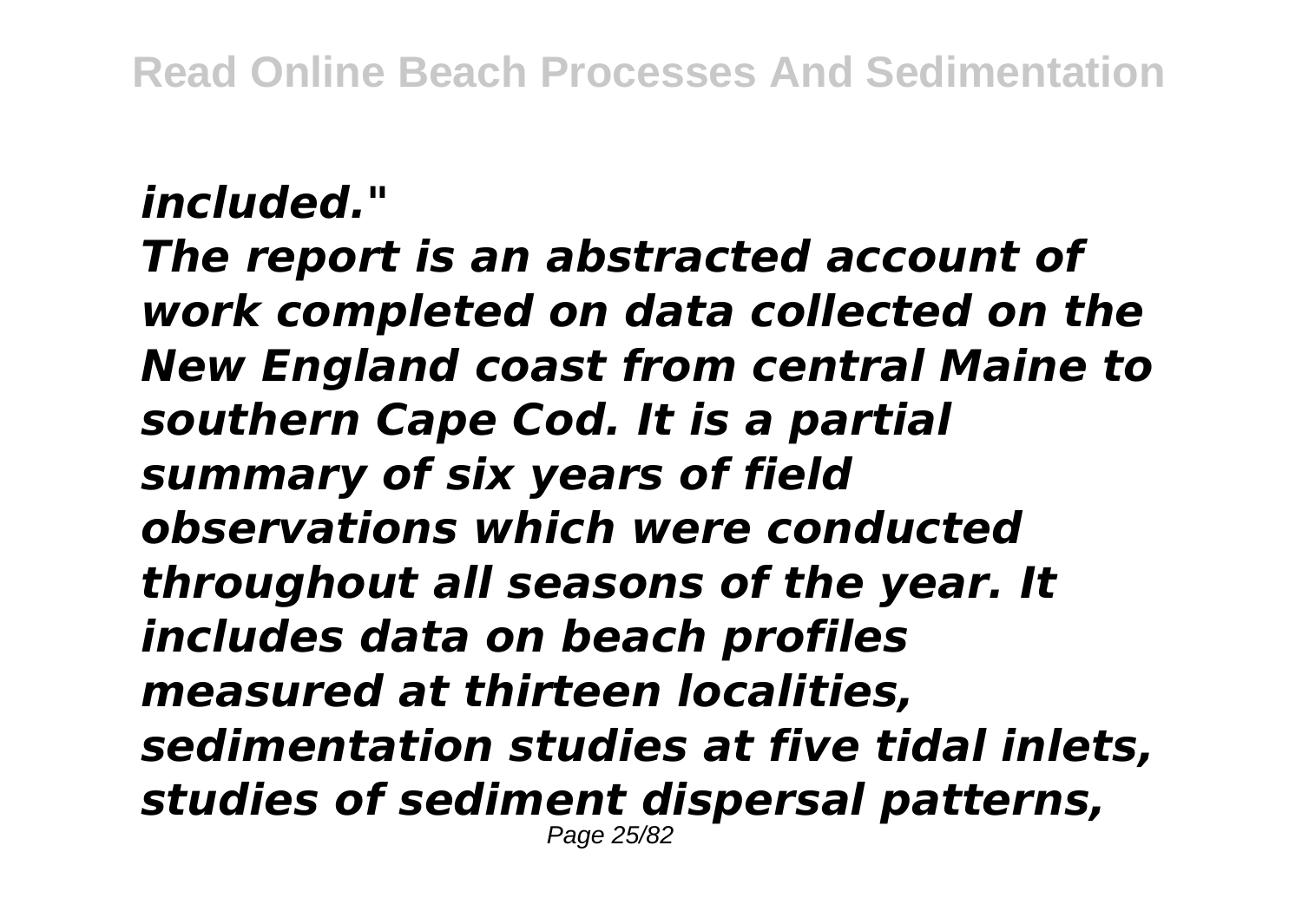*wave-refraction studies, and other studies of coastal morphology and sedimentation. Thirty-five abstracts of completed projects are included as Appendix B. (Author). The application of multibeam and sediment transport measurement technologies and the adoption of multifaceted research methodologies have greatly advanced our understanding of the sedimentary processes on continental shelves in the last decade.* Page 26/82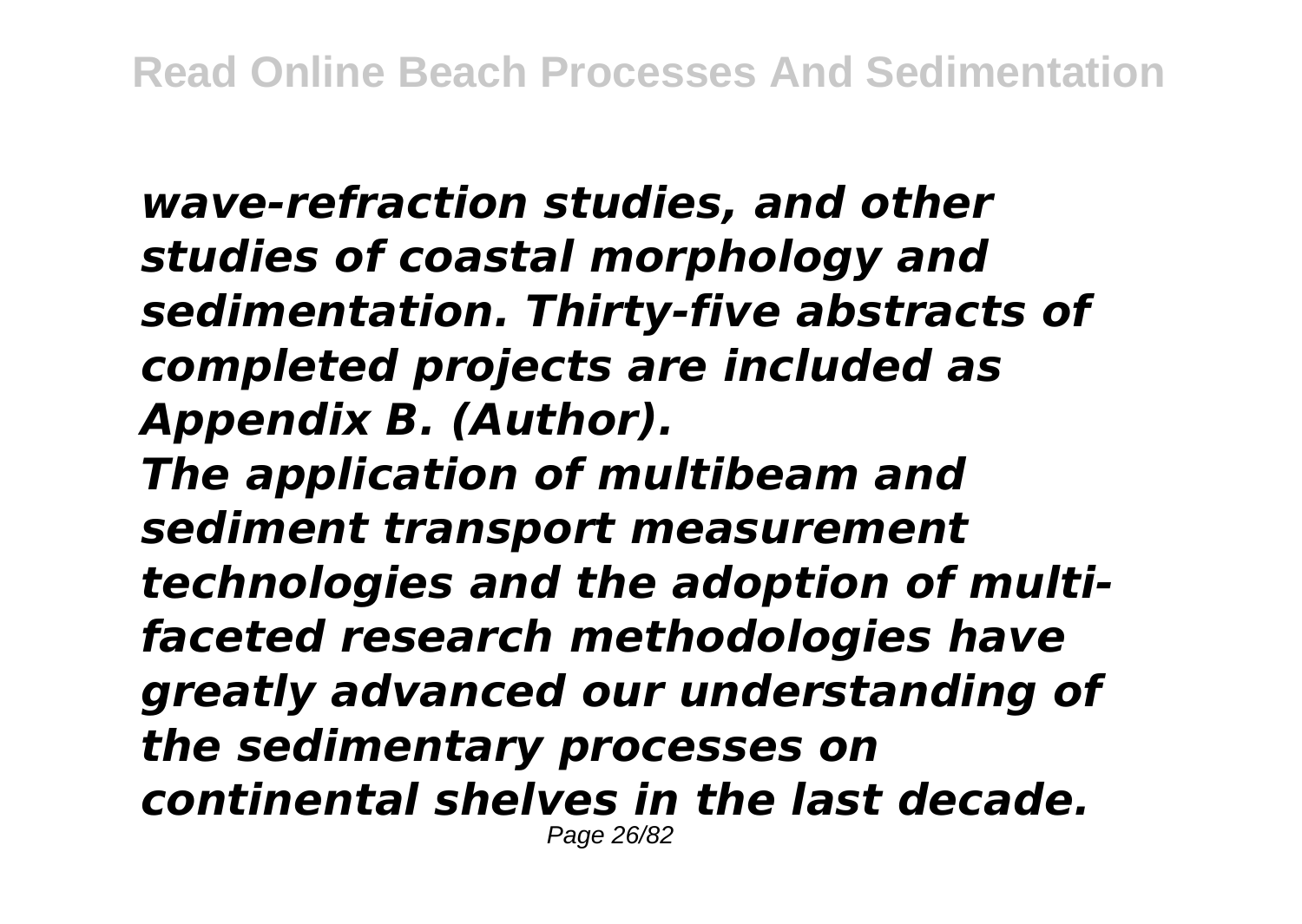*This book uniquely blends cutting-edge research and state-of-the art review articles that take stock of new advances in multibeam mapping and sediment transport technologies, spatial analysis and modelling, and the applications of these advances to the understanding of shelf sediments, morphodynamics, and sedimentary processes. Case studies are also presented to illustrate the utilization of seabed property and process knowledge in habitat mapping* Page 27/82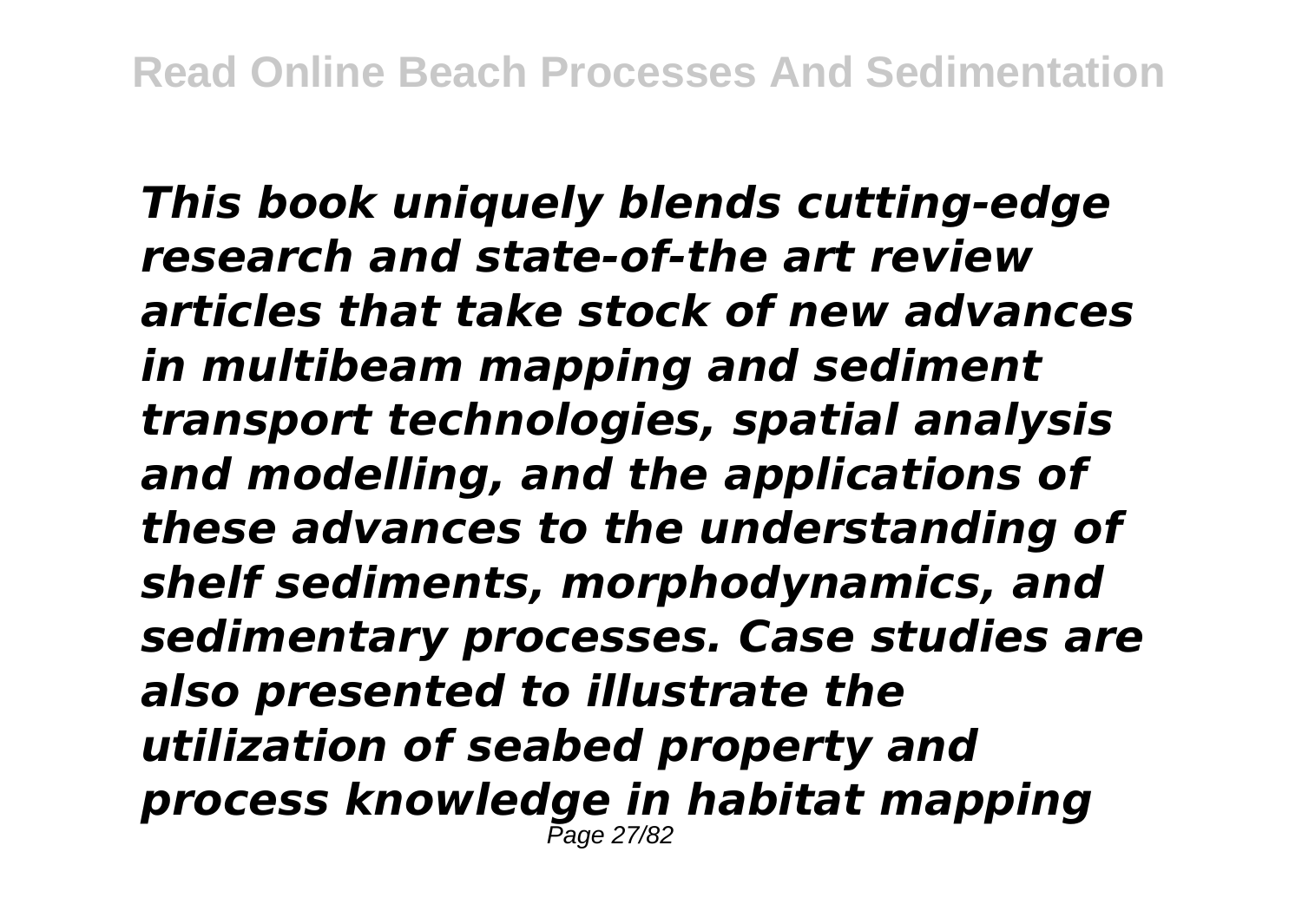*and ocean management With its mix of papers focusing on technological advances, integration of shelf morphology and processes, and the application of these advances to coastal and ocean management, this Special Publication volume will serve as a milestone reference for professional marine scientists and as advanced text for students in marine geology, sedimentology and oceanography. This book is part of the International* Page 28/82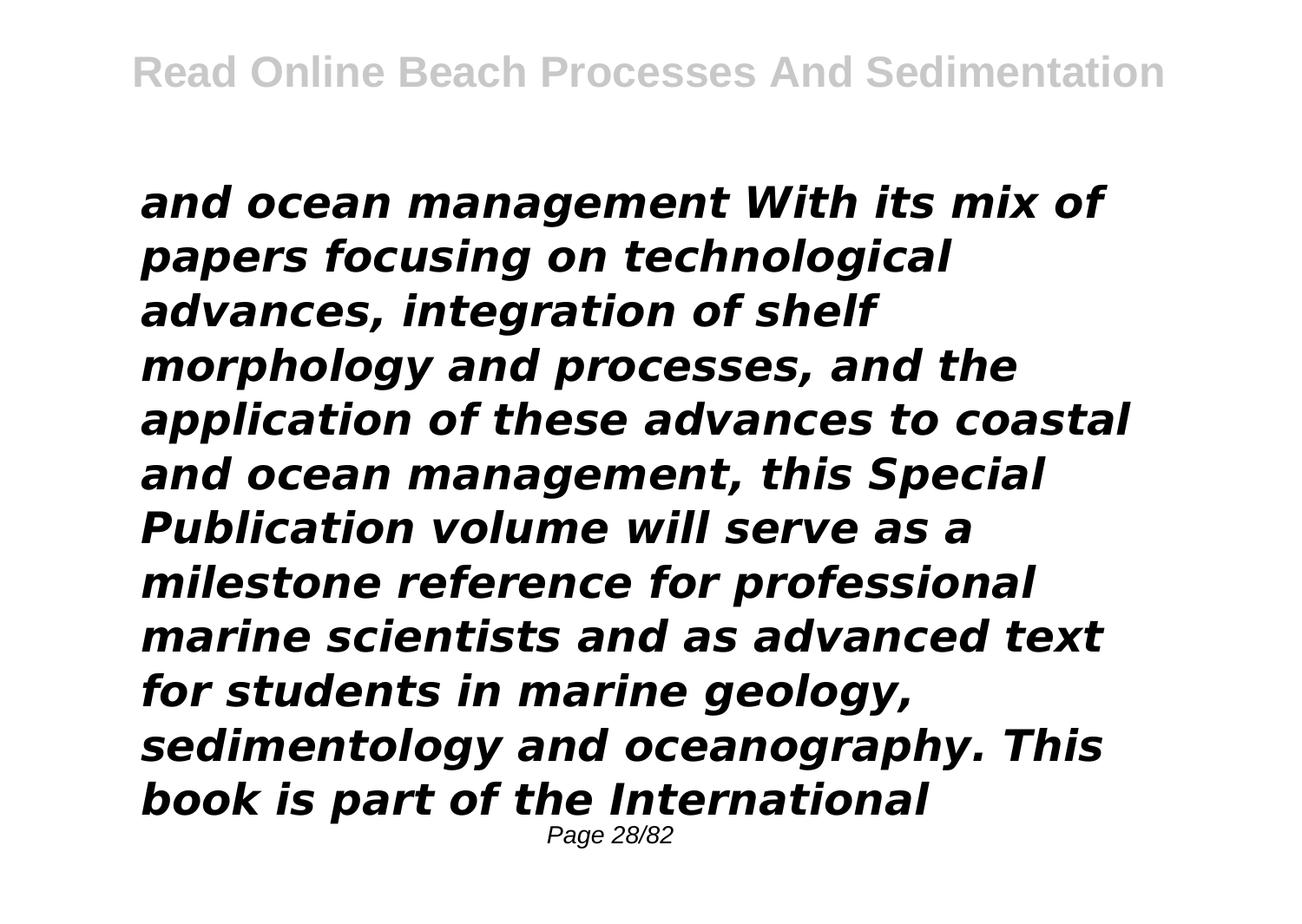*Association of Sedimentologists (IAS) Special Publications. The Special Publications from the IAS are a set of thematic volumes edited by specialists on subjects of central interest to sedimentologists. Papers are reviewed and printed to the same high standards as those published in the journal Sedimentology and several of these volumes have become standard works of reference.*

*How to cope with natural disasters on* Page 29/82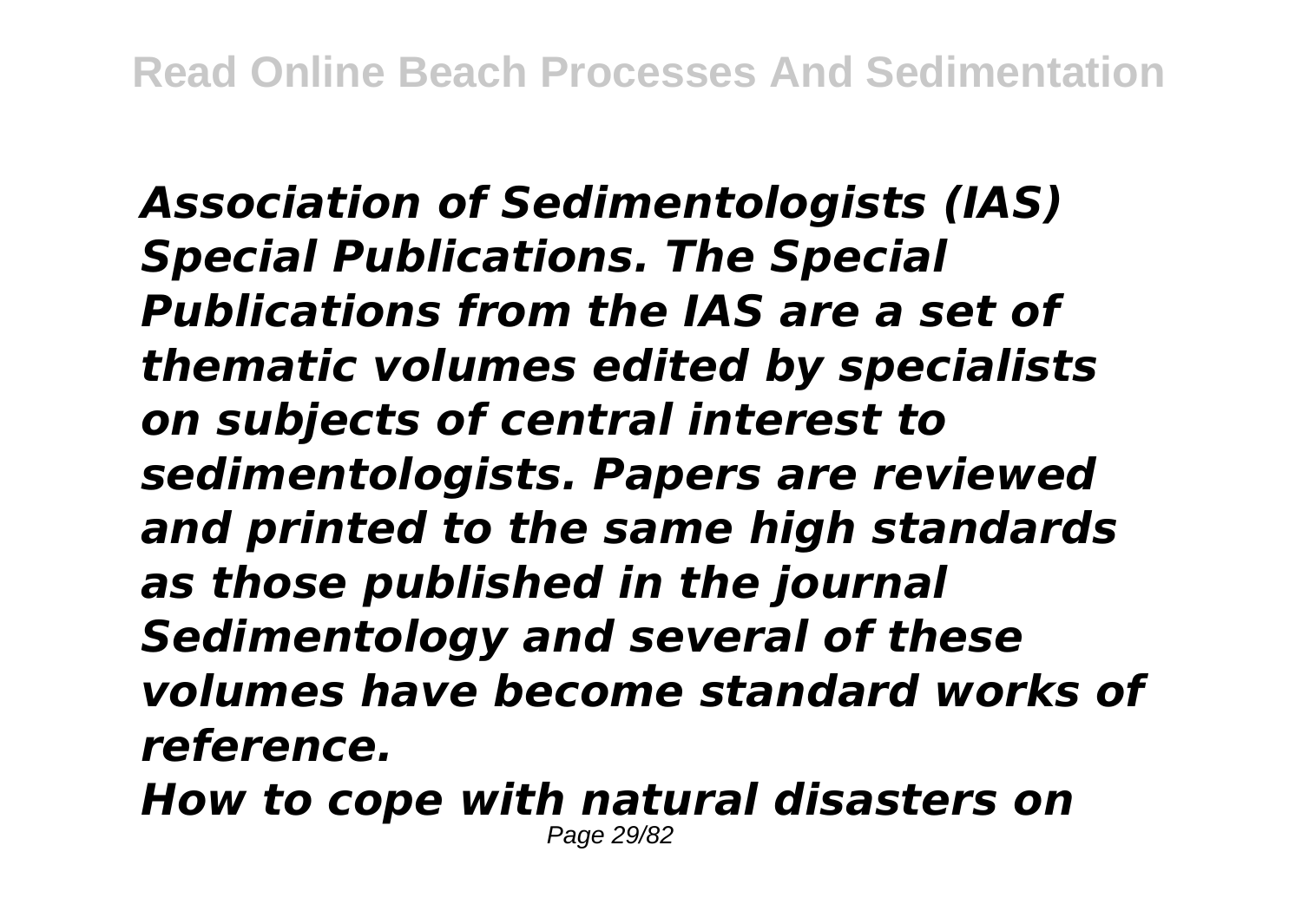*the Washington and Oregon coast, part of the Living with the Shore Series. Beach Nourishment and Protection Beaches, Barriers and Sediment Compartments The Proceedings of the Coastal Sediments 2015 Beach Processes and Sedimentation Coastal Sediments 2015* A textbook on coastal geomorphology for advanced undergraduates and graduates.

Geomorphological Processes describes Page 30/82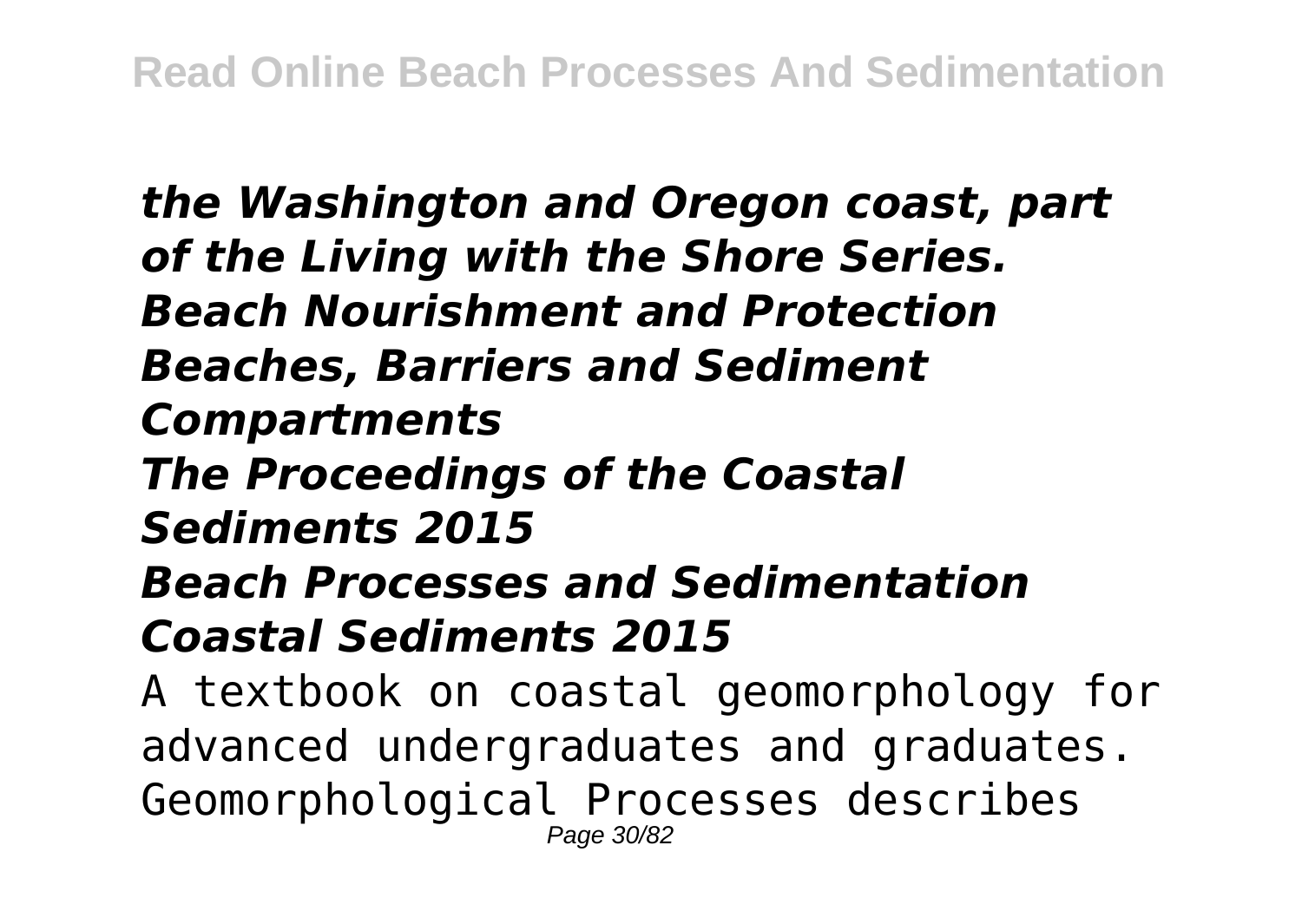land forms and land form changes, particularly regarding the rates of operation of these events. This book describes the mechanics of the geomorphological processes; the text also shows the application of an equation to explain trends in geomorphology that involves land forms (or results, a dependent variable), processes, and materials (both independent variables). The authors explain endogenetic and exogenetic Page 31/82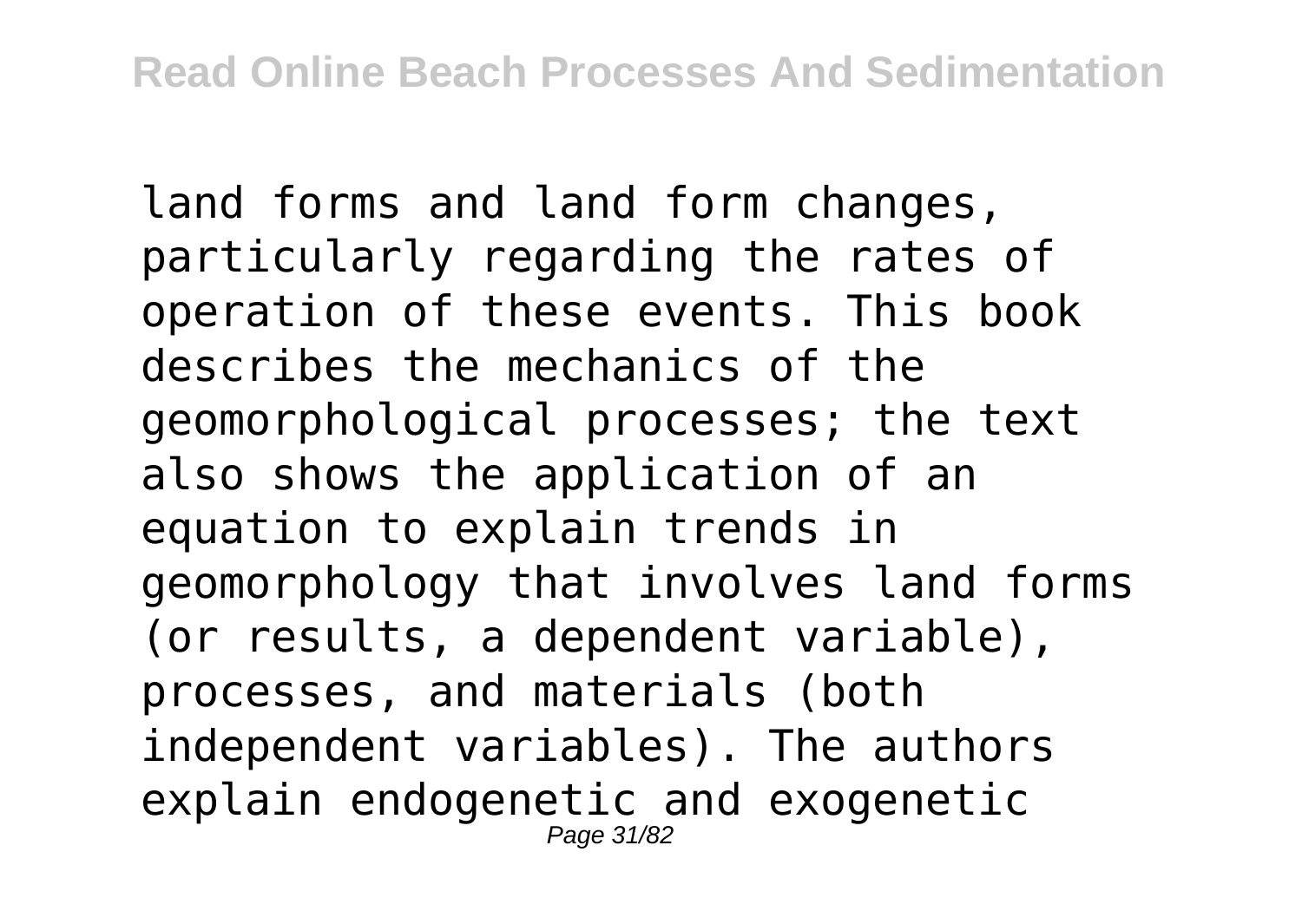processes, as well as the control systems approach. They explain the drainage basin processes which collect, concentrate, and promote water mobility and sedimentation. They also discuss the coastal processes concerning waves, tidal variations, sediment budgets, hydrodynamics of near-shore zones; the book also addresses shoreline configuration, planning, and coastal protection. The authors analyze the cryonival and glacial process such as Page 32/82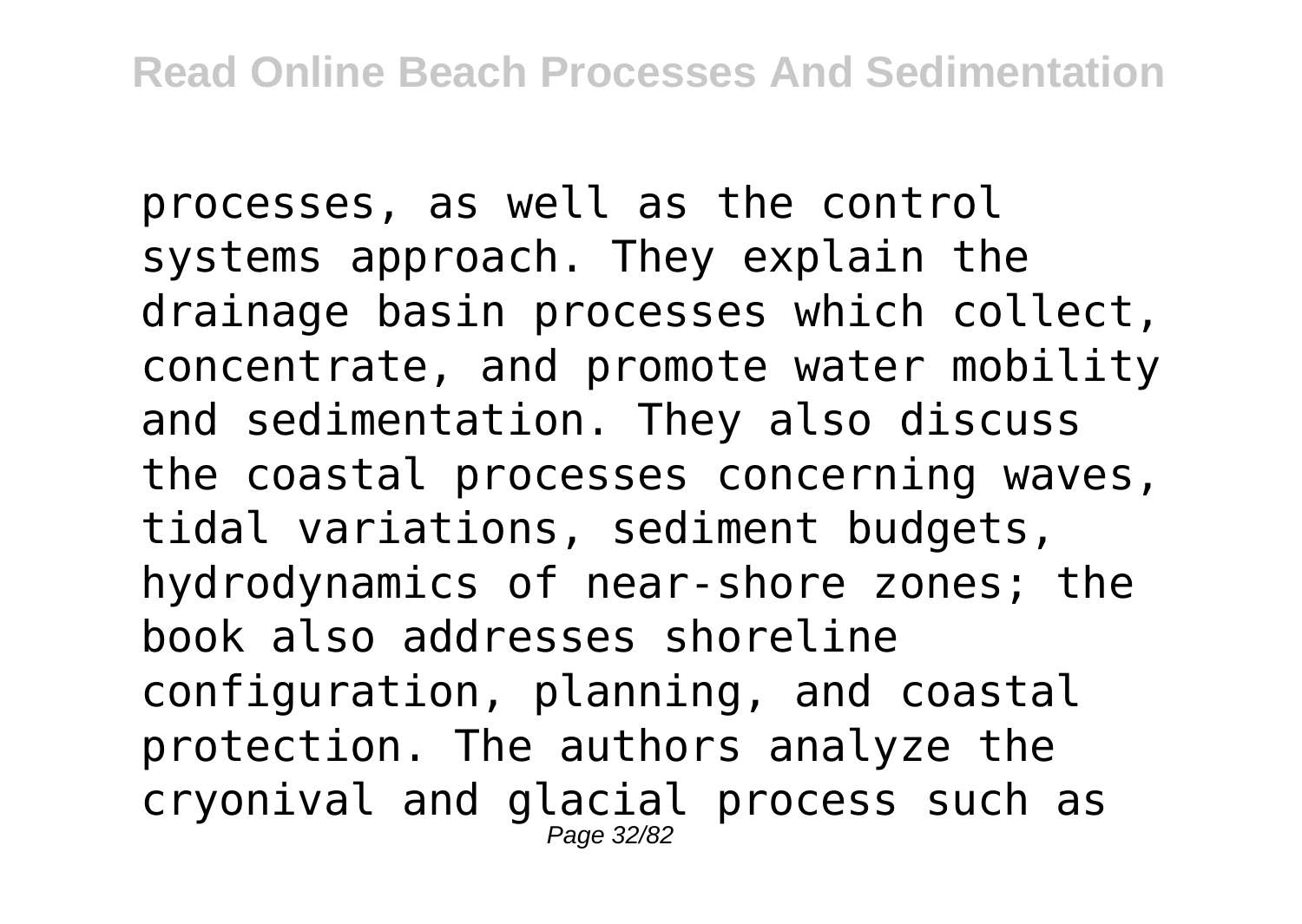the formation of ice in the landscape, glacial erosion, debris entrainment, meltwater erosion, and glaci-aquatic sedimentation. The text shows the difficulty of measuring the parameters in the relationship between water action and sediment movement. This book is intended for first or second year students in geology, hydrology, and those whose majors are in meteorology. It can also benefit readers whose interest lie with the environment or Page 33/82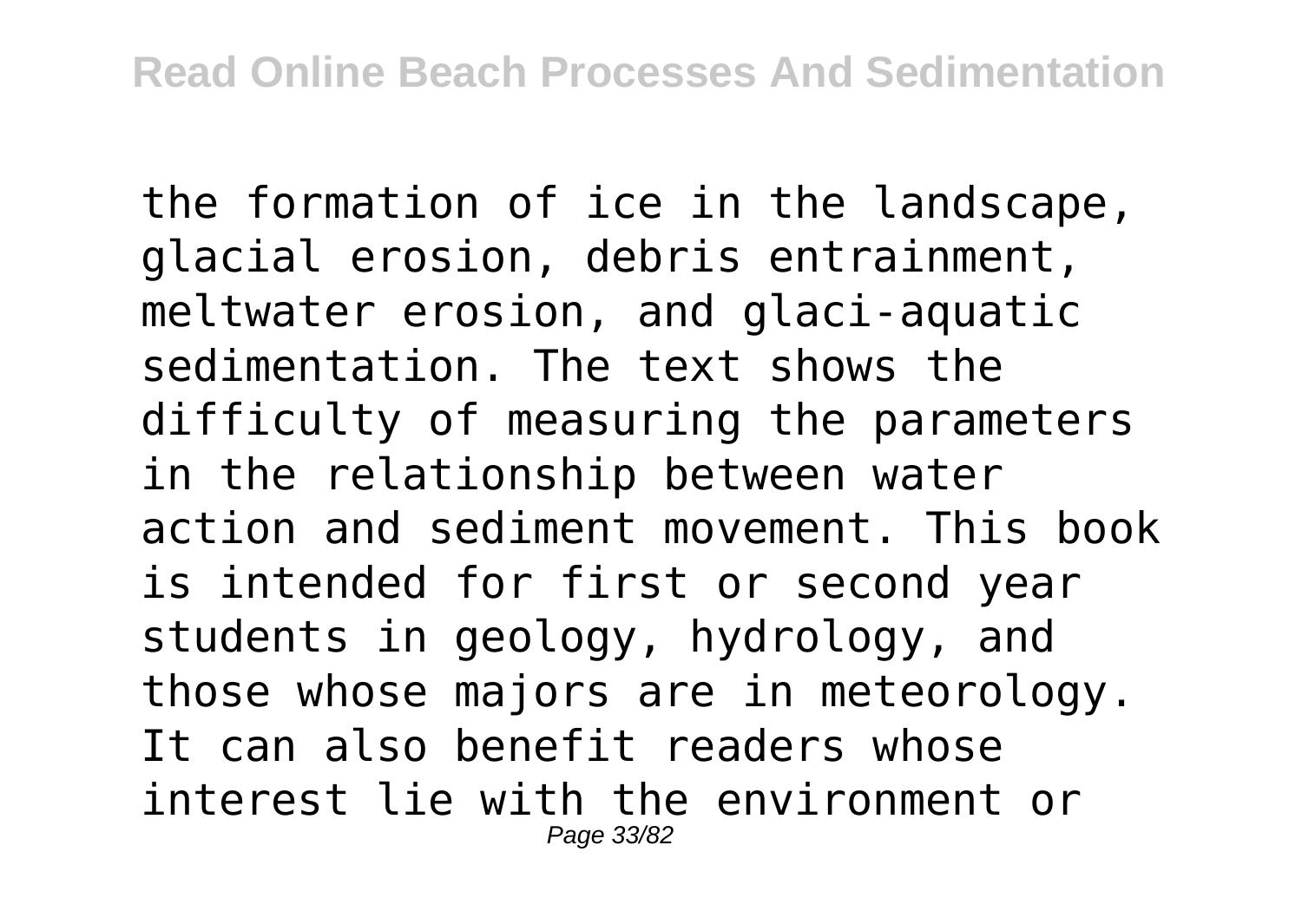with the general earth sciences. This book treats the subject of sediment transport in the marine environment, covering transport of noncohesive sediment by waves and currents in- and outside the surf zone. It can be read independently, but a background in hydraulics and basic wave mechanics is required. The primary aim of the book is to describe the physical processes of sediment transport and how to represent them in mathematical Page 34/82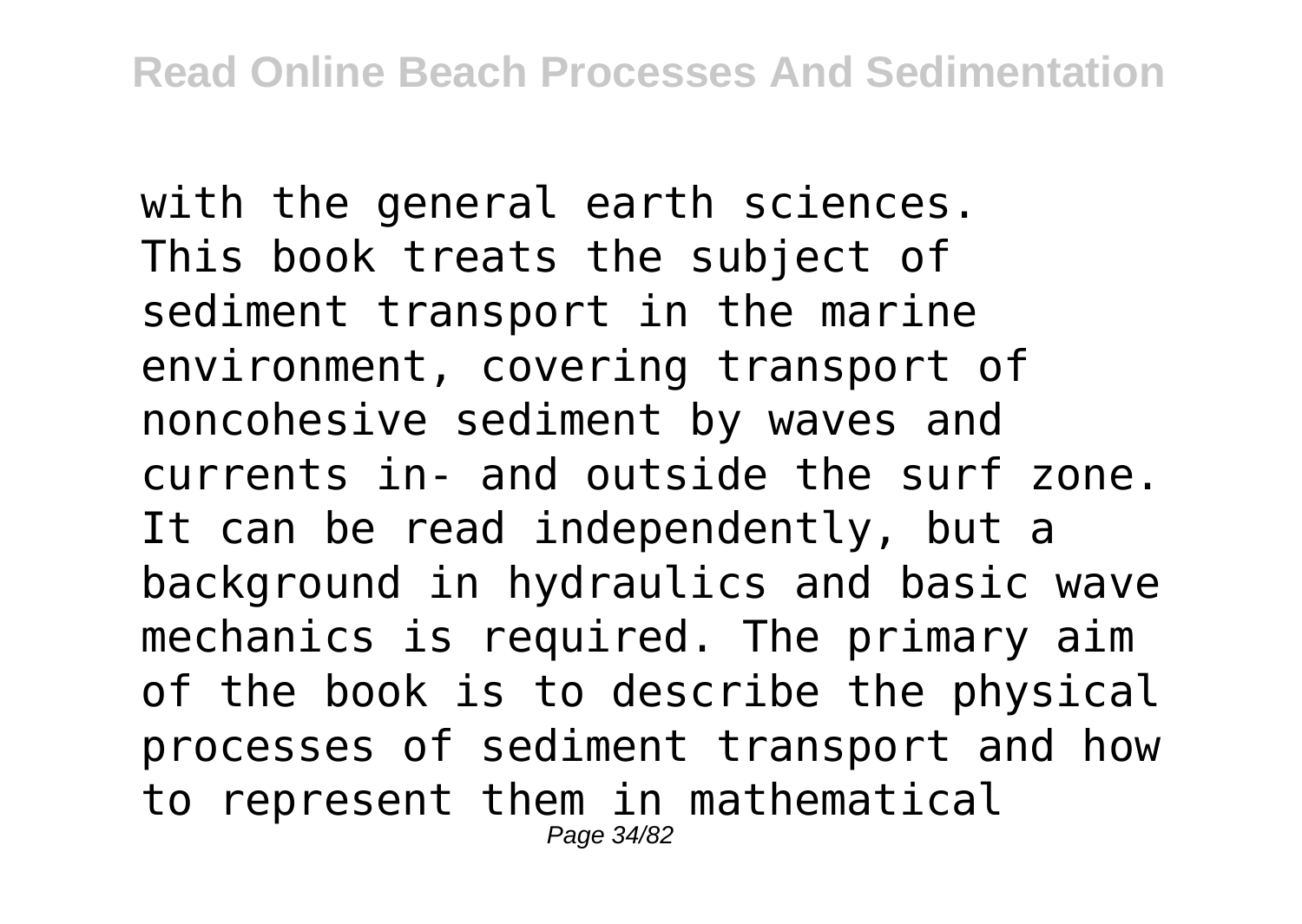models. The book can be divided in two main parts; in the first, the relevant hydrodynamic theory is described. This part contains a review of elementary theory for water waves, chapters on the turbulent wave boundary layer and the turbulent interaction between waves and currents, and finally, surf zone hydrodynamics and wave driven currents. The second part covers sediment transport and morphological development.The part on sediment Page 35/82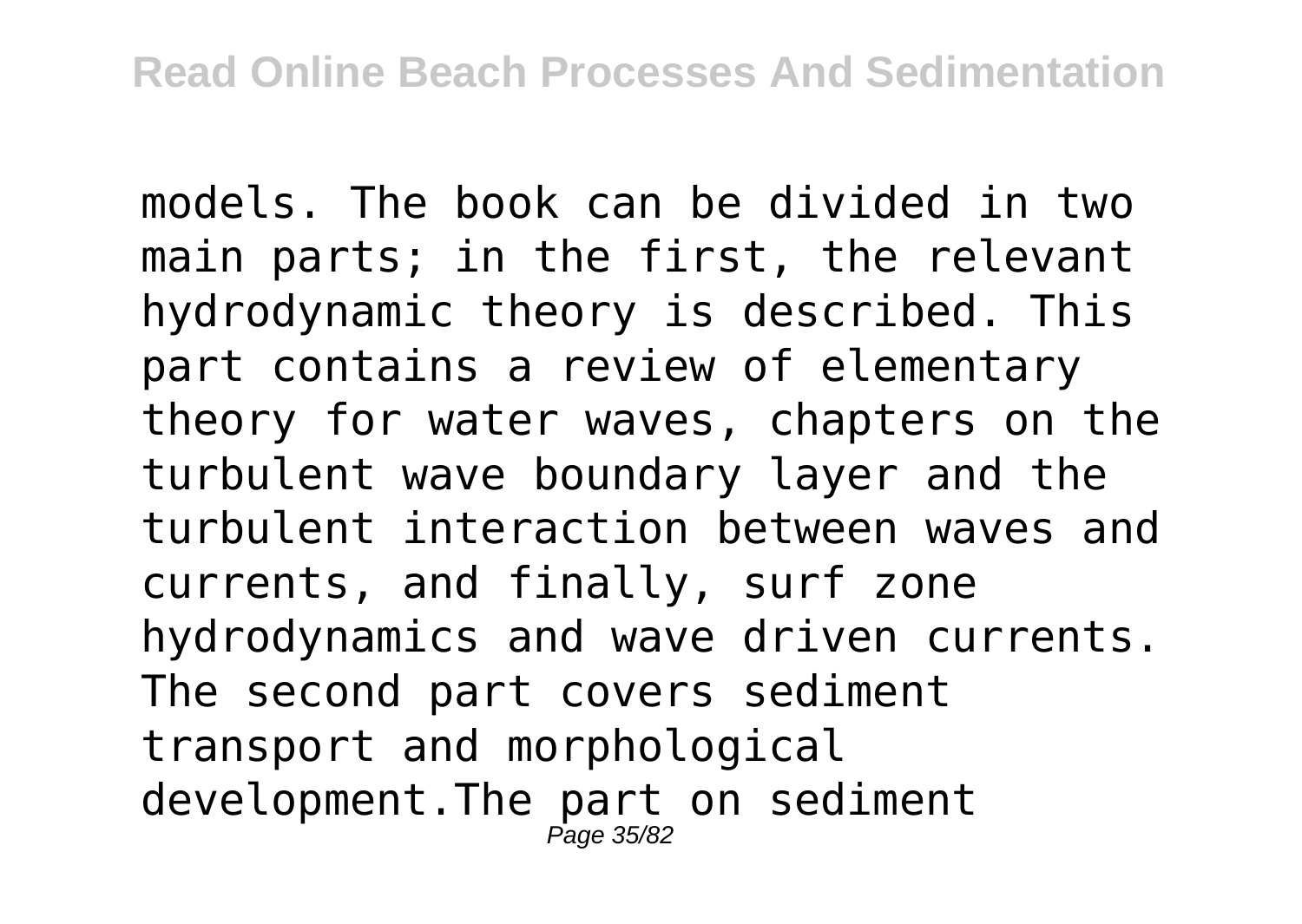transport introduces the basic concepts (critical bed shear stress, bed load, suspended load and sheet layer, nearbed concentration, effect of sloping bed); it treats suspended sediment in waves and current and in the surf zone, and current and wave-generated bed forms. Finally, the modelling of crossshore and long-shore sediment transport is described together with the development of coastal profiles and coastlines.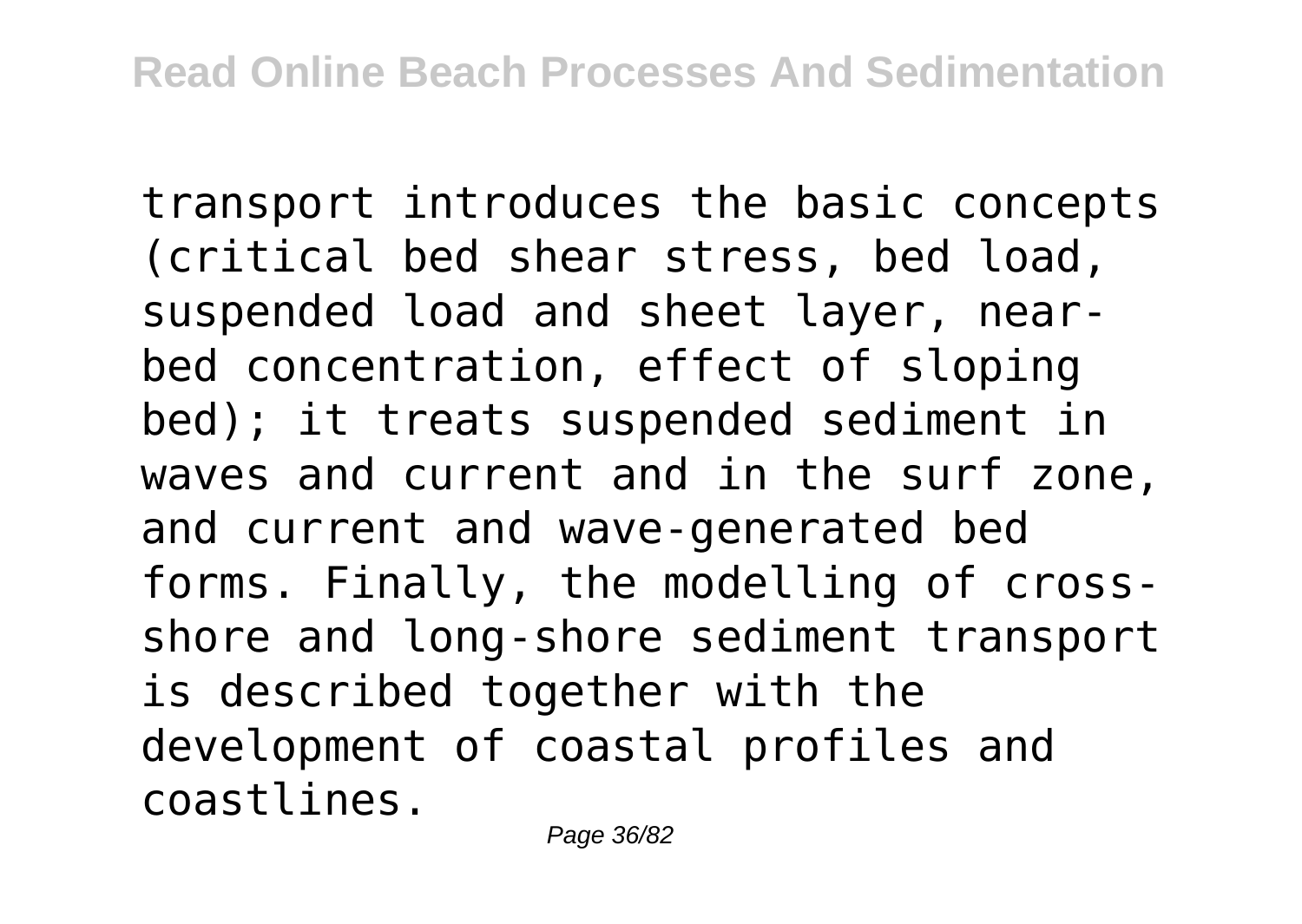This book contains six chapters covering the sedimentary processes with examples from Asia, Turkey, and Nigeria. The book focuses on the geological characteristics, beach processes, coastal and lacustrine sedimentary archives, and the role of mangroves in controlling coastal sedimentation. In more detail, these topics are pertaining to the geological characteristics and the production response of a reservoir located Page 37/82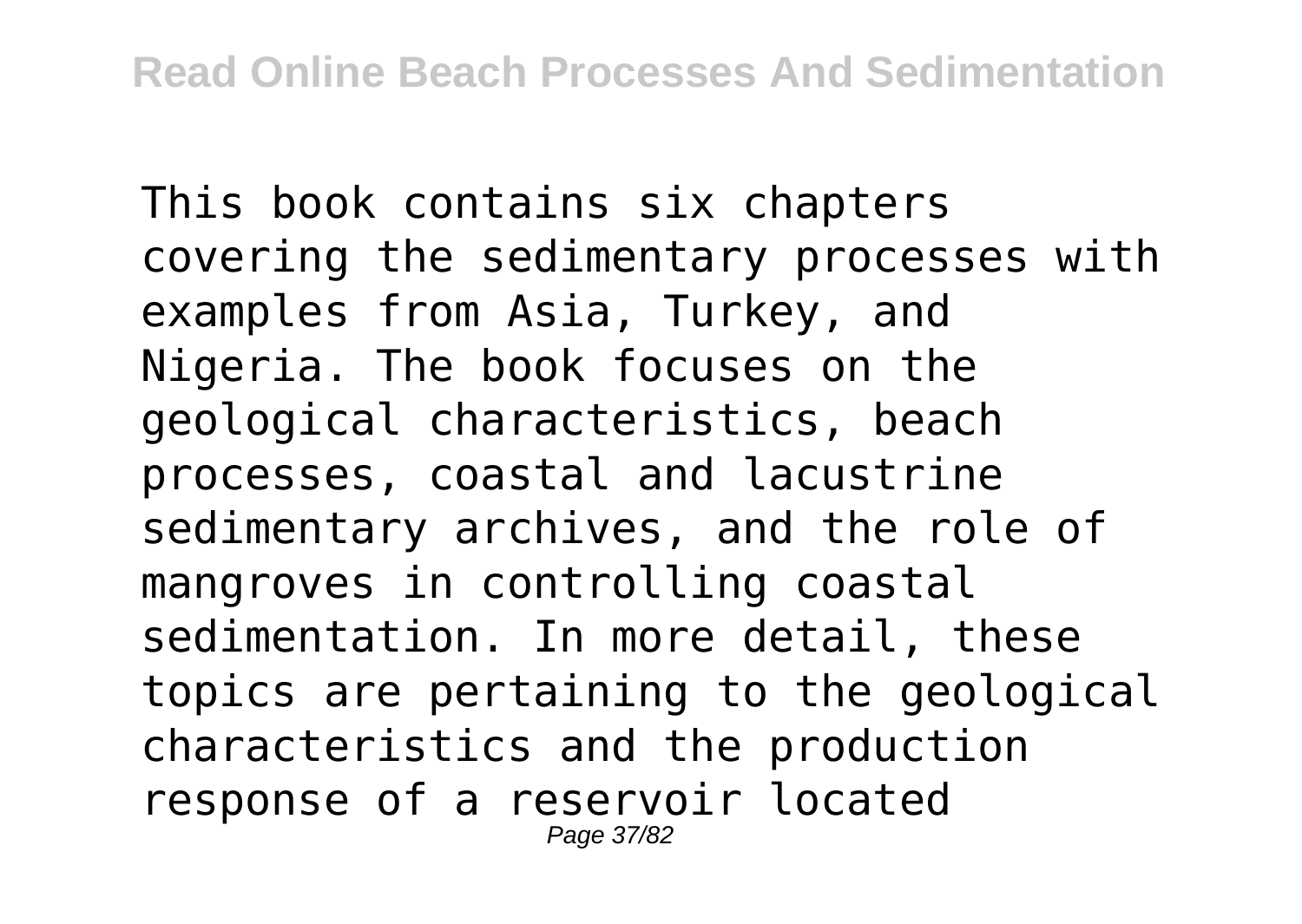offshore the Niger Delta (Nigeria), the coastal lacustrine geo-archives with the example of the Lake Bafa (Turkey), the sedimentary processes in the riparian zone of the Ruxi Tributary Channel (Three Gorges Reservoir, China), the beach morphological changes studied by means of a contour-line change model and finally, the role of the mangroves in controlling the sedimentary accretion of coastal and marine environments with the regional Page 38/82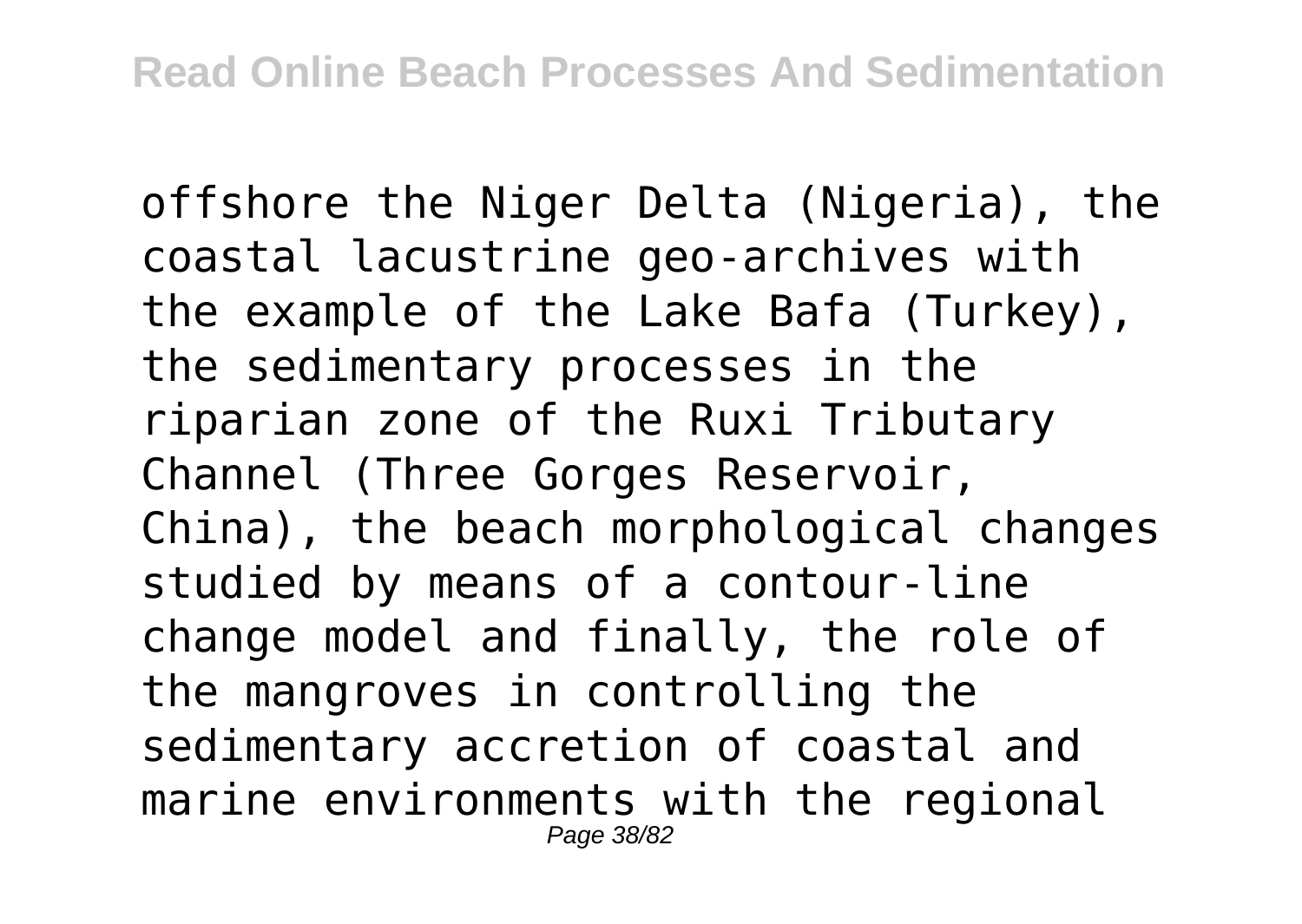example of the south-eastern Asia. Beach Processes and Coastal Hydrodynamics Sediment Transport in Coastal Waters Coastal Storms Coastal Processes Literature Review on the Geologic Aspects of Inner Shelf Cross-shore Sediment Transport The interface of 440,000 km long coastline in the world is subject to global change, with an increasing human pressure (land use, buildings, sand mining, dredging) and increasing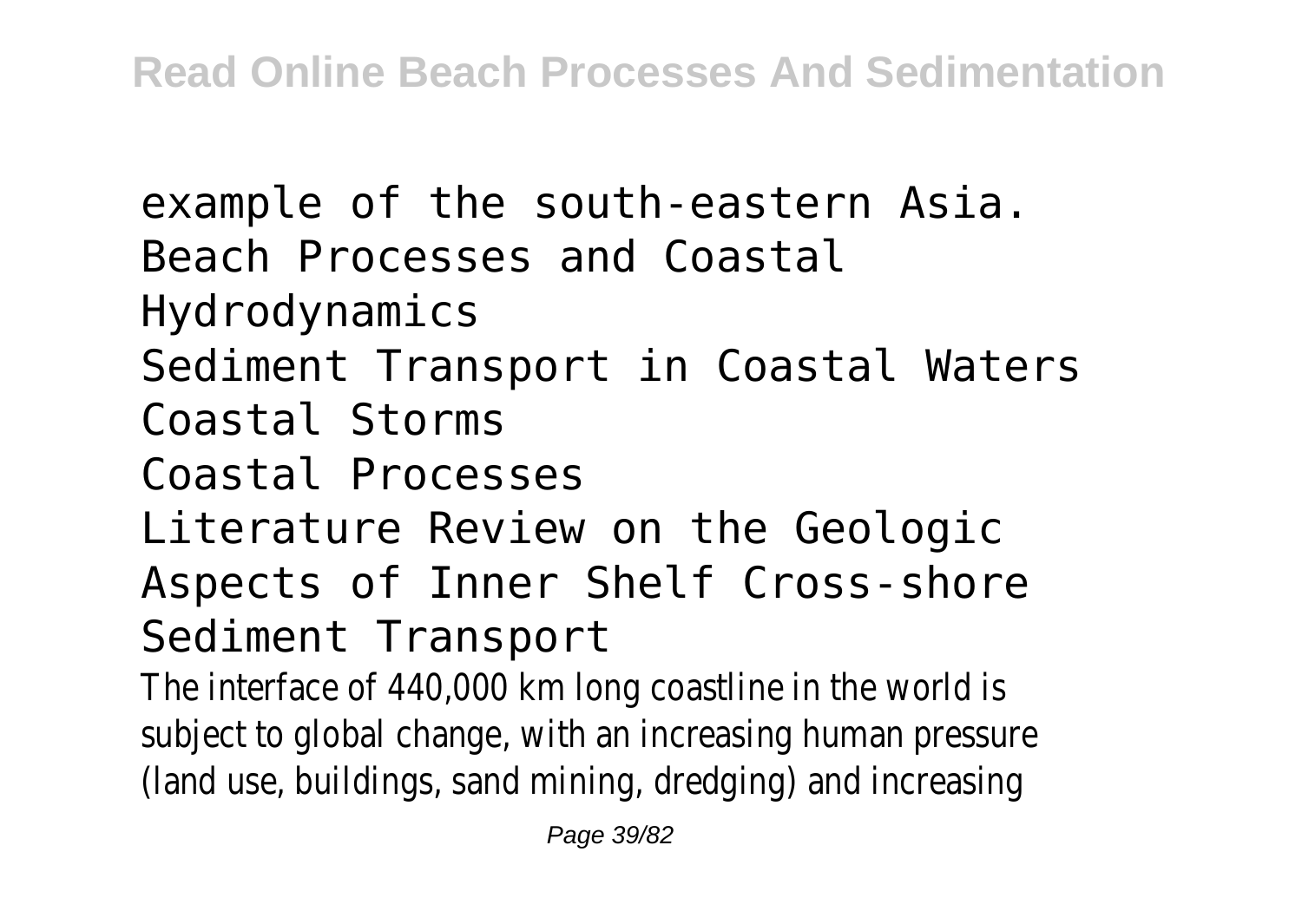population. Improving our knowledge on involved mechanisms and sediment transport processes, monitoring the evolution of sedimentary stocks and anticipating changes in littoral and coastal zones is essential for this purpose. The special issue of Water on "Sediment transport in coastal waters" gathers thirteen papers which introduce the current revolution in the scientific research related to coastal and littoral hydrosedimentary dynamics, and reflect the diversity of concerns on which research in coastal sediment transport is based, and current trends — topics and preferred methods — to address them.

This book treats the subject of sediment transport in the marine environment, covering transport of non-cohesive sediment by waves and current in- and outside the surf zone. Page 40/82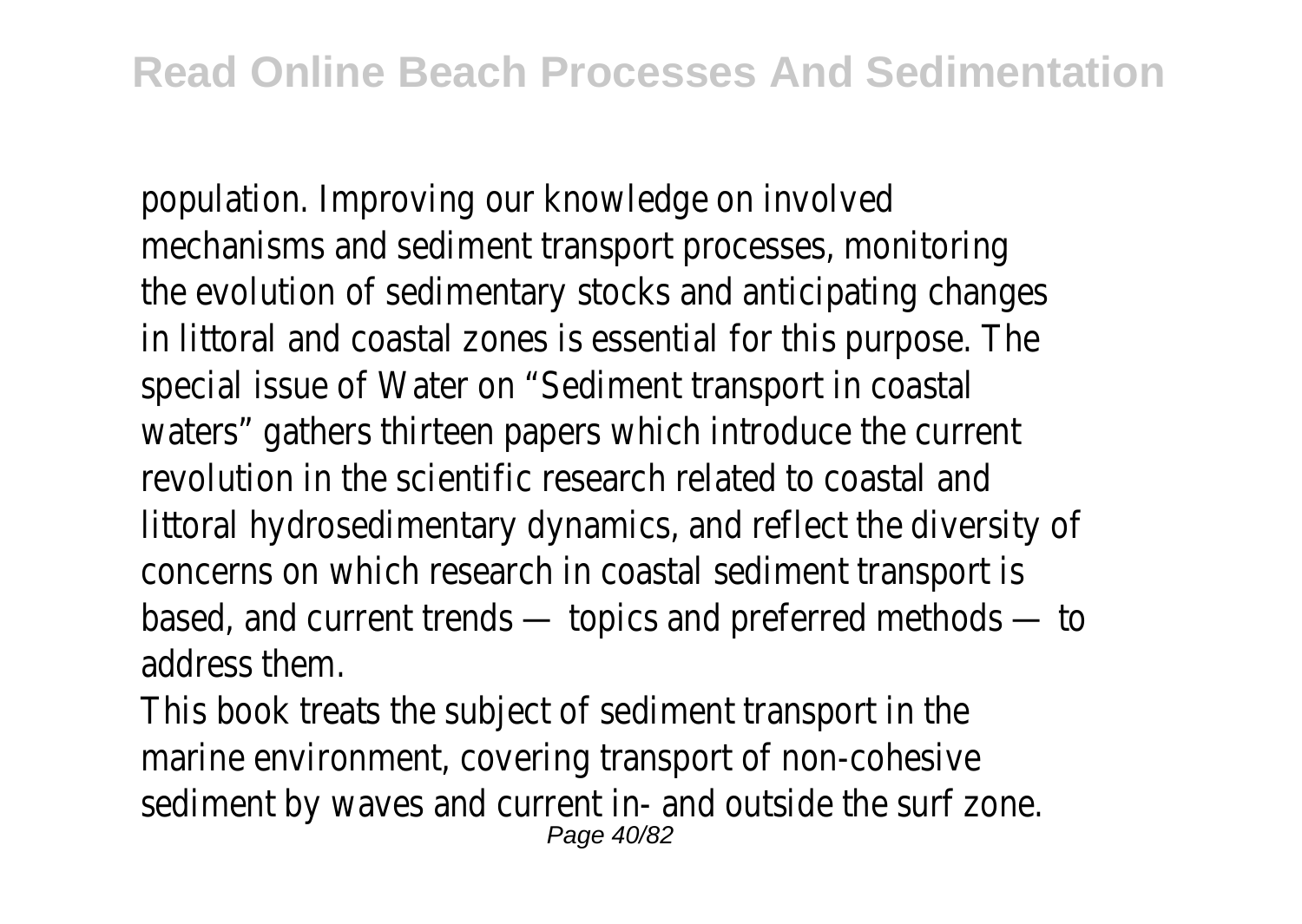It can be read independently, but a background in hydraulics and basic wave mechanics is required. It is intended for M.Sc. and Ph.D. students. The primary aim of the book is to describe the physical processes of sediment transport and how to represent them in mathematical models. It does not present a large number of different formulae for the sediment transport rates under various conditions. The book can be divided in two main parts; in the first, the relevant hydrodynamic theory is described; in the second, sediment transport and morphological development are treated. The hydrodynamic part contains a review of elementary theory for water waves, chapters on the turbulent wave boundary layer and the turbulent interaction between waves and currents, and finally, surf zone hydrodynamics and wave driven Page 41/82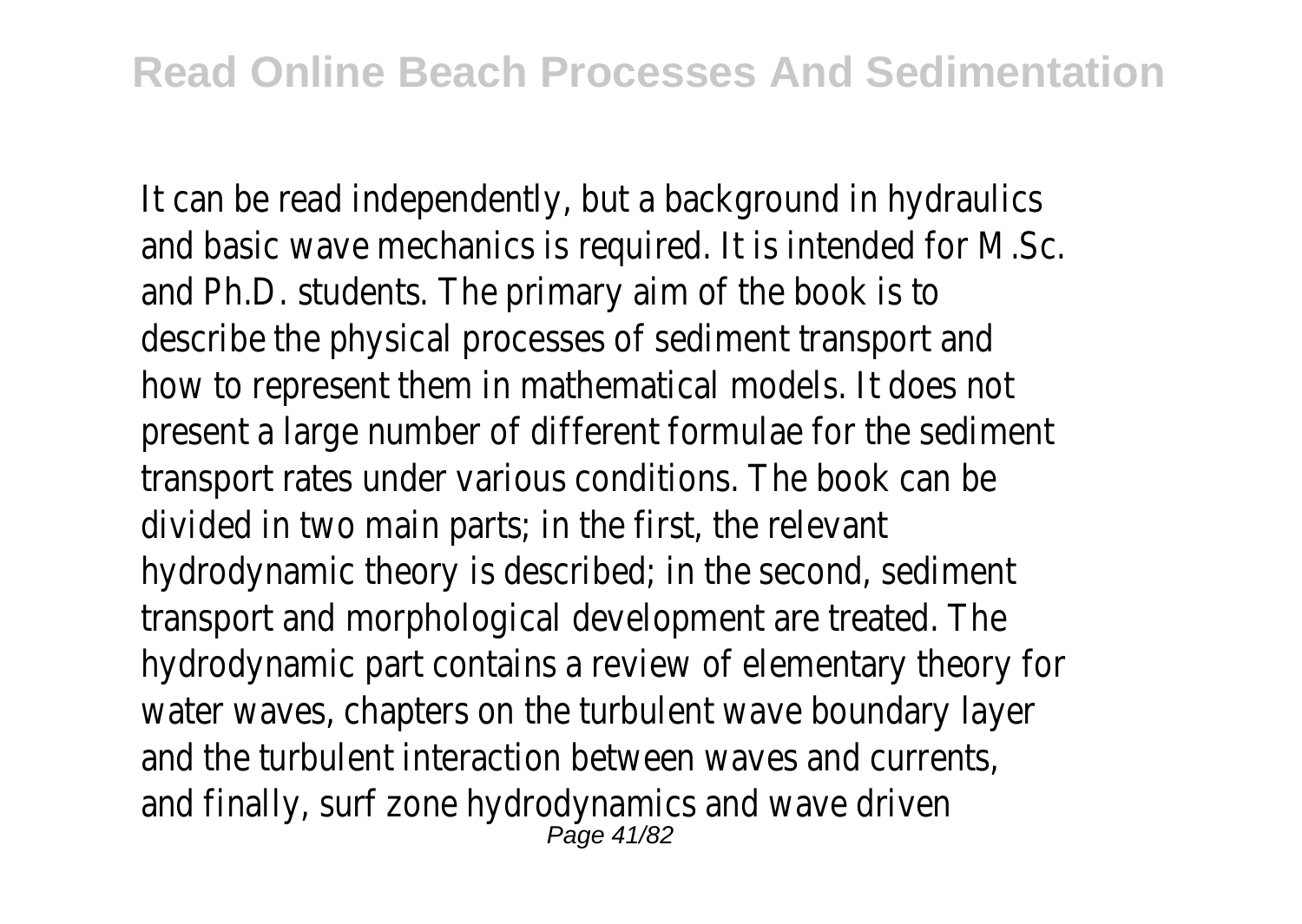currents. The part on sediment transport introduces the basic concepts (critical bed shear stress, bed load, suspended load and sheet layer, near-bed concentration, effect of sloping bed); it treats suspended sediment in waves and current and in the surf zone, and current and wave-generated bed forms. Finally, the modelling of cross-shore and long-shore sediment transport is described together with the development, of coastal profiles and coastlines.

A comprehensive introduction to coastal storms and their associated impacts Coastal Storms offers students and professionals in the field a comprehensive overview and groundbreaking text that is specifically devoted to the analysis of coastal storms. Based on the most recent knowledge and contributions from leading researchers, the Page 42/82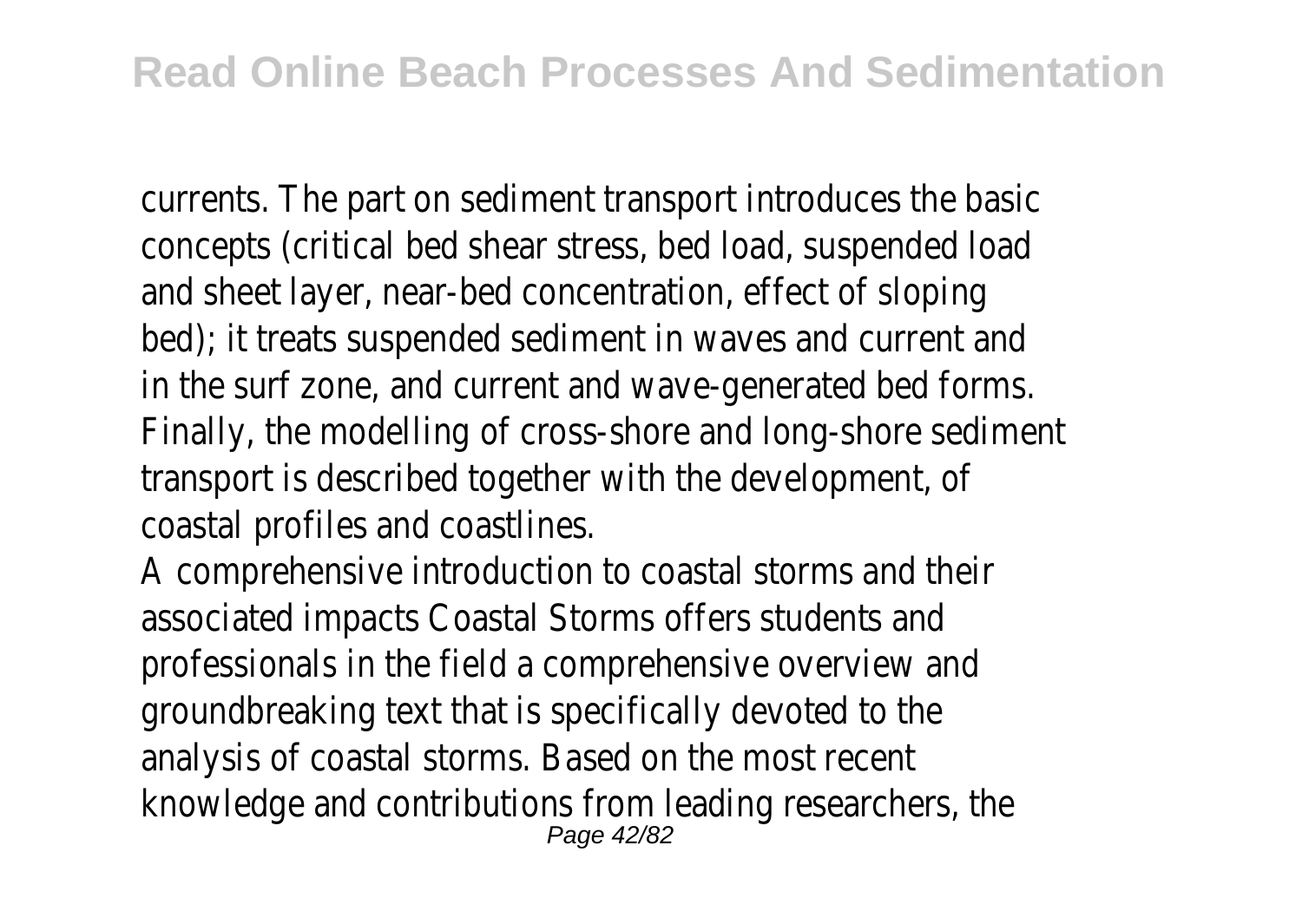text examines coastal storms' processes and characteristics, the main hazards (such as overwash, inundation and flooding, erosion, structures overtopping), and how to monitor and model storms. The authors include information on the most advanced innovations in forecasting, prediction, and early warning, which serves as a foundation for accurate risk evaluation and developing adequate coastal indicators and management options. In addition, structural overtopping and damage are explained, taking into account the involved hydrodynamic and morphodynamic processes. The monitoring methods of coastal storms are analyzed based on recent results from research projects in Europe and the United States. Methods for vulnerability and risk evaluation are detailed, storm impact indicators are suggested for Page 43/82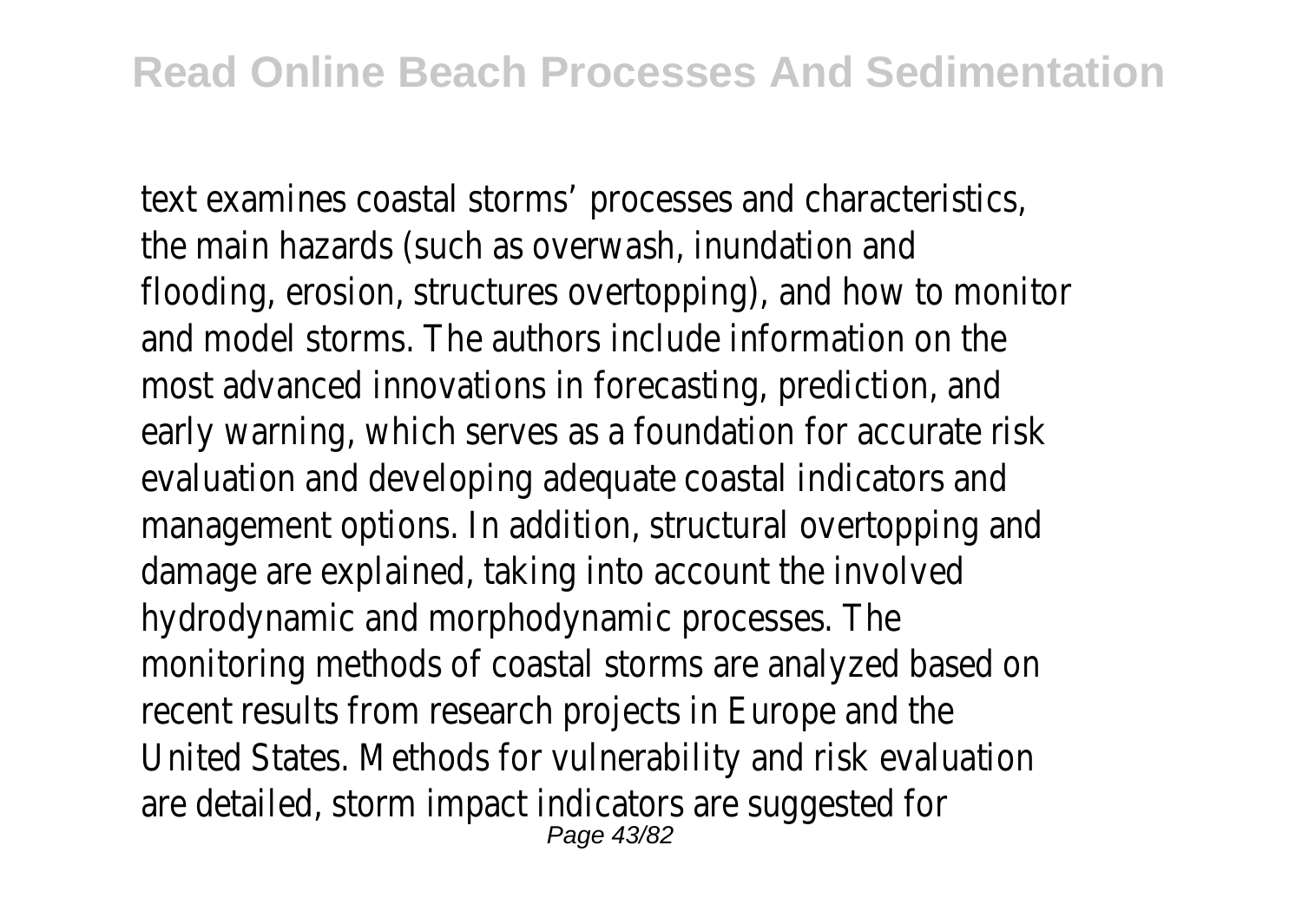different hazards and coastal management procedures analyzed. This important resource includes: Comprehensive coverage of storms and associated impacts, including meteorological coastal storm definitions and related potential consequences A state-of-the-art reference for advanced students, professionals and researchers in the field Chapters on monitoring methods of coastal storms, their prediction, early warning systems, and modeling of consequences Explorations of methods for vulnerability and risk evaluation and suggestions for storm impact indicators for different hazards and coastal management procedures Coastal Storms is a compilation of scientific and policy-related knowledge related to climate-related extreme events. The authors are internationally recognized experts and their work Page 44/82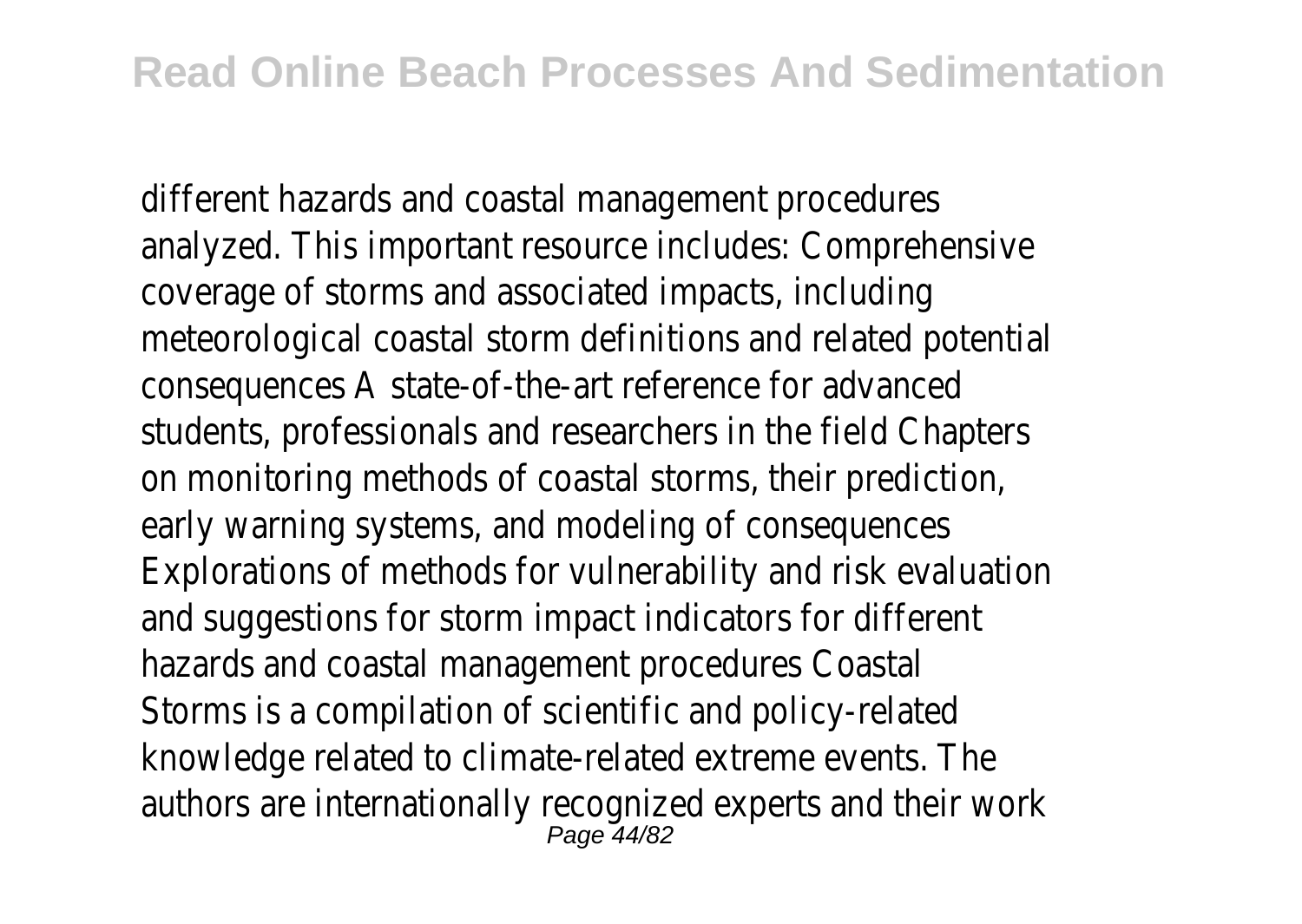reflects the most recent science and policy advances in the field.

Coastal environments are arguably the most important and intensely used of all areas settled by humans. The coastline changes, not only over the centuries or decades but in a matter of hours and minutes. This rapid development applies both to the form of the coastline and to coastal processes. This new book is an introduction to the environments and and processes that occur along the world's coastline. The coastlines of the world provide 'natural laboratories' for investigating the physical, chemical and biological processes that produce the rich diversity of coastal landforms. Introduction to Coastal Processes and Geomorphology begins by addressing generic concepts, global issues and Page 45/82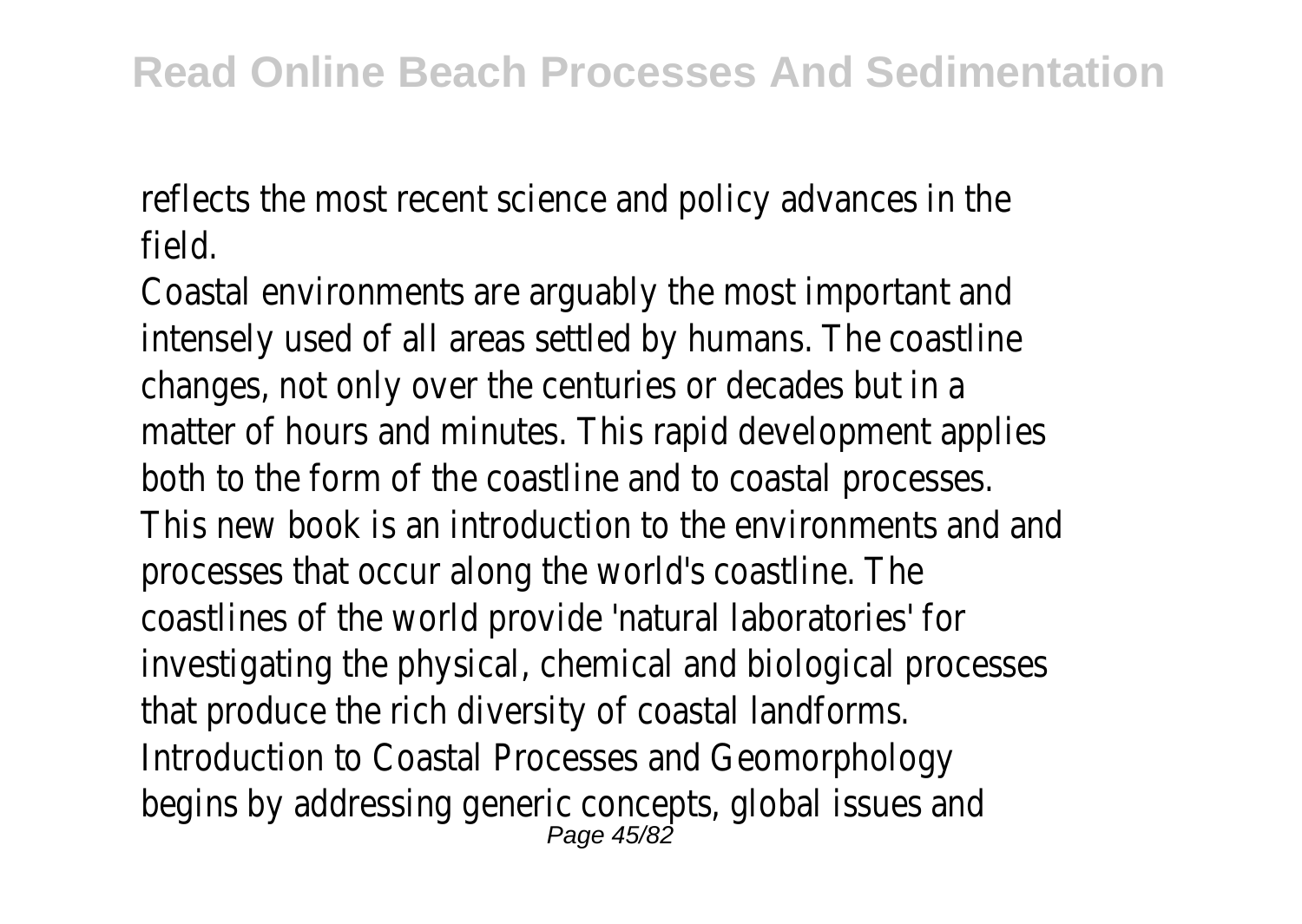processes that are common to most coastal environments including the morphodynamic paradigm, Quaternary sea-level fluctuations, tides, waves and sediment transport processes. Later chapters address the morphodynamics of the five main types of coastal environments, namely fluvial-, tide-, and wave-dominated environments, rocky coasts, and coral reefs and islands. The final chapter considers the issue of coastal management, and in particular the management of coastal erosion. This comprehensive and in-depth book is an essential reference handbook for students looking to extend their analytical skills and interest in coastal morphodynamics. Fully illustrated throughout, each chapter contains boxed sections designed to aid further study by providing either a further analysis or treatment of a particular issue, an Page 46/82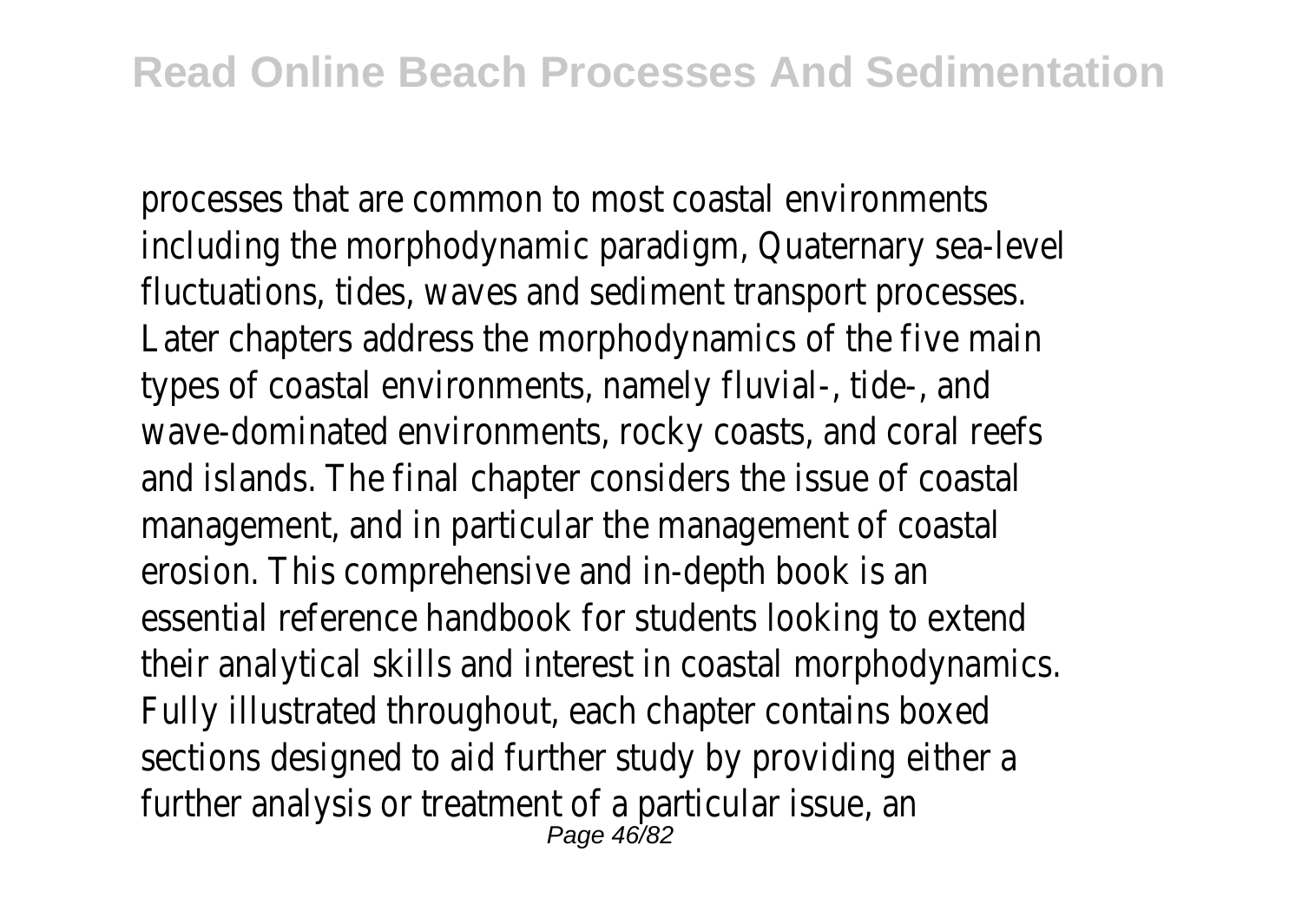interesting application of a principle just discussed in the body of the text, or a virtual field trip. Coastal Processes with Engineering Applications An Introduction to Hydraulics of Fine Sediment Transport

Mechanics of Coastal Sediment Transport Coastal Processes and Sedimentation on the New England Coast

*This book describes the entire coast and beaches and barrier systems of Australia. It covers the coastal processes and systems that form and impact Australia's 30.000 km coast,* Page 47/82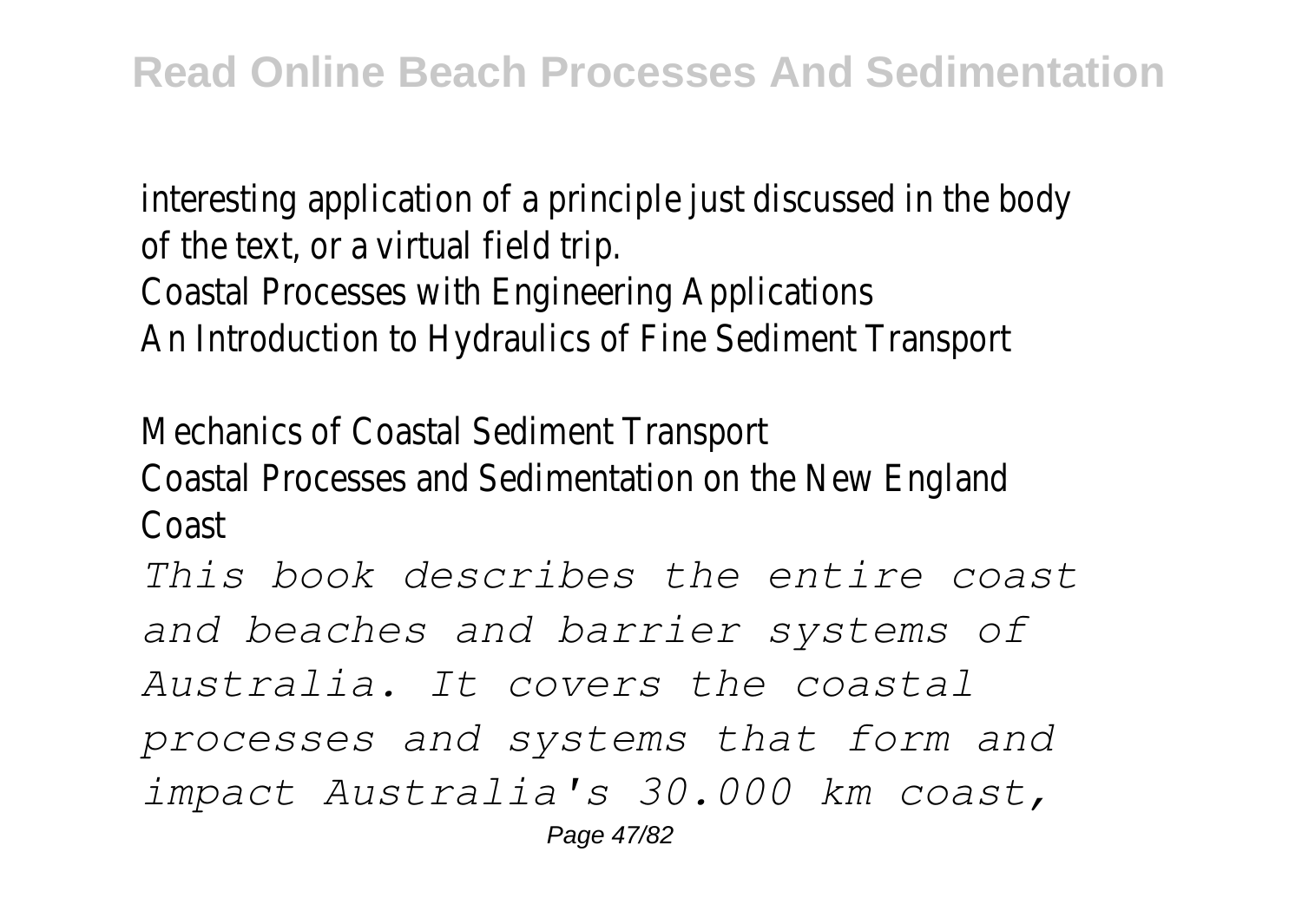*12.000 beaches and 2750 barrier systems. These processes include geology, geomorphology, climate, waves, tides, currents, sediment supply, as well as coastal ecosystems. The coast is divided into tropical northern and southern temperate provinces, within which are seven divisions, 23 regions and 354 coastal sediment compartments each of which is described in detail in the 34 chapters. Within these systems are the full range of wave through tide-*Page 48/82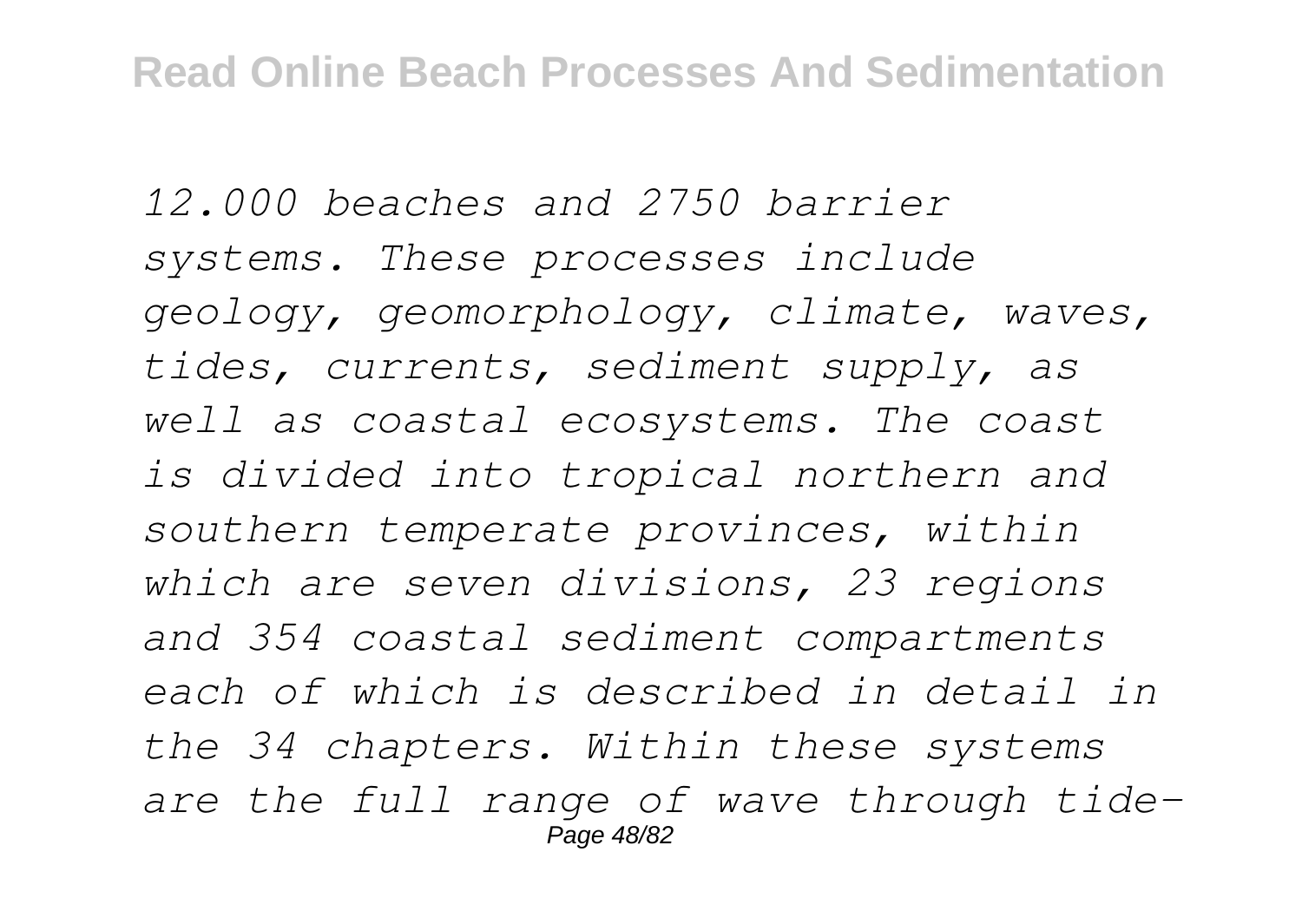*dominated beaches and barriers ranging from cheniers to massive transgressive dune systems together with a range of onshore and longshore sand transport systems. This is an up to date reference for the entire coast, its present condition and likely responses to the impacts of climate change. This book presents observations on the phenomena of fine sediment transport and their explanations under processrelated divisions such as flocculation,* Page 49/82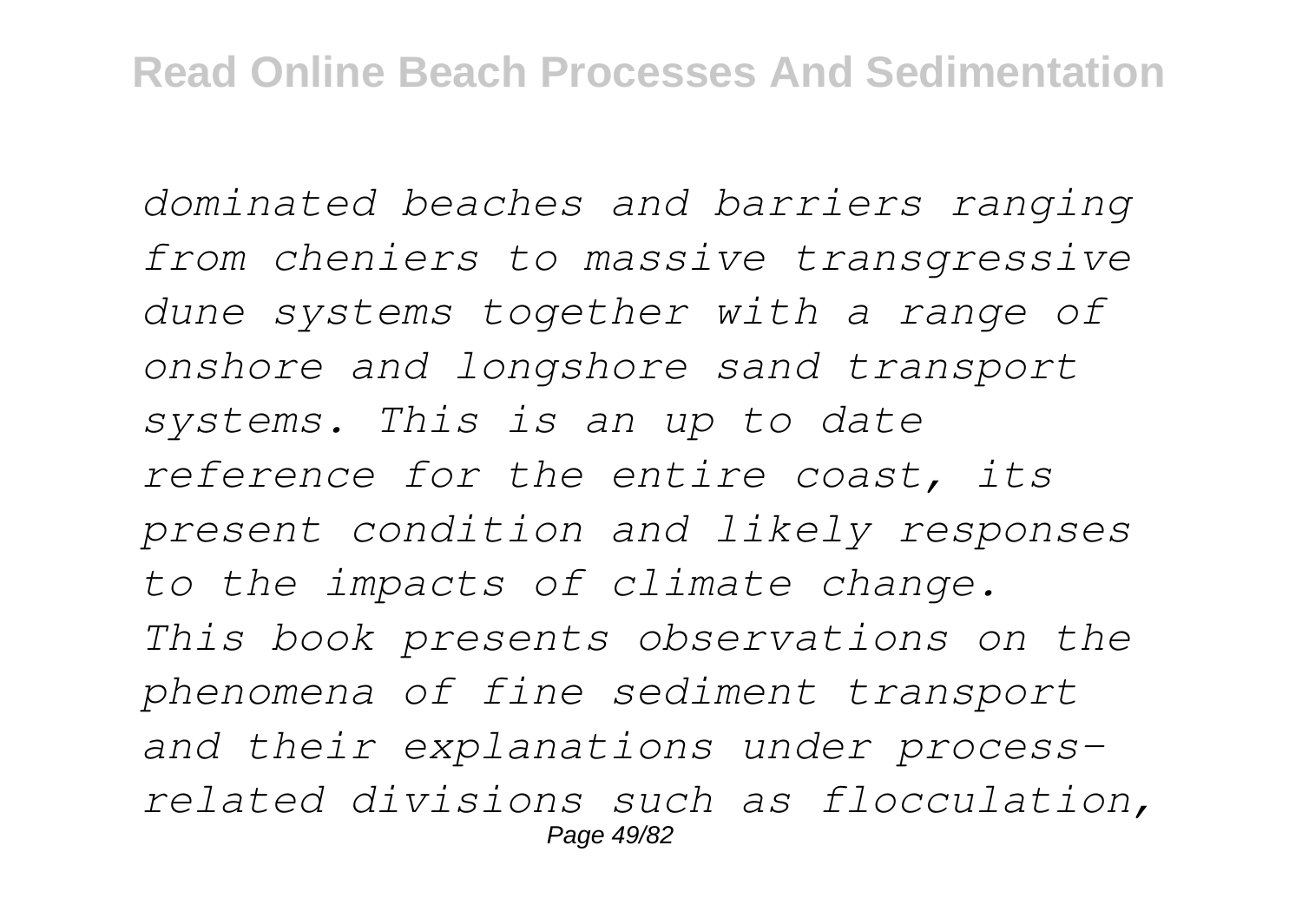*erosion, and deposition. The text is a compilation of the author's lecture notes from nearly four decades of teaching and guiding graduate students in civil and coastal engineering. Illustrations of fine sediment transport processes and their complexities given in the book are taken from field and laboratory-based observations by the author and his students, as well as numerous investigators. The wide-ranging* Page 50/82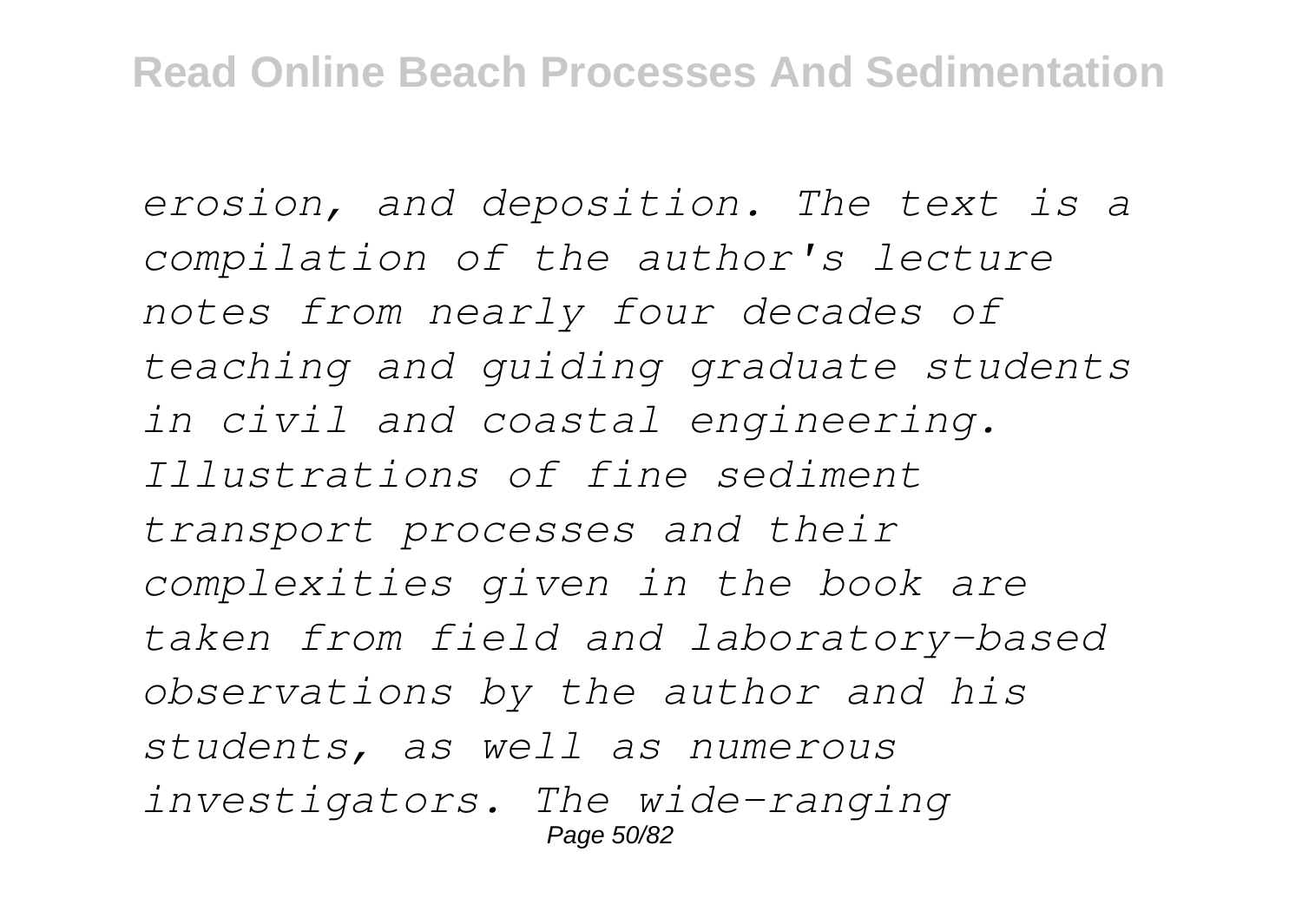*composition of particles (of inorganic and organic matter), their universal presence and their complex interactions with hydraulic forces make this branch of science a difficult one to deal with in a single treatise. It is therefore essential to study fine sediment transport as an independent subject rather than cover it in no more than a single chapter as many texts on coarse sediment transport have done. Even though the entire coverage is* Page 51/82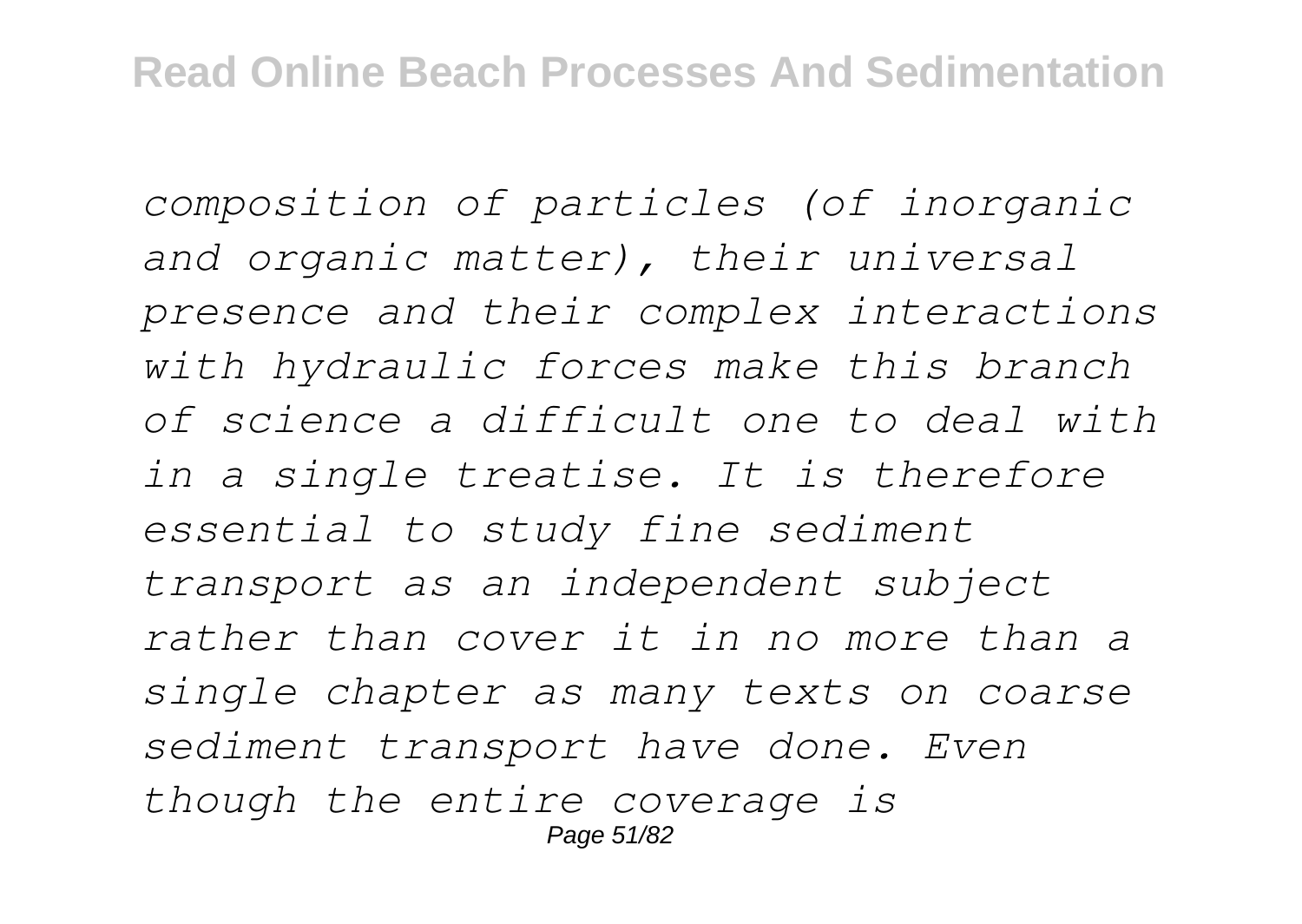*"introductory", the twelve chapters collectively include more material than what can be reasonably dealt with in a one semester, three-credit course. The book includes an extensive description of the components of fine-grained especially cohesive — sediment transport. It covers the development of the subject in scientific and engineering applications mainly from the 1950s to its present state. Solved examples and chapter-end exercises are* Page 52/82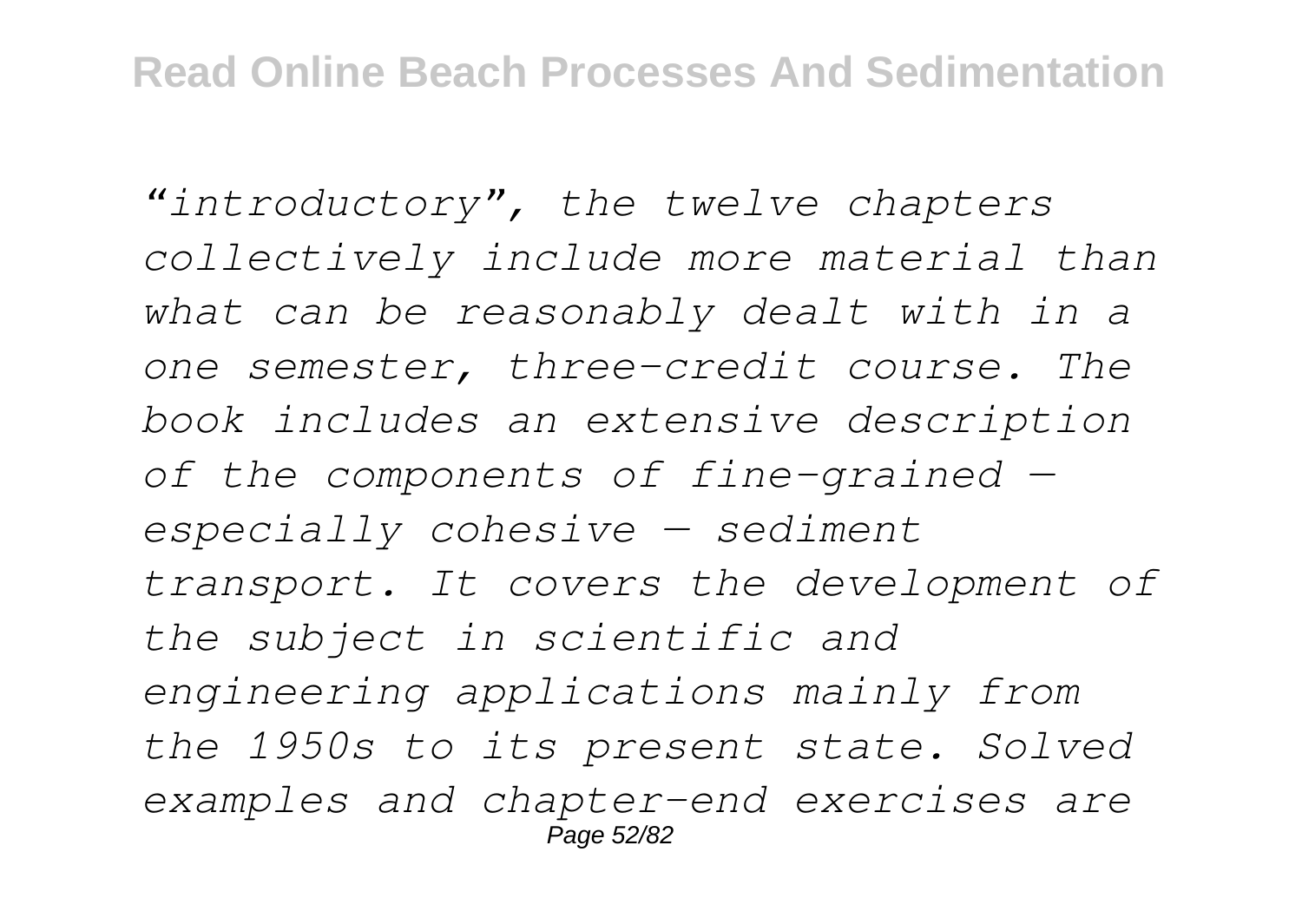*also included. This text is aimed at senior civil engineering undergraduates and graduate students who, in the normal course of their study, seldom come across the subject of fine sediment transport in their curricula. Interested students should have a basic understanding of the mechanics of fluid flow and open channel hydraulics. Features concepts in coastal engineering and their application to coastal processes and disaster* Page 53/82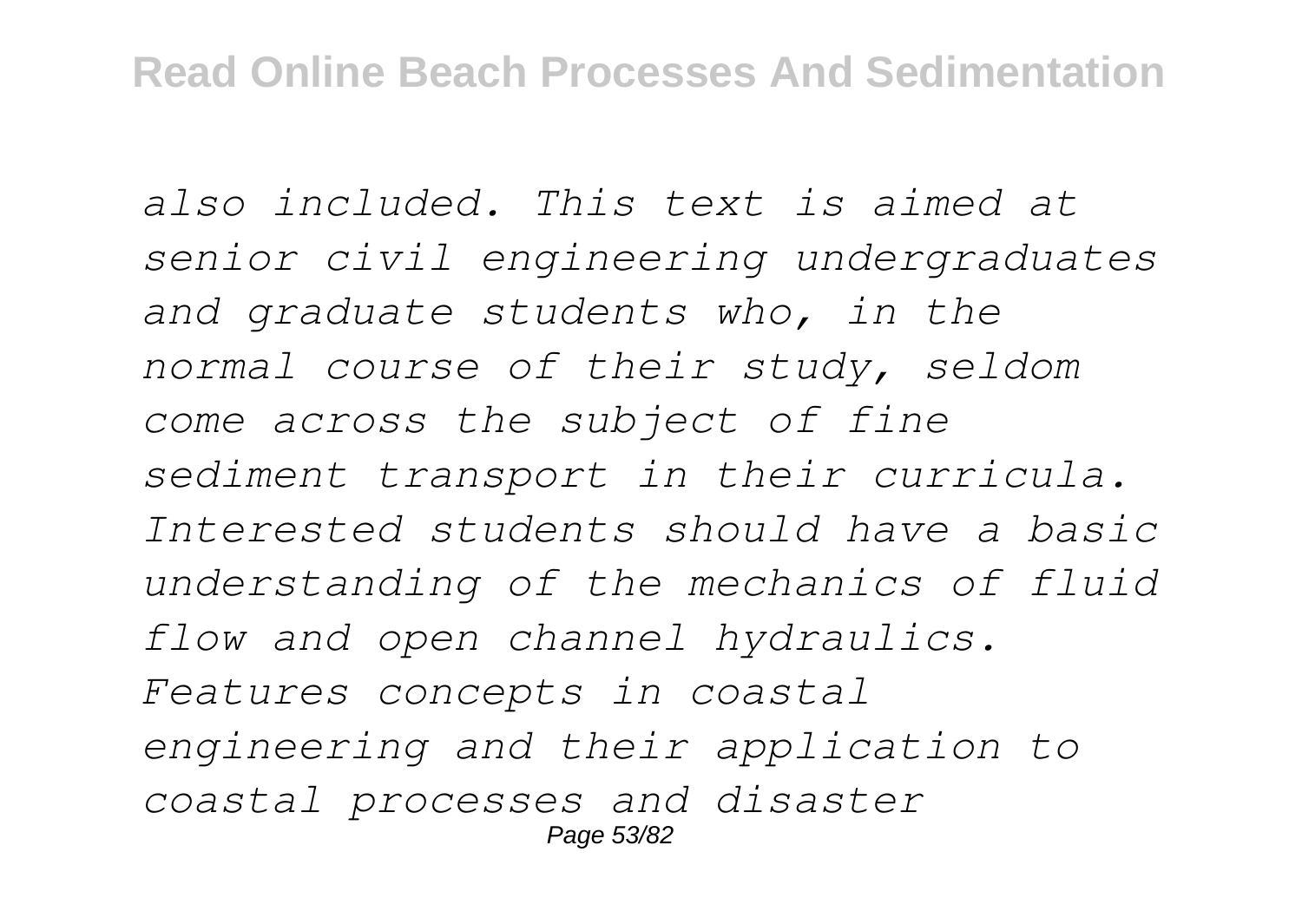*prevention works. This title describes basic concepts of coastal engineering, dealing mainly with wave-induced physical problems. It consists of the author's results of 30 years' scientific research on the progress of coastal sediment transport study. Glaciated Coasts is a collection of articles that deals with shoreline morphologies of glaciated coasts and the processes that formed these coastlines in North America. This book* Page 54/82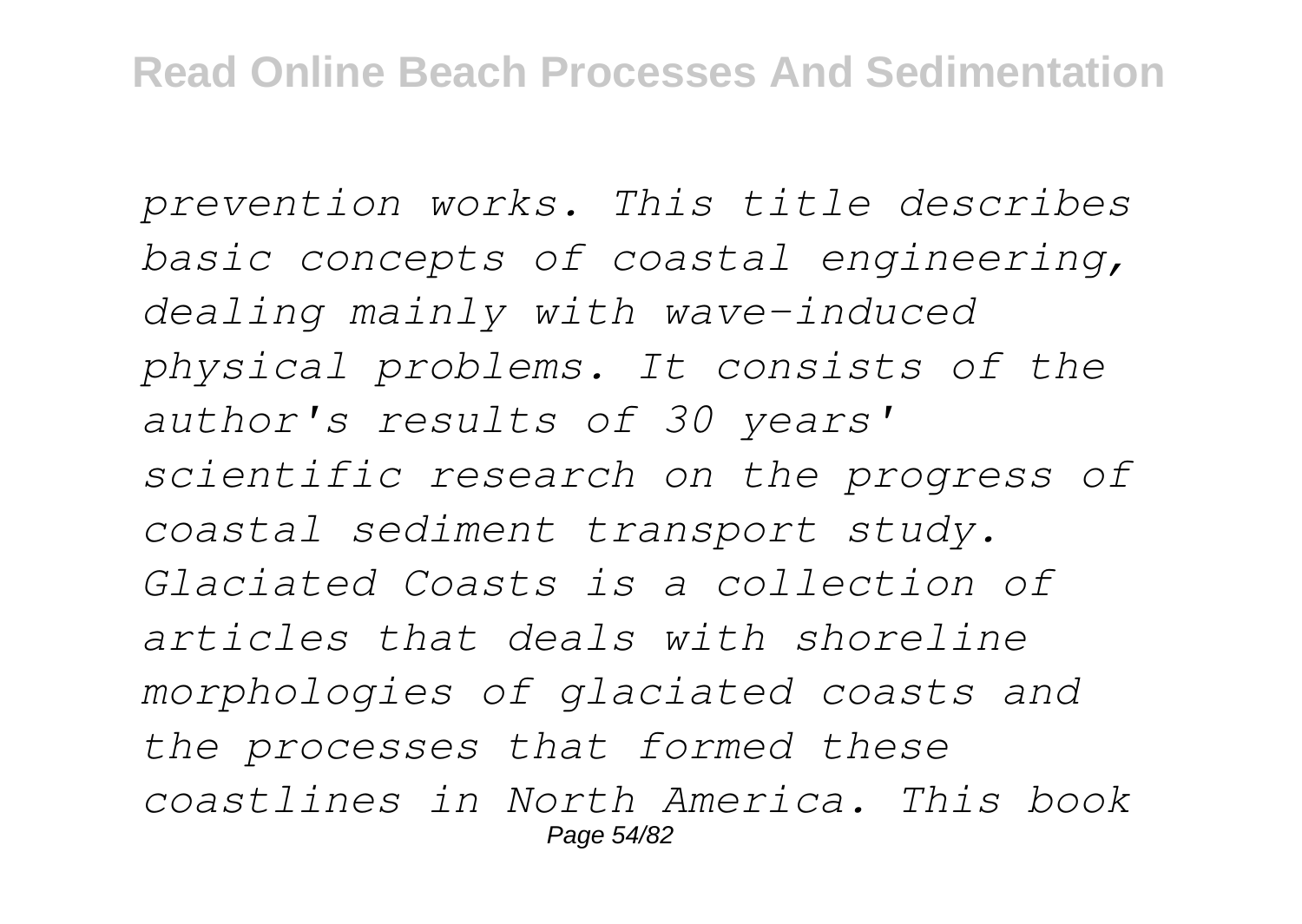*examines nonsandy shorelines and covers a range of geologic and geographic coastal settings in a northern-southern order. This text investigates and compares the glaciated northern shorelines. These shorelines north of the glacial limit are mostly of the primary form in different stages of modification by marine agents. Shorelines are associated with embayments; baymouth barriers in turn enclose embayments. This book describes* Page 55/82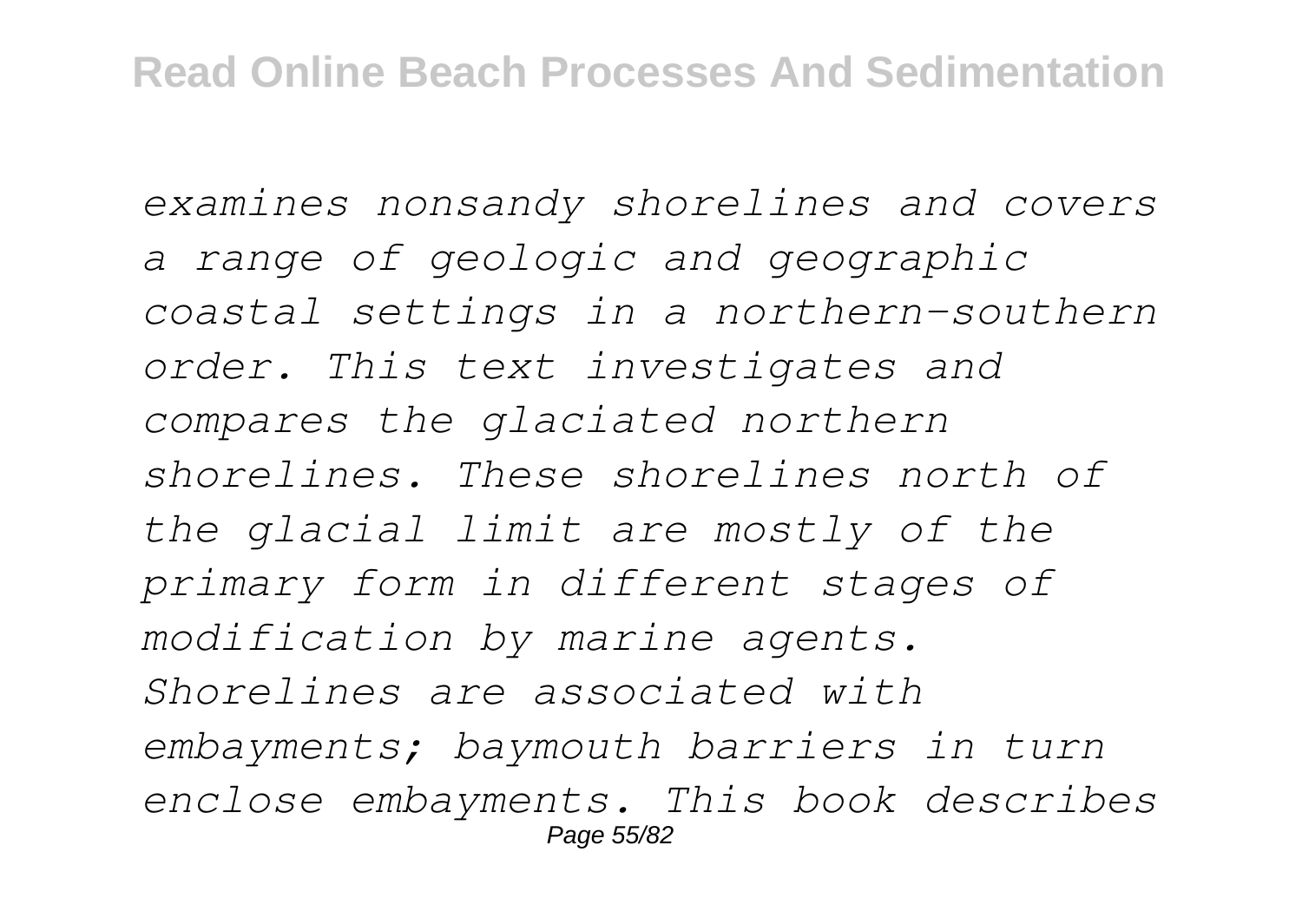*beaches as having coarse or mixed sediment populations. Most beaches worldwide have gravel clasts that have been rounded and sorted by marine processes. In the southeastern coast of Alaska, active tectonics on a mountainous shoreline is evident. The region also shows emergent and submerging shorelines with a glacial imprint undergoing formation by modern processes. This book also gives examples of gravel beach environments* Page 56/82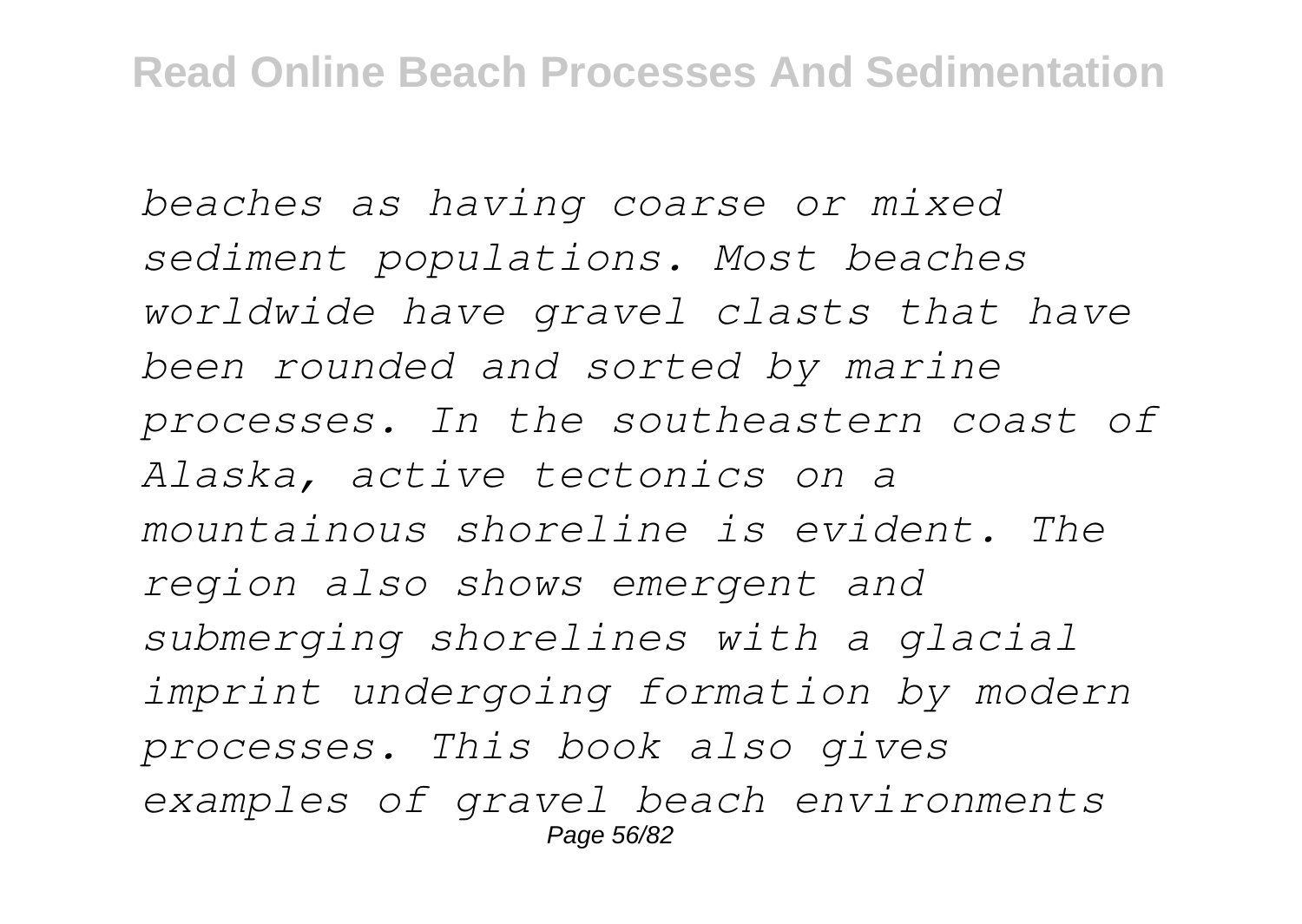*in various coastal settings. This book can prove useful for students of meteorology, oceanography as well as to marine ecologists and biologists. It can also benefit readers whose interest lie with coastal environment or with the general earth sciences. Sediment Routing Systems Sediments, Morphology and Sedimentary Processes on Continental Shelves Advances in Technologies, Research and Applications*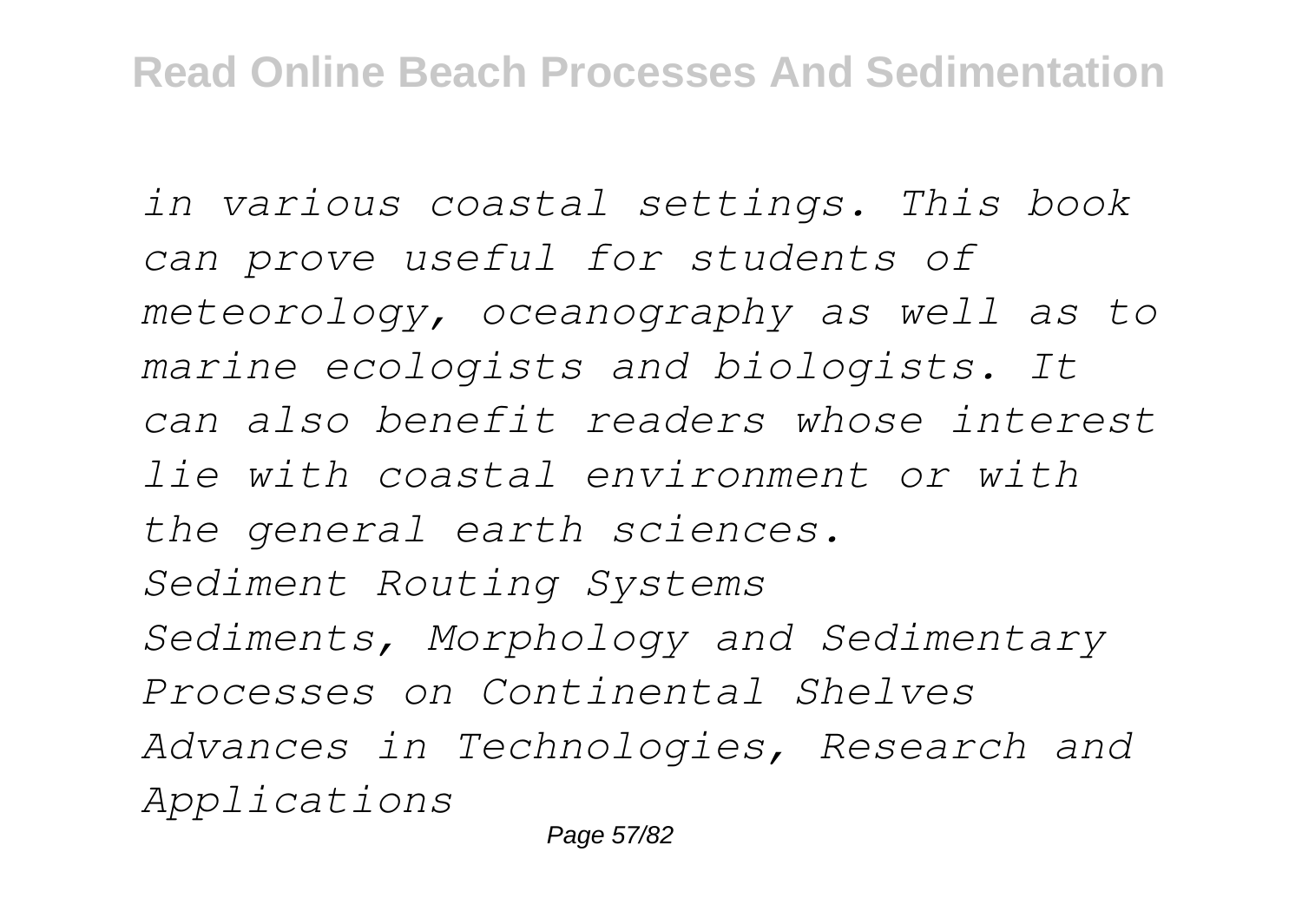*Ice-marginal and Periglacial Processes and Sediments*

*The Fate of Sediment from Source to Sink*

**This book presents selected articles from the International Conference on Asian and Pacific Coasts (APAC 2019), an event intended to promote academic and technical exchange on coastal related studies, including coastal engineering and coastal environmental problems, among Asian and Pacific countries/regions. APAC is jointly**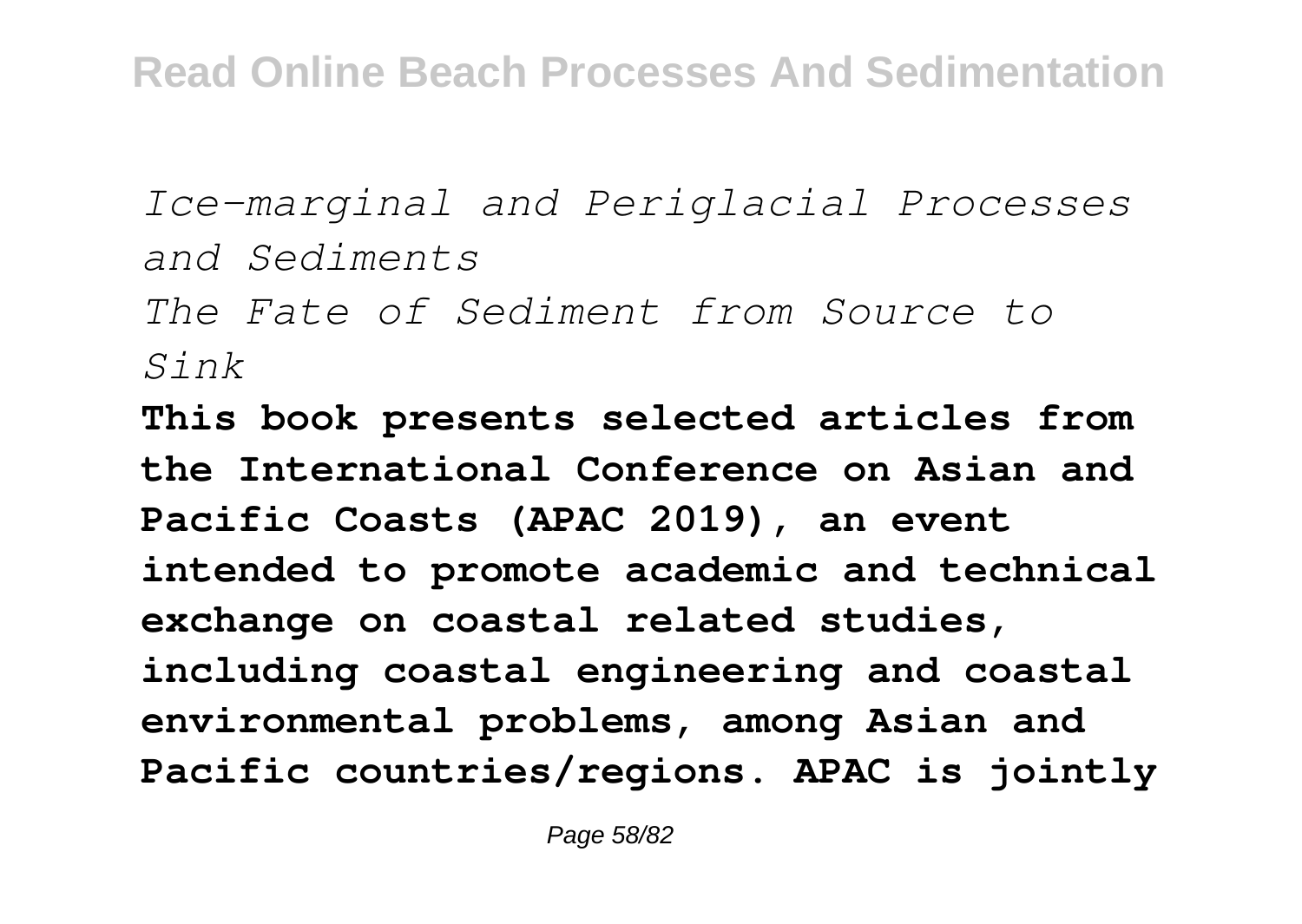**supported by the Chinese Ocean Engineering Society (COES), the Coastal Engineering Committee of the Japan Society of Civil Engineers (JSCE), and the Korean Society of Coastal and Ocean Engineers (KSCOE). APAC is jointly supported by the Chinese Ocean Engineering Society (COES), the Coastal Engineering Committee of the Japan Society of Civil Engineers (JSCE), and the Korean Society of Coastal and Ocean Engineers (KSCOE).**

**This collection contains 197 papers presented at the Sixth International** Page 59/82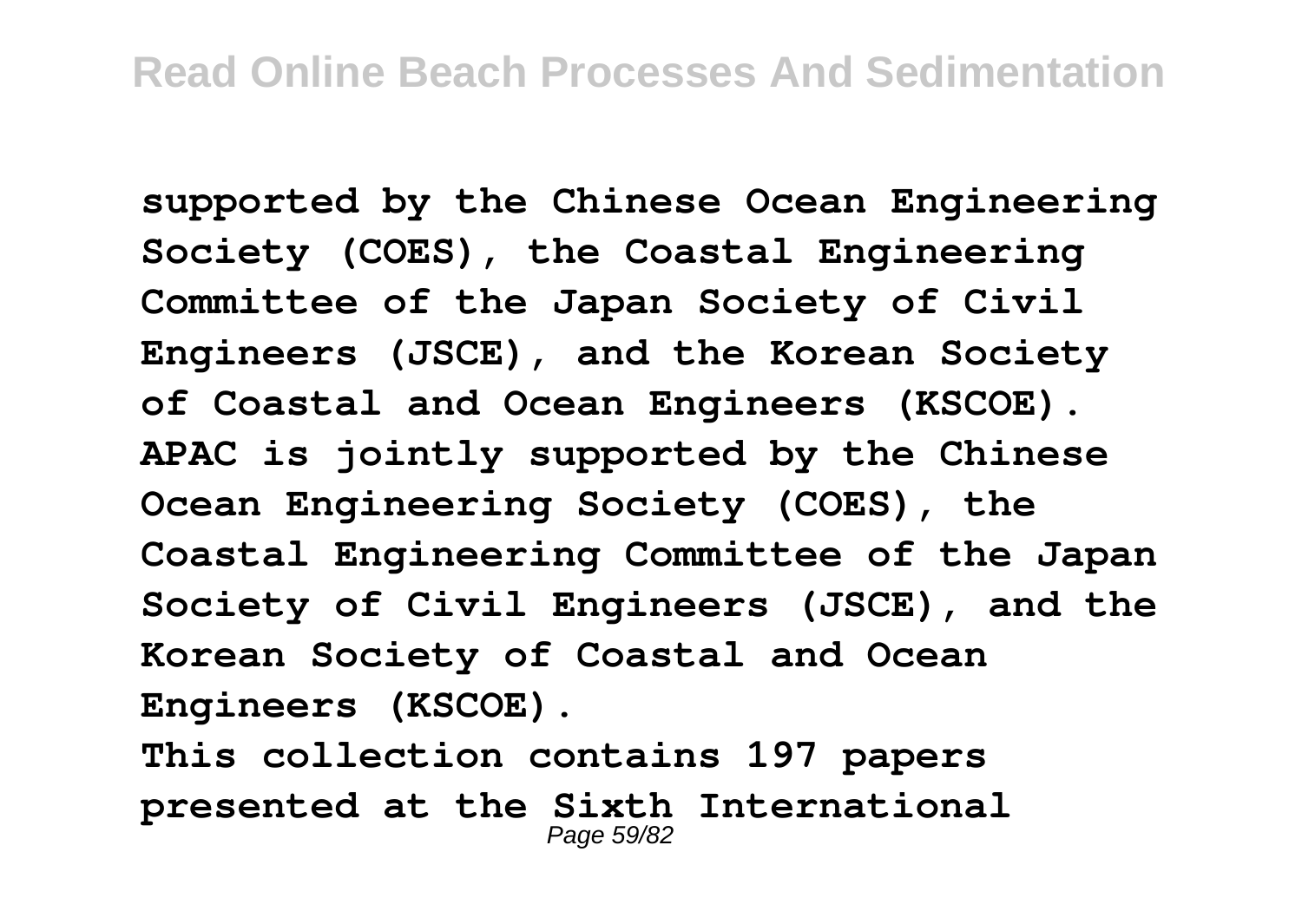**Symposium on Coastal Engineering and Science of Coastal Sediment Process, held in New Orleans, Louisiana, May 13-17, 2007.**

**field trips." --Book Jacket.**

**This new Encyclopedia of Coastal Science stands as the latest authoritative source in the field of coastal studies, making it the standard reference work for specialists and the interested lay person. Unique in its interdisciplinary approach. This Encyclopedia features contributions by 245 well-known international** Page 60/82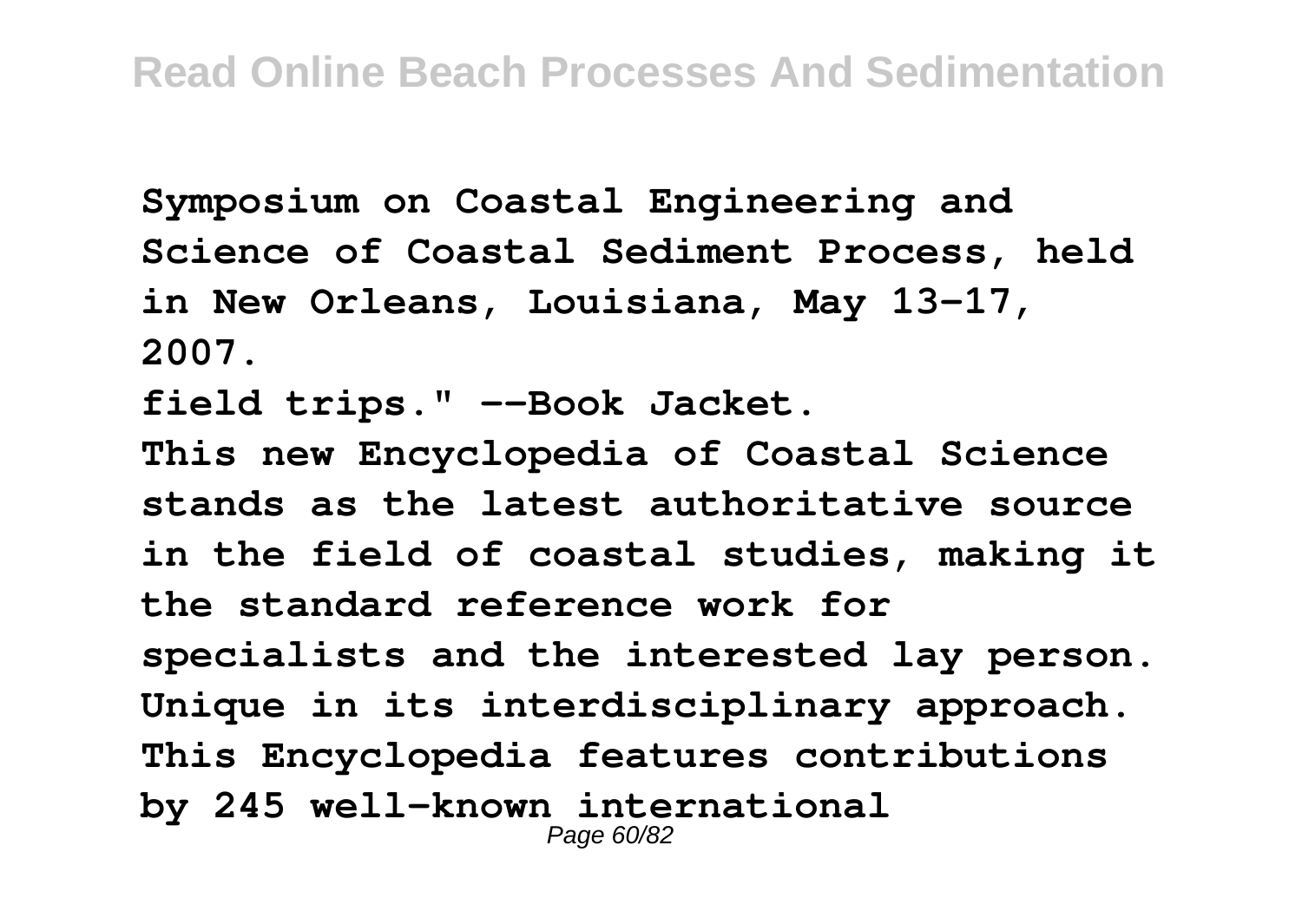**specialists in their respective fields and is abundantly illustrated with linedrawings and photographs. Not only does this volume offer an extensive number of entries, it also includes various appendices, an illustrated glossary of coastal morphology and extensive bibliographic listings. Examples from Asia, Turkey and Nigeria Processes and Impacts Concepts in Coastal Engineering and Their Applications to Multifarious Environments The Proceedings of the Coastal Sediments** Page 61/82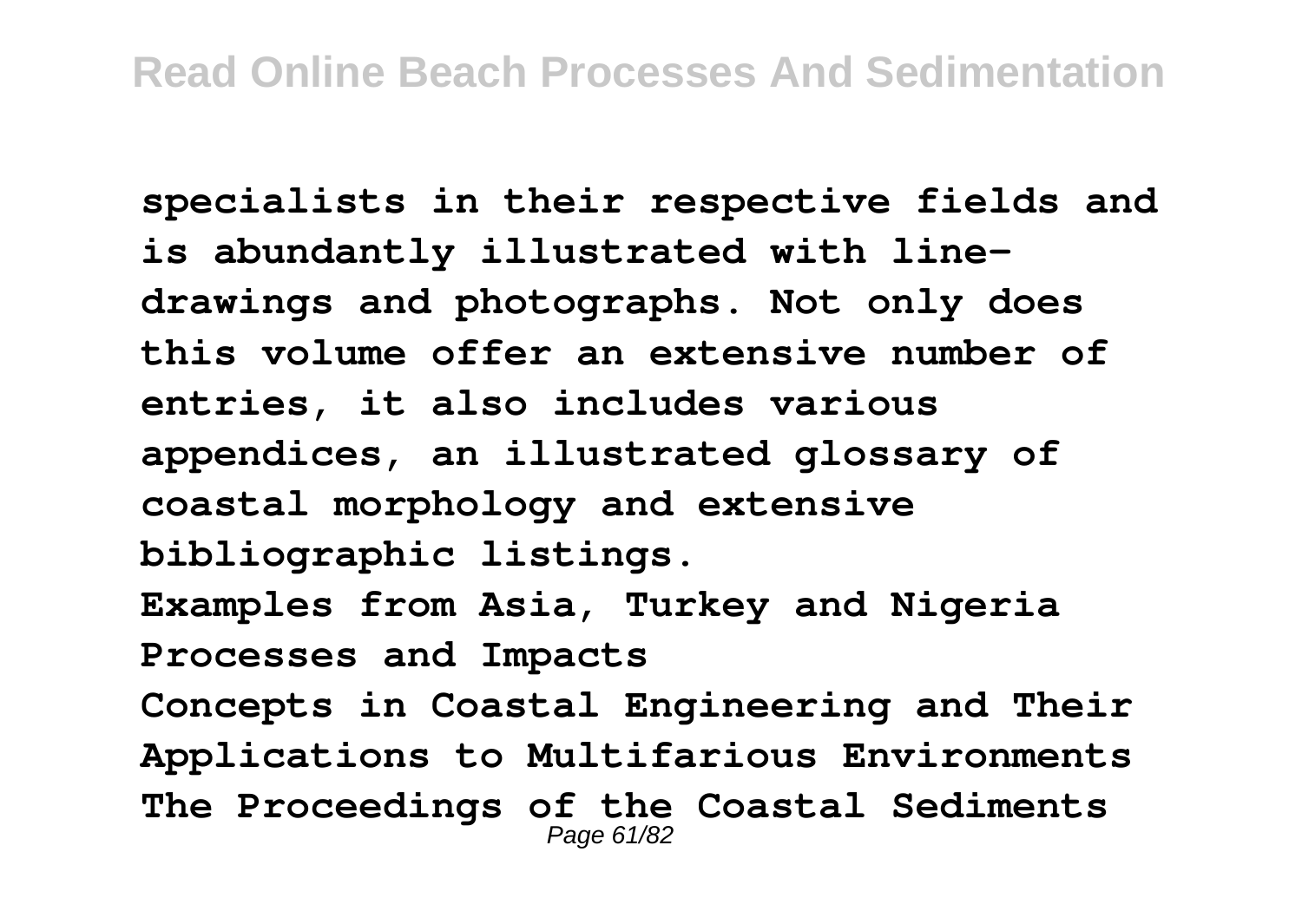## **2011**

**The Pacific Northwest Coast**

*Like ocean beaches, sheltered coastal areas experience land loss from erosion and sea level rise. In response, property owners often install hard structures such as bulkheads as a way to prevent further erosion, but these structures cause changes in the coastal environment that alter landscapes, reduce public access and recreational opportunities, diminish natural habitats, and harm species that depend on these habitats for shelter and food.* Page 62/82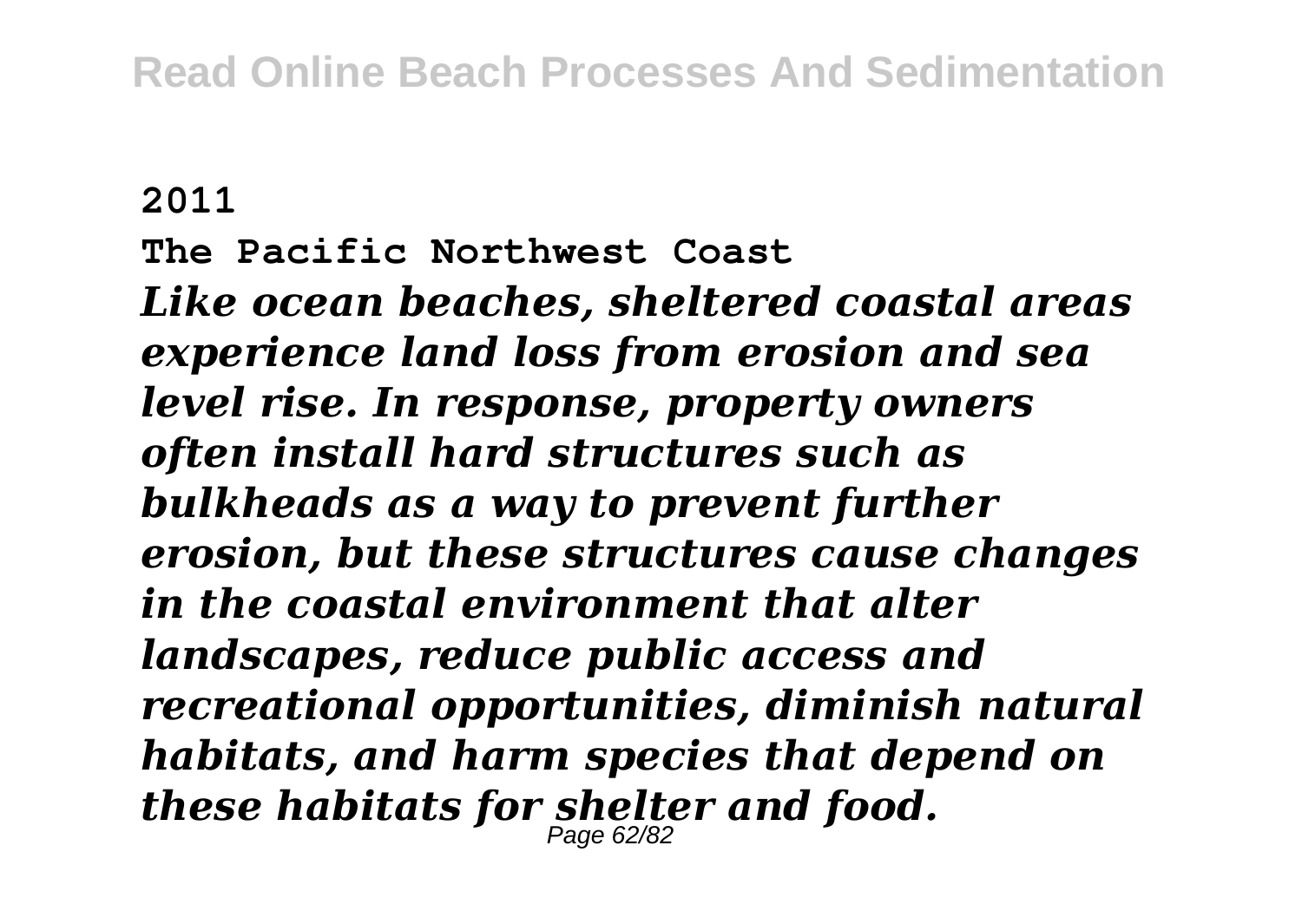*Mitigating Shore Erosion Along Sheltered Coasts recommends coastal planning efforts and permitting policies to encourage landowners to use erosion control alternatives that help retain the natural features of coastal shorelines. This Proceedings contains over 260 papers on cutting-edge research presented at the eighth international Symposium on Coastal Sediment Processes, held May 11 ? 15, 2015, in San Diego, California, USA. This technical specialty conference was devoted to promoting an interdisciplinary exchange of* Page 63/82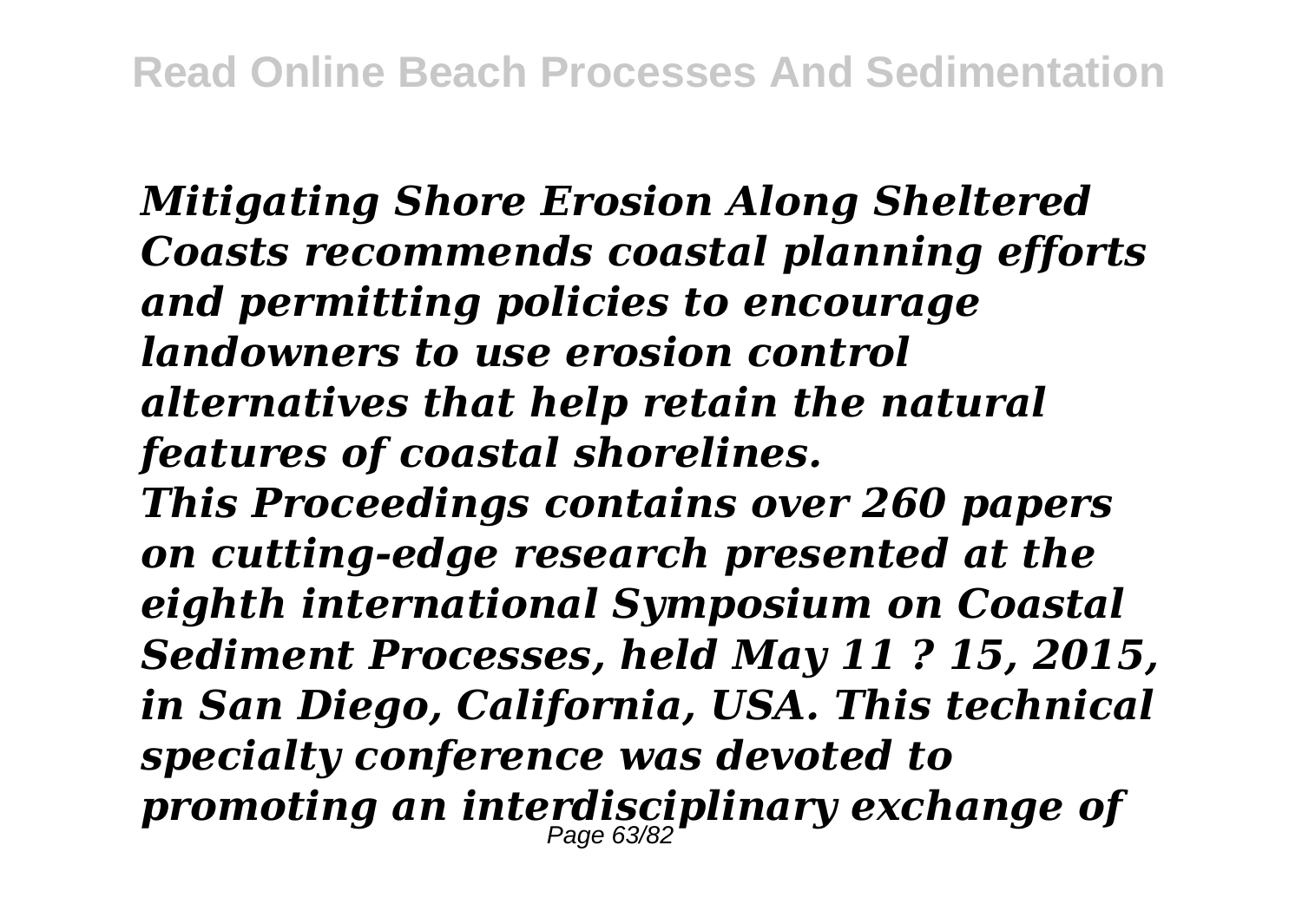*state-of-the-art knowledge among researchers in the fields of coastal engineering, geology, oceanography, and related disciplines, with the theme of Understanding and Working with Nature. Focusing on the physical aspects of the sediment processes in various coastal environments, this Proceedings provides findings from the latest research and newest engineering applications. Sessions covered a wide range of topics including barrier islands, beaches, climate and sea level, cohesive and noncohesive sediments, coastal* Page 64/82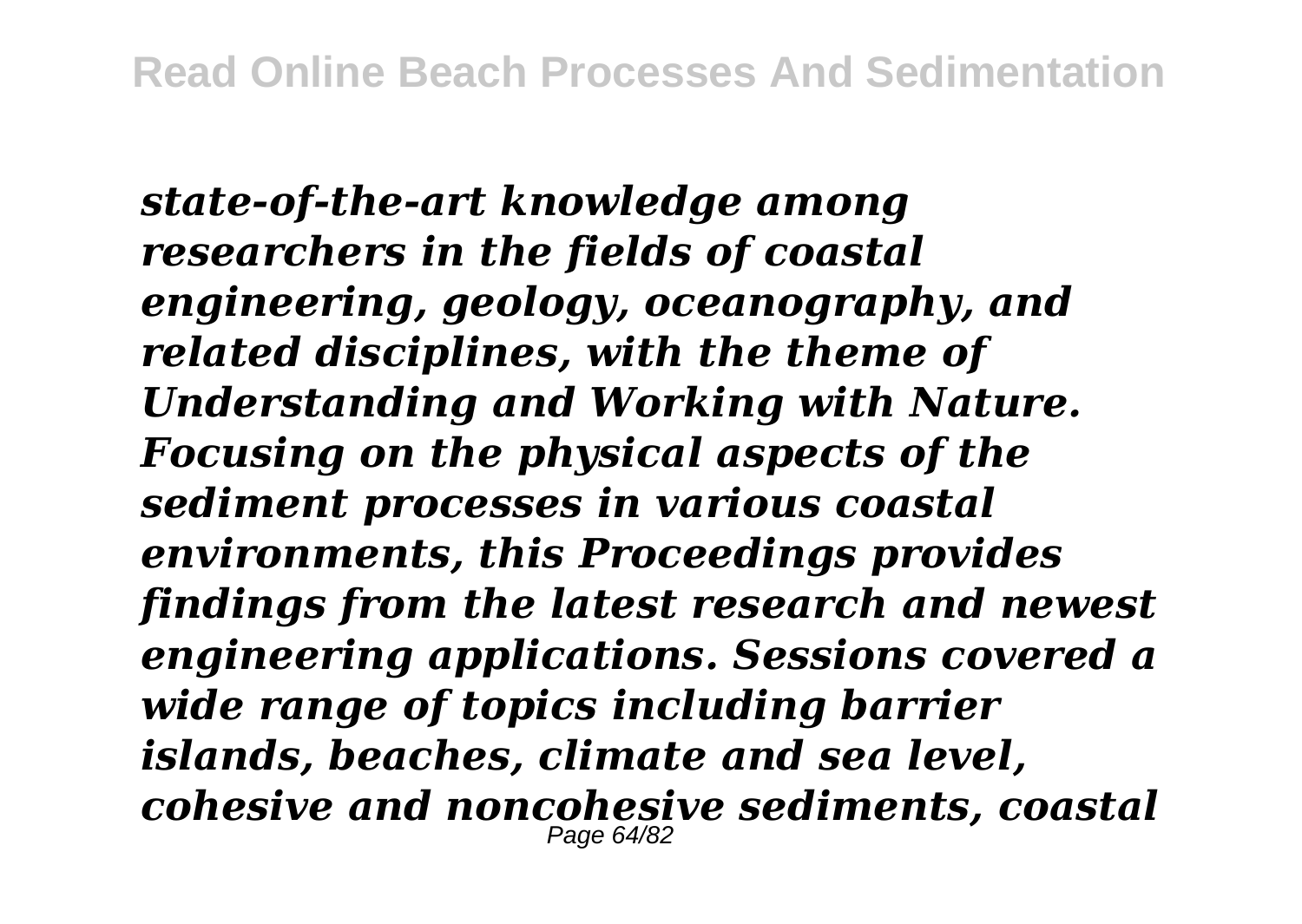*bluffs, coastal marsh, dredged sediments, inlet and navigation channels, regional sediment management, river deltas, shore protection, tsunamis, and vegetationsediment interaction. Several special sessions included: Relevant science for changing coastlines: A Tribute to Gary Griggs; North Atlantic Coast Comprehensive Study and post-super-storm Sandy work; long-term coastal evolution; barrier islands of Louisiana; sea-level rise and super storms in a warming world; predicting decadal coastal geomorphic evolution; and* Page 65/82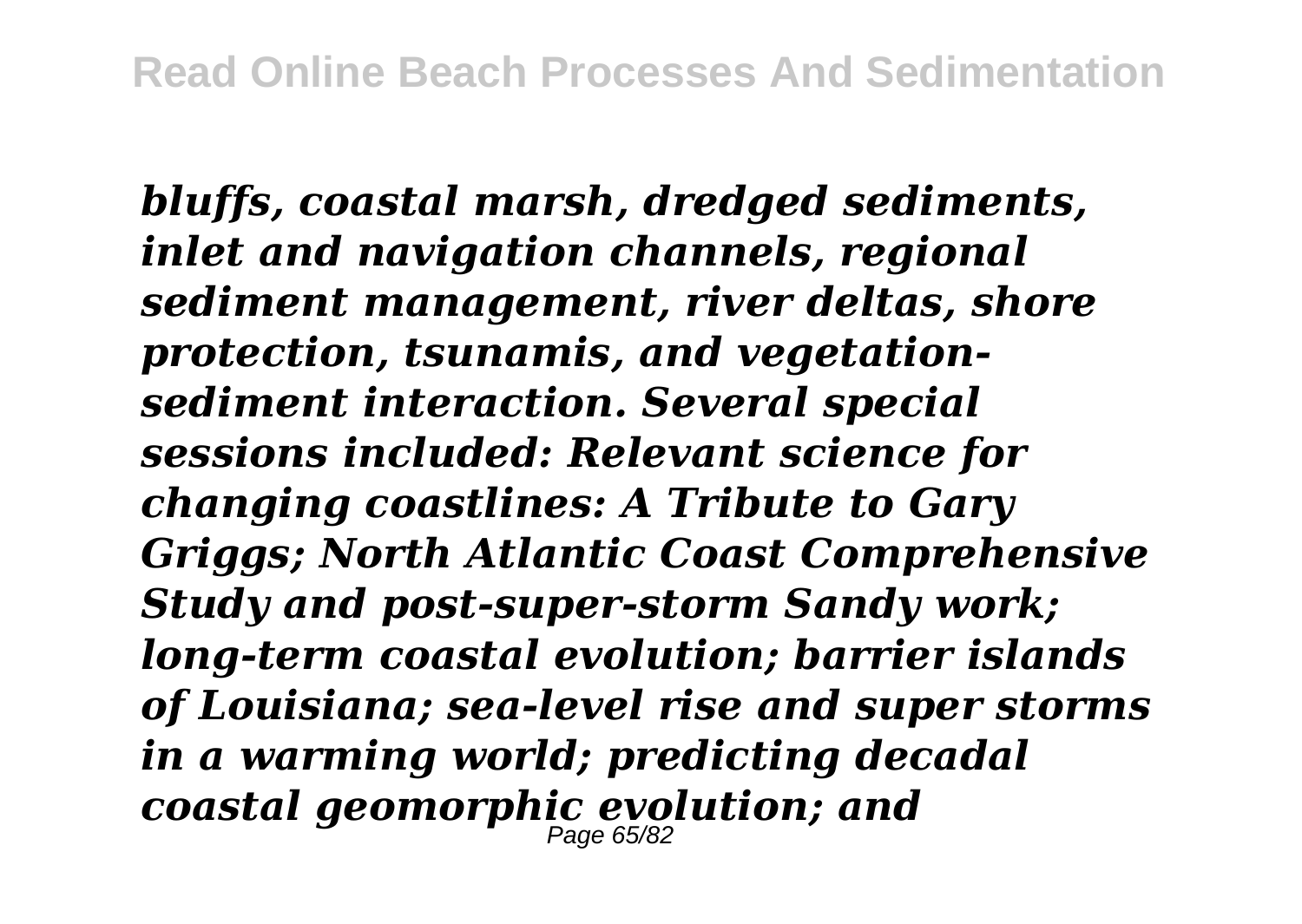*contrasting Pacific coastal behavior with El Ni¤o Southern Oscillation (ENSO), are also featured. Contents:Keynote Addresses:Coastal Evolution and Human-Induced Sea-Level Rise: History and Prognosis (Robert J Nicholls)Addressing Local and Global Sediment Imbalances: Coastal Sediments as Rare Minerals (Dano Roelvink)Barrier Islands:Complex Responses of Barriers to Sea-Level Rise Emerging from a Model of Alongshore-Coupled Dynamic Profile Evolution (Andrew D Ashton & Jorge Lorenzo-Trueba)Deformation of an Isolated* Page 66/82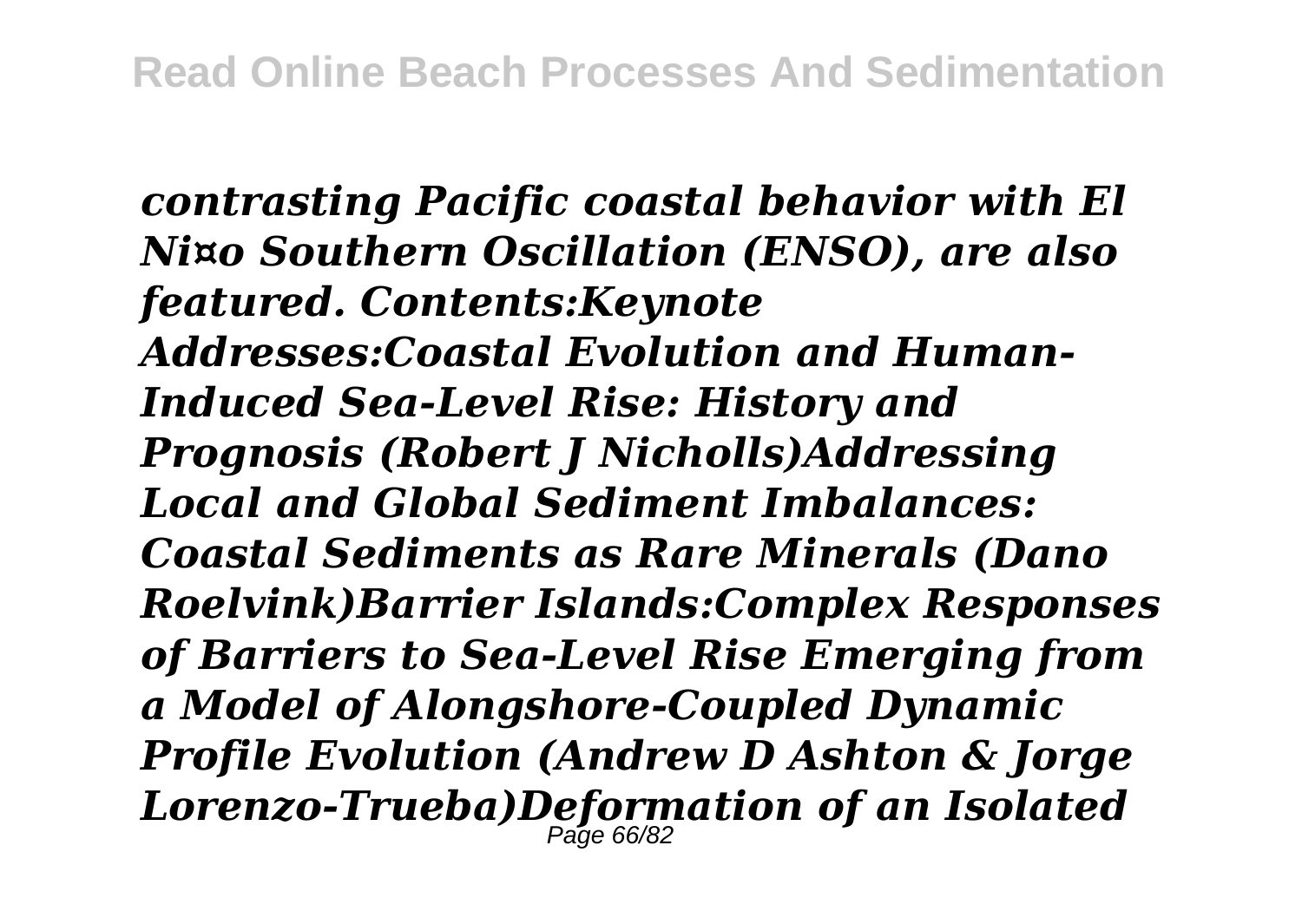*Offshore Sand Bar on Tidal Flat and Mergence with Beach Due to Waves (Toshiro San-Nami, Takaaki Uda, Shiho Miyahara & Masumi Serizawa)Beaches:Modeling Gravel Barrier Resilience During Storms with XBeach-G: The Role of Infiltration (Robert Mccall, Gerhard Masselink, Timothy Poate & Dano Roelvink)Numerical Investigation of Beach Profile Evolution Using a New Sediment Concentration Model (R Rahman, R Jayaratne, A E Tejada-Martinez & P Wang)Beach Changes Triggered by Imbalance of Longshore Sand Transport and* Page 67/82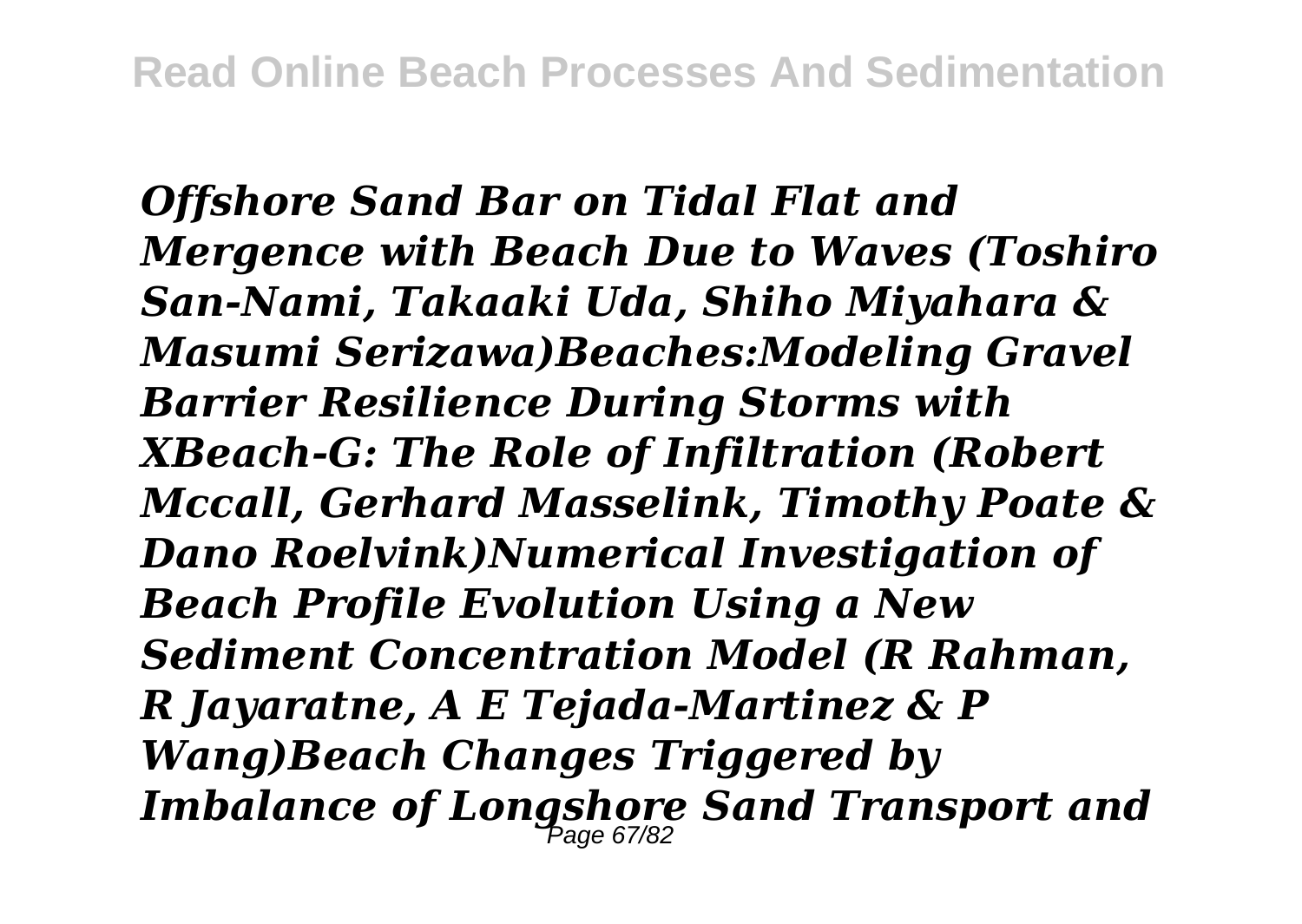*Ground Subsidence on South Kujukuri Beach (Takaaki Uda, Ryoji Yoshida & Takahiro Todoroki)Climate and Sea Level:What Do We Do Now? (J William Kamphuis)A New Profile Fitting Approach to Estimating Beach Recession by Sea Level Rise (Wonchul Cho, Jong Sung Yoon, Dong Soo Hur & Jung L Lee)Coastal Bluffs:Evaluating Changes to Arctic Coastal Bluffs Using Repeat Aerial Photography and Structure-From-Motion Elevation Models (Ann E Gibbs, Matt Nolan & Bruce M Richmond)Puget Sound Feeder Bluff* Page 68/82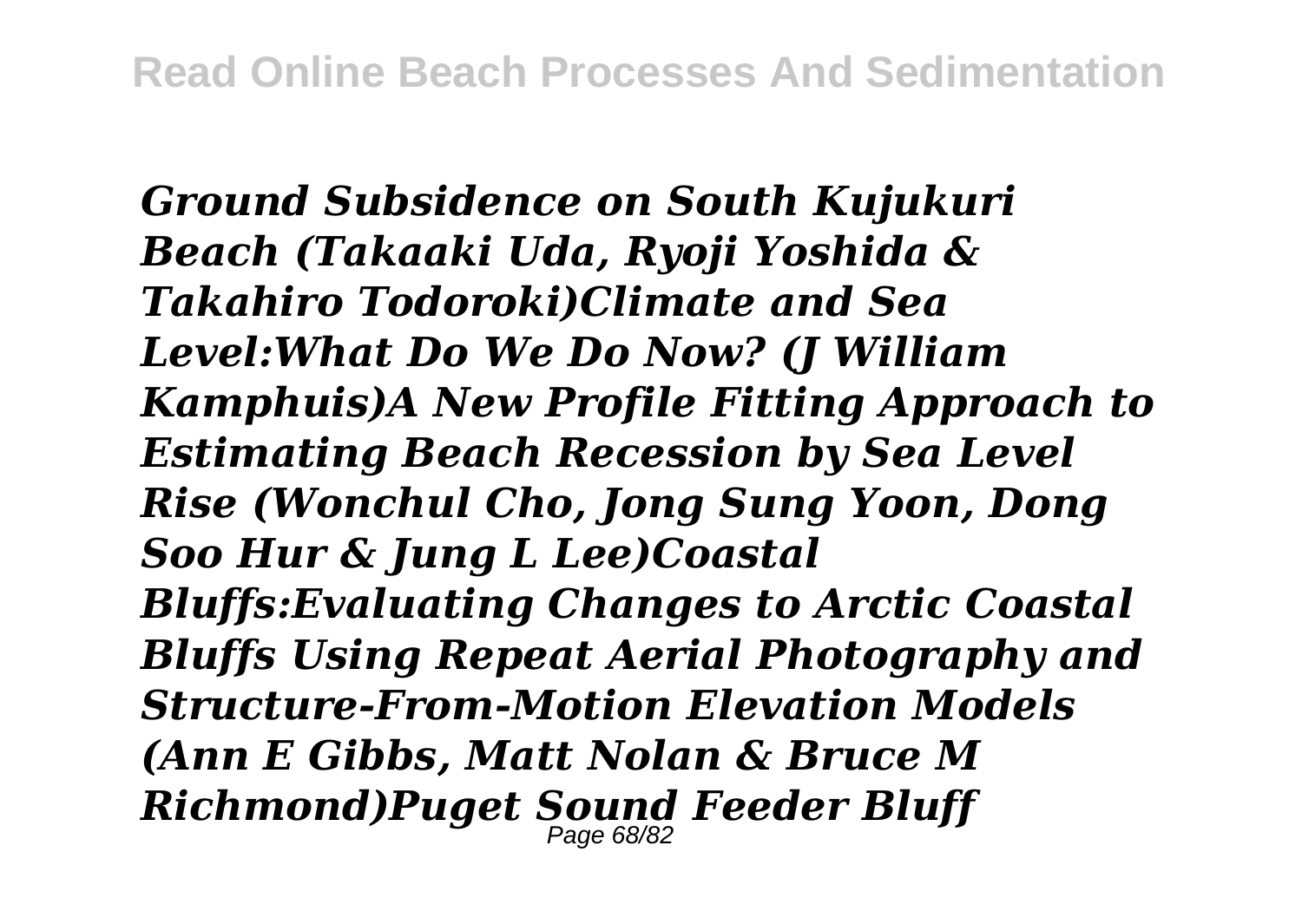*Mapping: Compiling and Completing a Sound-Wide Geomorphic Dataset (Andrea Maclennan, Jim Johannessen & Hugh Shipman)Coastal Marsh and Vegetation:Hydrodynamics and Sediment Dynamics in an Ice Covered Tidal Flat (Urs Neumeier & Colette Cheng)Mechanics of Sediment Suspension and Transport Within a Fringing Reef (Andrew W M Pomeroy, Ryan J Lowe, Marco Ghisalberti, Curt D Storlazzi, Michael Cuttler & Graham Symonds)Cohesive and Noncohesive Sediments:In-Situ Measurement of Erosion* Page 69/82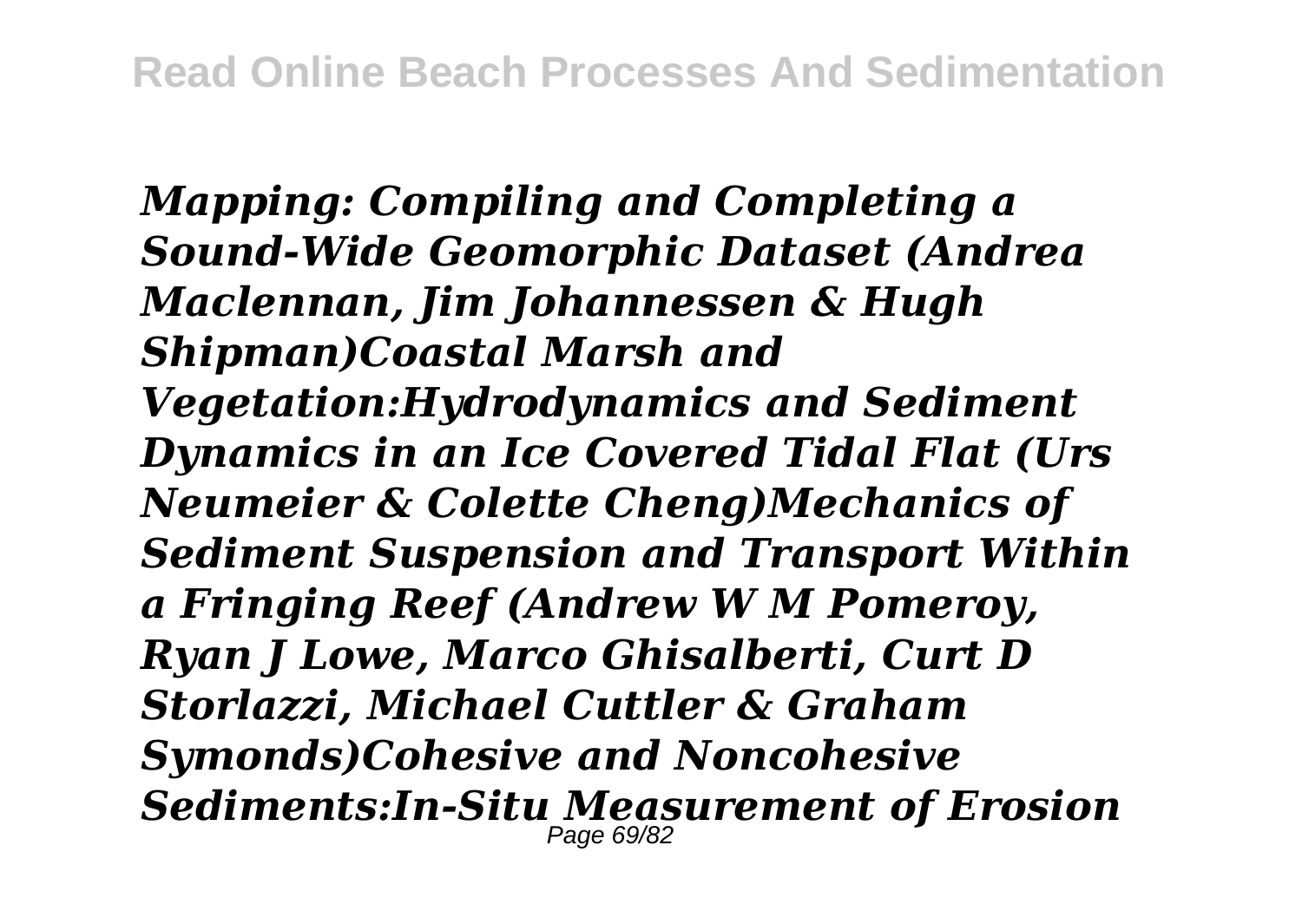*of Mixed Sand-Mud Sediments (Kevin B Briggs & J Calantoni)Stochastic Model of Fluid Mud Transport Under Wave and Current (Yasuyuki Nakagawa, Kazuo Nadaoka, Hiroshi Yagi, Yasuo Nihei & Hiroshi Uchikawa)Dredged Sediment:Numerical Model Studies to Support the Sustainable Management of Dredge Spoil Deposition in a Complex Nearshore Environment (Simon Weppe, Peter Mccomb & Lincoln Coe)Life Cycle Assessment for Dredged Sediment Placement Strategies (Matthew E Bates,* Page 70/82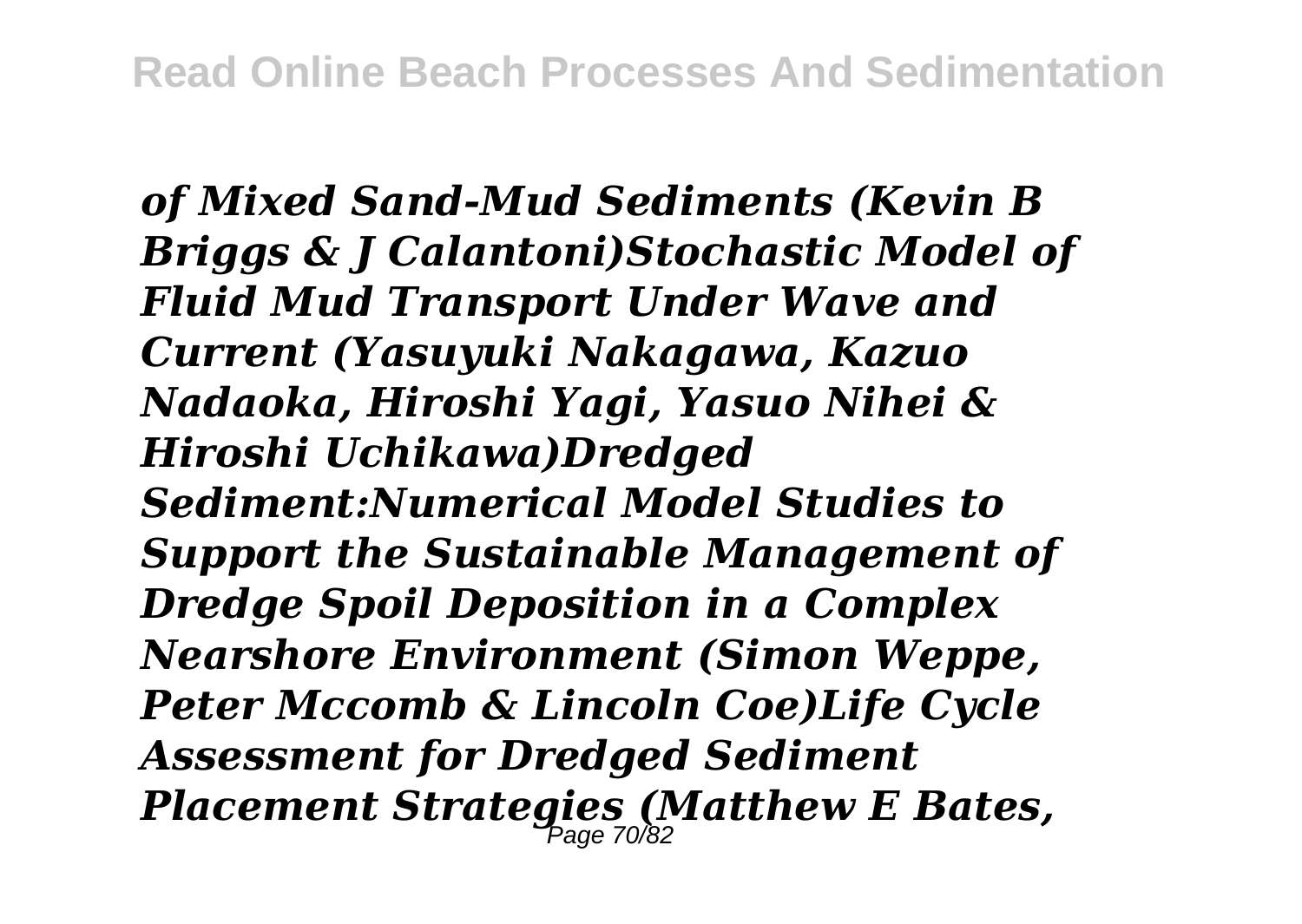*Cate Fox-Lent, Linda Seymour, Ben A Wender & Igor Linkov)Inlet and Navigation Channels:A Tale of Five Harbours: Fluvial vs. Longshore Sediment Sources in Great Lakes Harbours (J Doucette & C Pinilla)Comparing Two Numerical Models in Simulating Hydrodynamics and Sediment Transport at a Dual Inlet System, West-Central Florida (Ping Wang, Jun Cheng, Mark H Horwitz & Kelly R Legault)Regional Sediment Management:Engineering with Nature: Nearshore Berm Placements At Fort Myers Beach And Perdido Key, Florida, USA* Page 71/82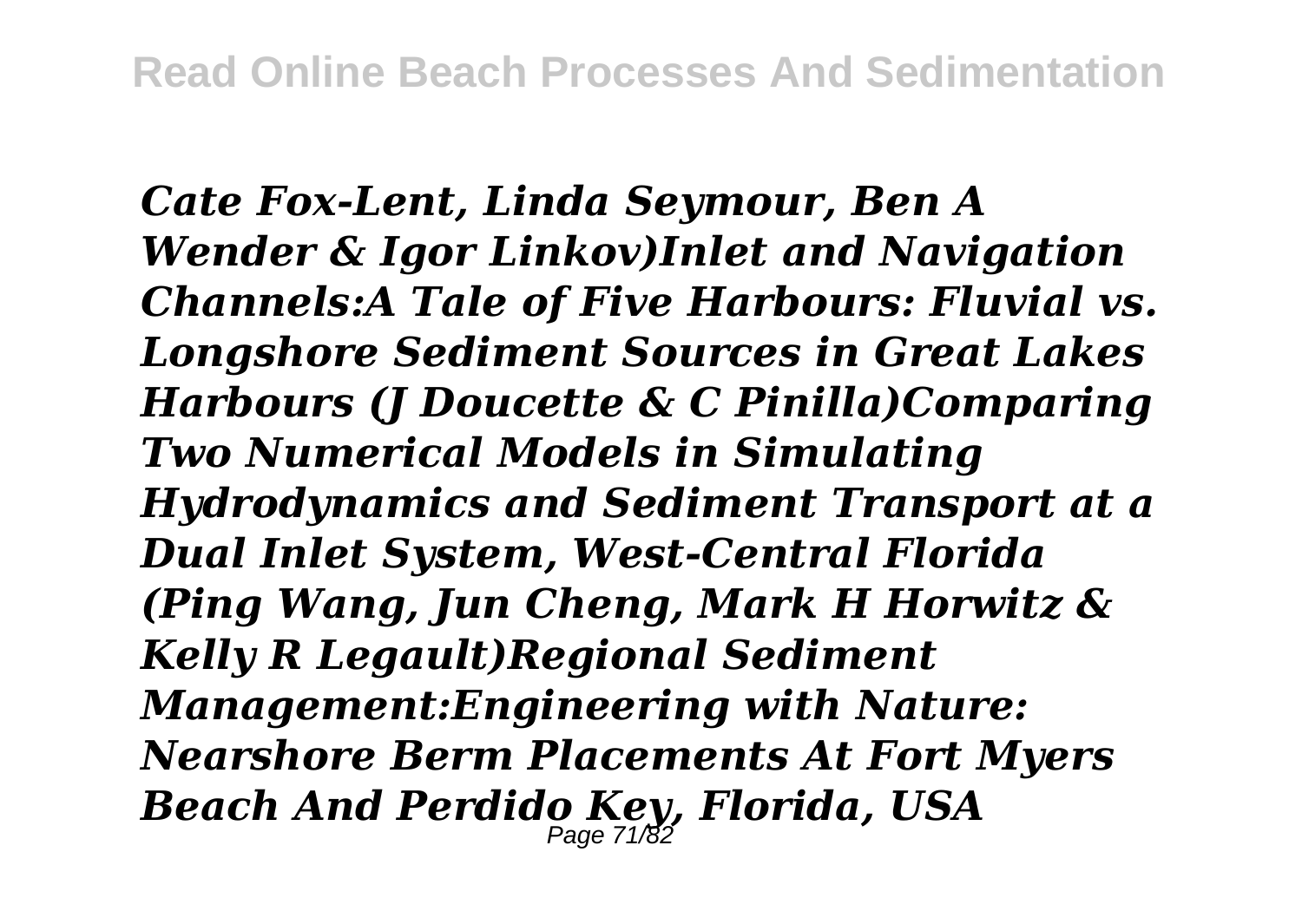*(Katherine E Brutsch, Ping Wang, Julie D Rosati & Cheryl E Pollock)Preview Analysis to Sand Bypass System Design in the Port of Sisal, Yucat n (P E Reyes, P Salles, J L¢pez & E Casillas)River Deltas:Freshwater Vegetation Influence on Sediment Spatial Distribution in River Delta During Flood (W Nardin, D A Edmonds & S Fagherazzi)Observation of Sediment Processes of a Flood Event at the River Mouth of Tenryu, Japan with X-Band Radar and In Situ Measurements (Satoshi Takewaka, Takumi Okabe, Shigeru Kato &*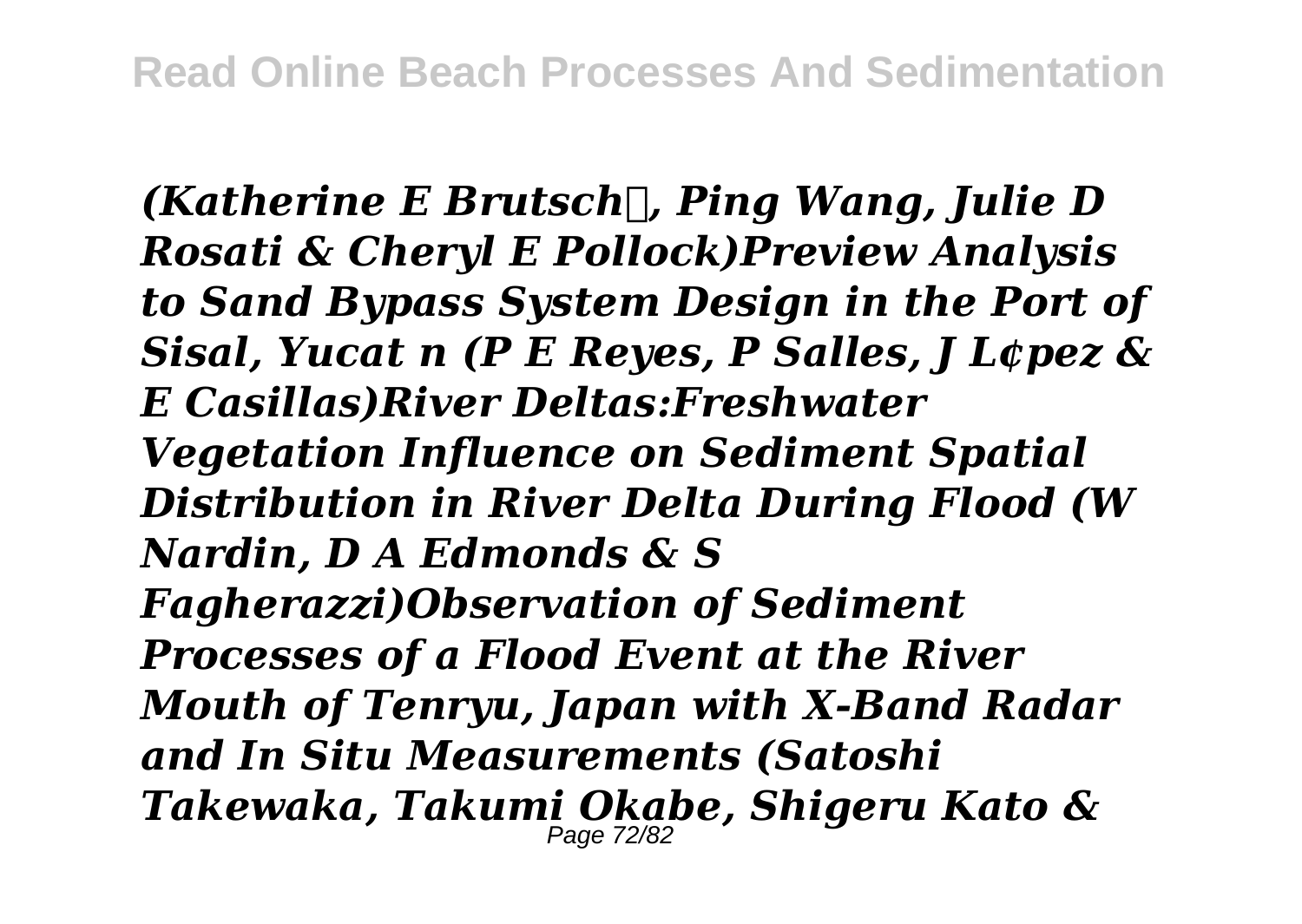*Shinichi Aoki)Shore Protection:Field Observations of Tidal Flow Separation at a Mega-Scale Beach Nourishment (Max Radermacher, Wilmar Zeelenberg, Matthieu De Schipper & Ad Reniers)Ecologically-Oriented Coastal Engineering: A New Approach for Bird Island Restoration and Avian Conservation at Sundown Island, Matagorada Bay, Texas (Cris Weber, Thomas Dixon, Dave Buzan, Juan Moya & Iliana Pe¤a)Tsunamis:Hindcast of Bathymetry Change in Oarai Port, Japan, Caused by the 2011 Tsunami (Yoshiaki Kuriyama,* Page 73/82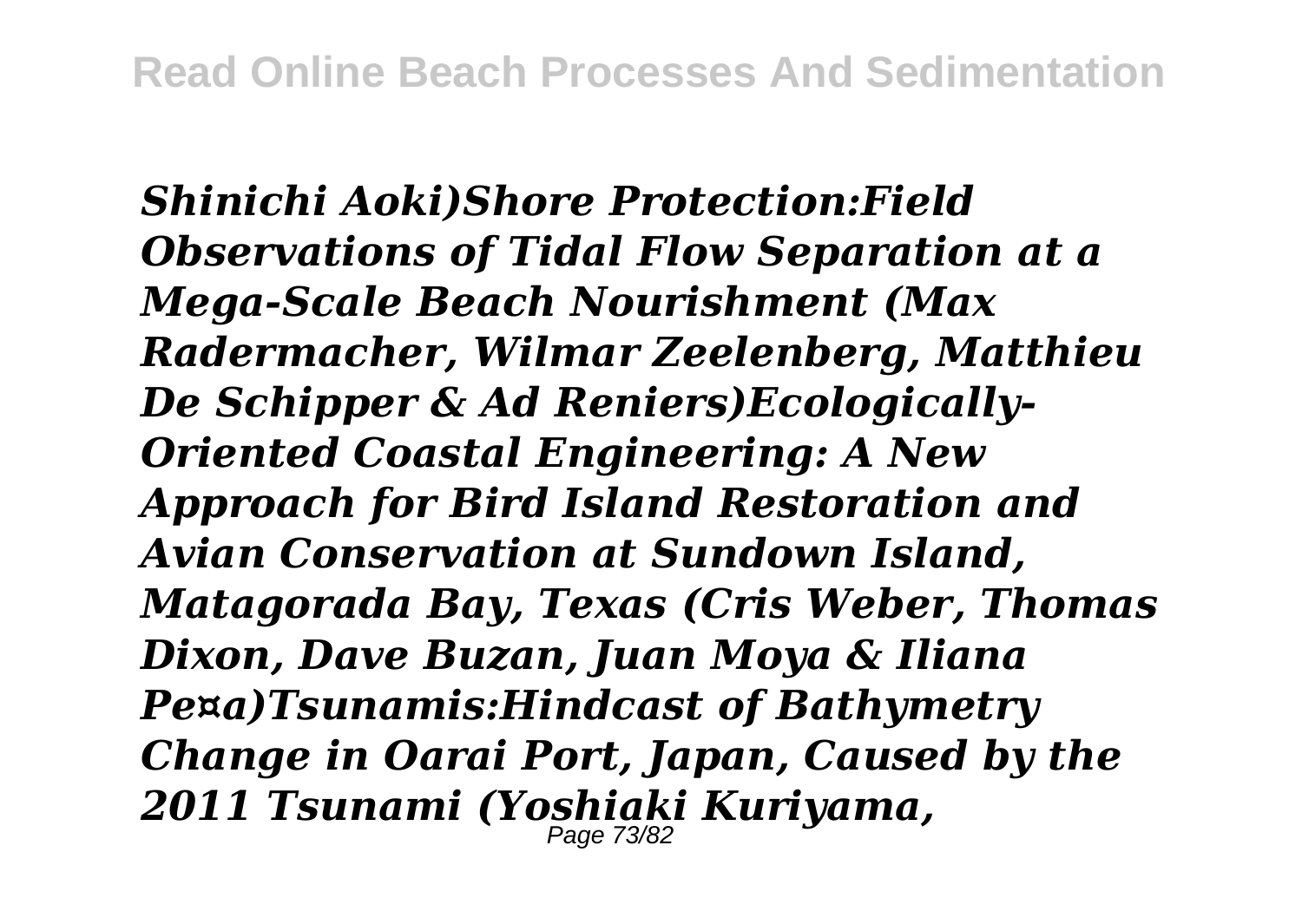*Yoshiyuki Uno & Kazuhiko Honda)Tsunami Sediment Analysis Based on Luminescence Measurement (Shinji Sato, Kanto Nishiguchi & Yusuke Yamanaka)Barrier Island of Louisiana:Mississippi River Delta Plain Barrier Island Sediment Dynamics and Implications for Managing Coastal Transgressionion (Michael D Miner, Ioannis Y Georgiou, Mark Kulp & Duncan Fitzgerald)Differential Sediment Consolidation Associated with Barrier Beach Restoration: Caminada Headland, South Louisiana (Mark R Byrnes, Chester* Page 74/82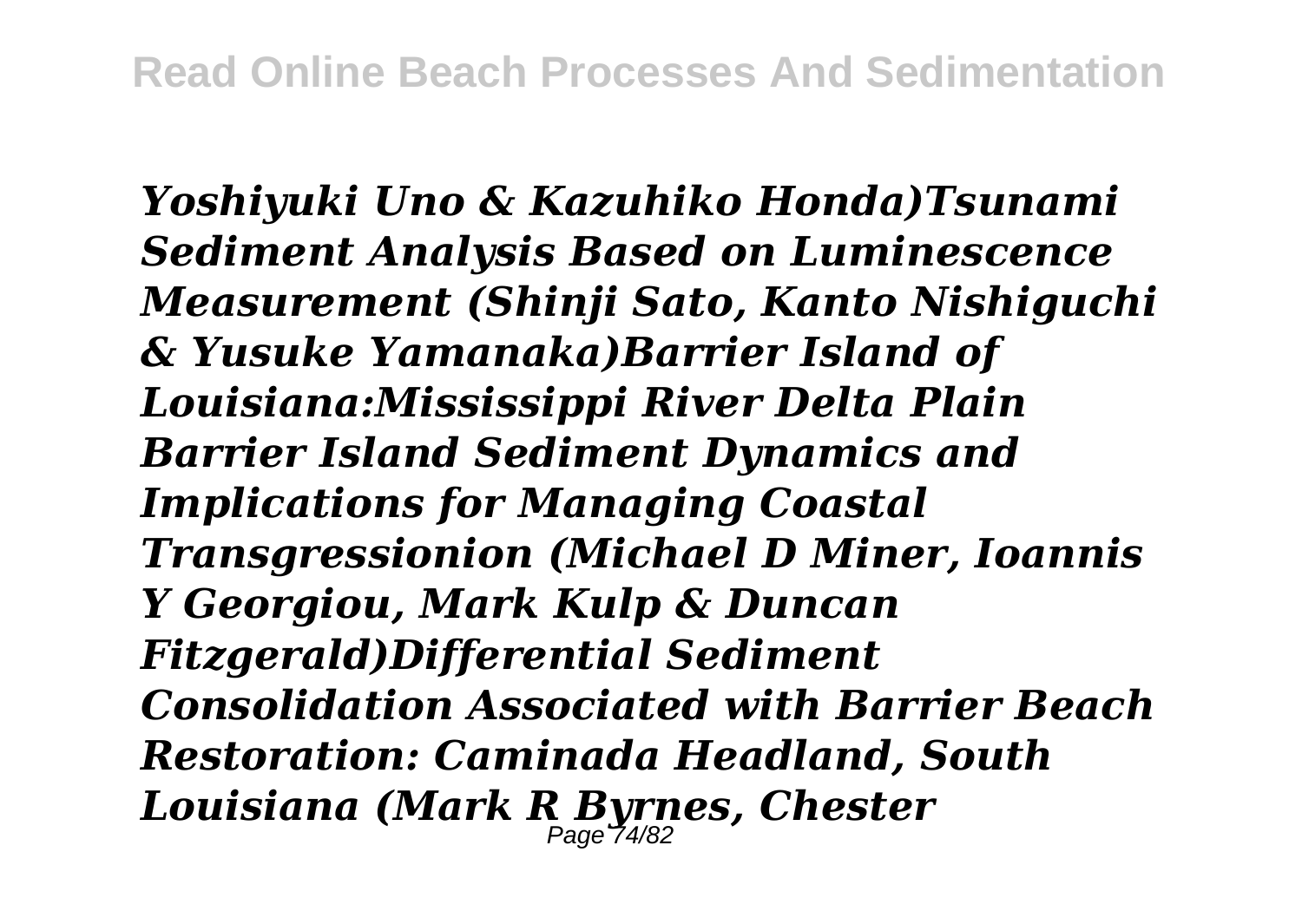*Hedderman, Michael Hasen, P E, Harry Roberts, Syed Khalil & Steven G Underwood)Constrasting Pacific Coastal Behaviour with Enso:Constrasting Pacific Coastal Behaviour with Enso Modeling Interannual to Multi-Decadal Shoreline Rotations of Headland-Bounded Littoral Cells (Dylan Anderson & Peter Ruggiero)Wave Climate Change Associated with Enso Modoki and Tropical Expansion in Southeast Australia and Implications for Coastal Stability (Thomas R Mortlock & Ian D Goodwin)Long Term Coastal* Page 75/82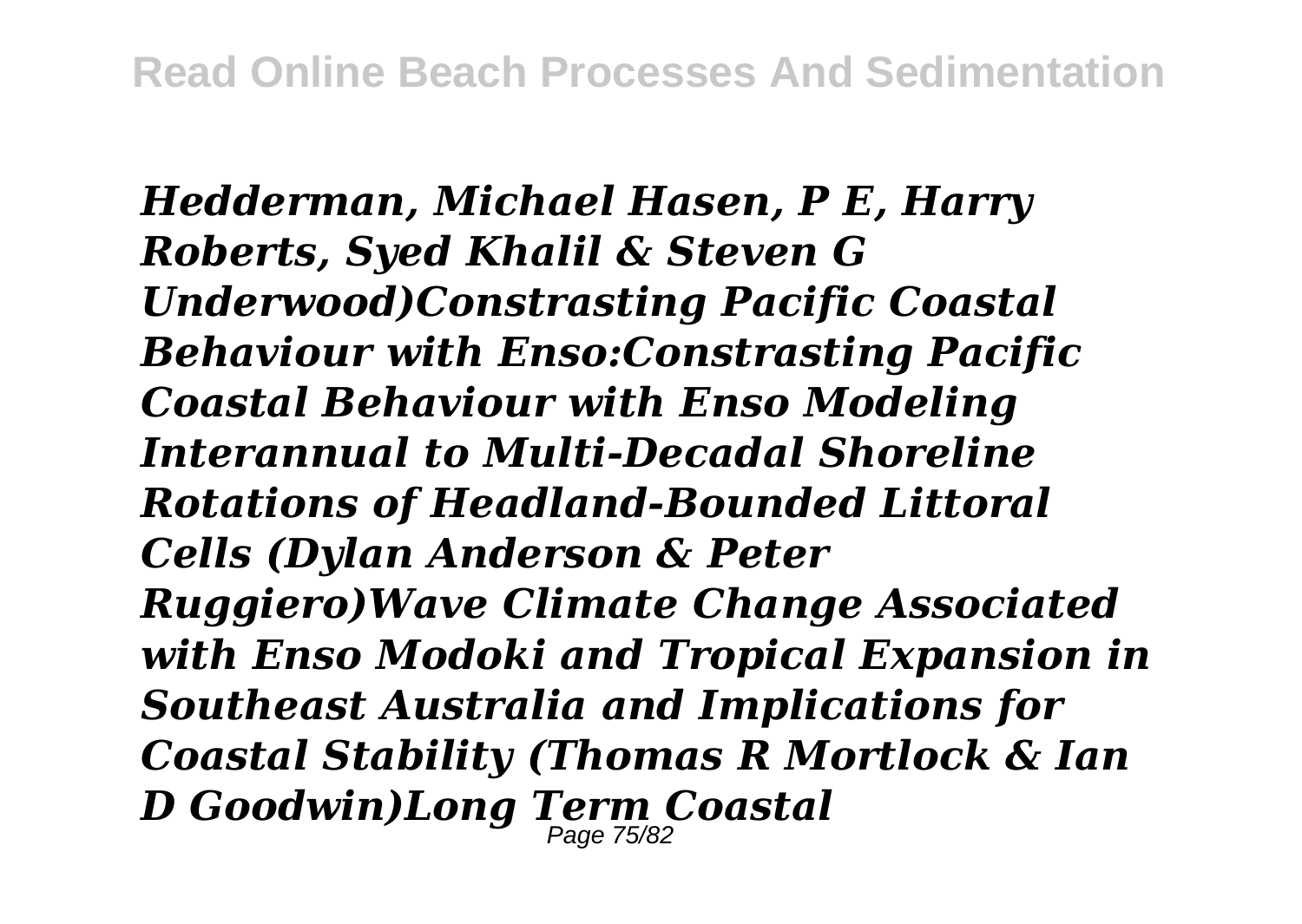*Evolution:Predicting Centuries of Morphodynamics in San Pablo Bay, California: Hindcast and Forecast Including Sea Level Rise (Mick van der Wegen, Bruce E Jaffe & Dano Roelvink)Modelling Long-Term Morphodynamics in Practice: Uncertainties and Compromises (J J Williams, T Conduch & L S Esteves)North Atlantic Coast Comprehensive Study and Post Supper Storm Sandy Work:Modeling the Effects of Hard Structures on Dune Erosion and Overwash ? A Case Study of the Impact of Hurricane Sandy on the New*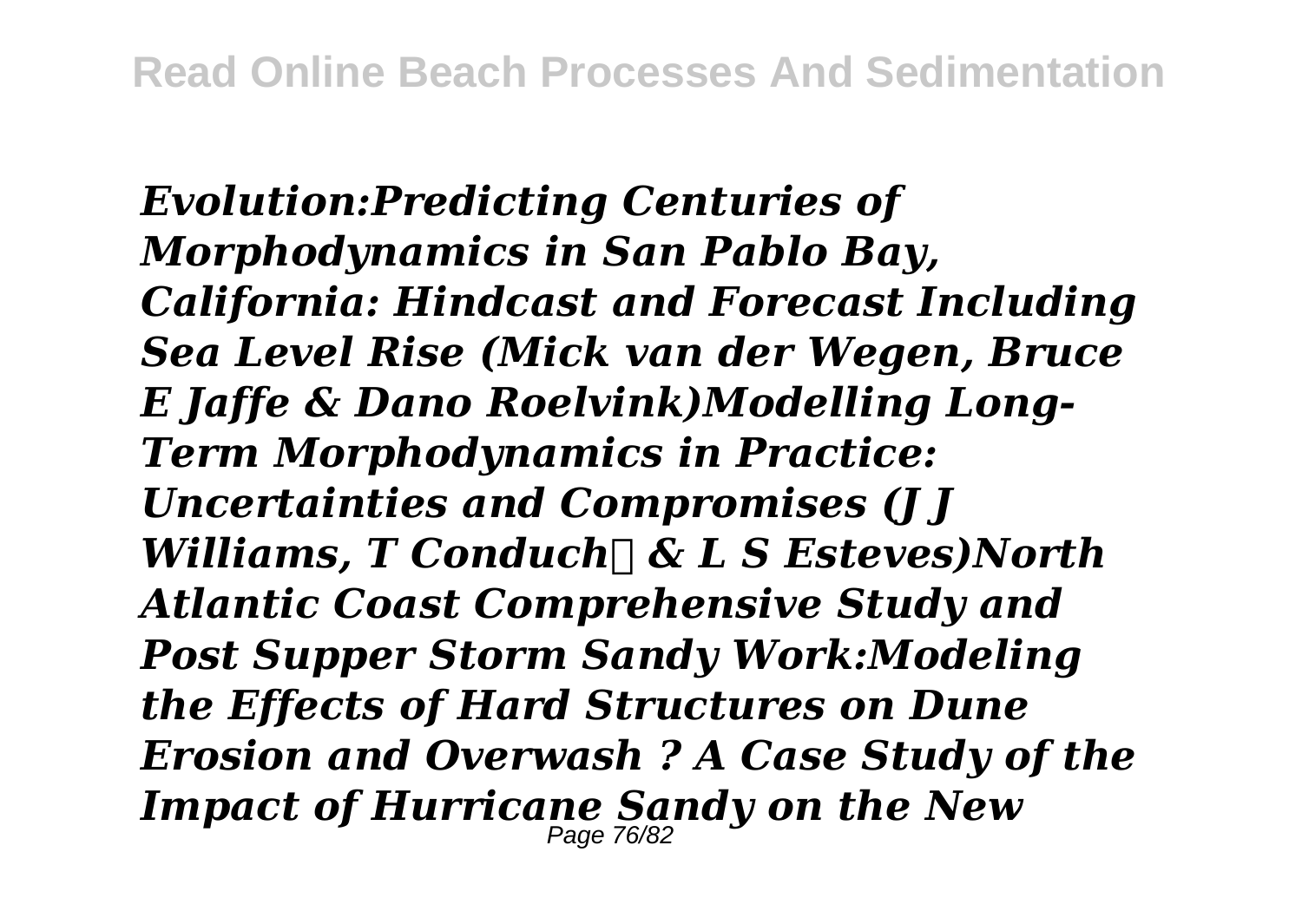*Jersey Coast (C M Nederhoff, Q J Lodder, M Boers, J P Den Bieman & J K Miller)Conceptual Regional Sediment Budget for the US North Atlantic Coast (Julie Dean Rosati, Ashley E Frey, Alison S Grzegorzewski, Coraggio Maglio, Andrew Morang & Robert C Thomas)Predicting Decadal Coastal Geomorphic Evolution:Decadal Scale Shoreline Change Arises from Large-Scale Interactions, While Small-Scale Changes are Forgotten: Observational Evidence (A B Murray, E D Lazarus, L J Moore, J Lightfoot, A D Ashton,* Page 77/82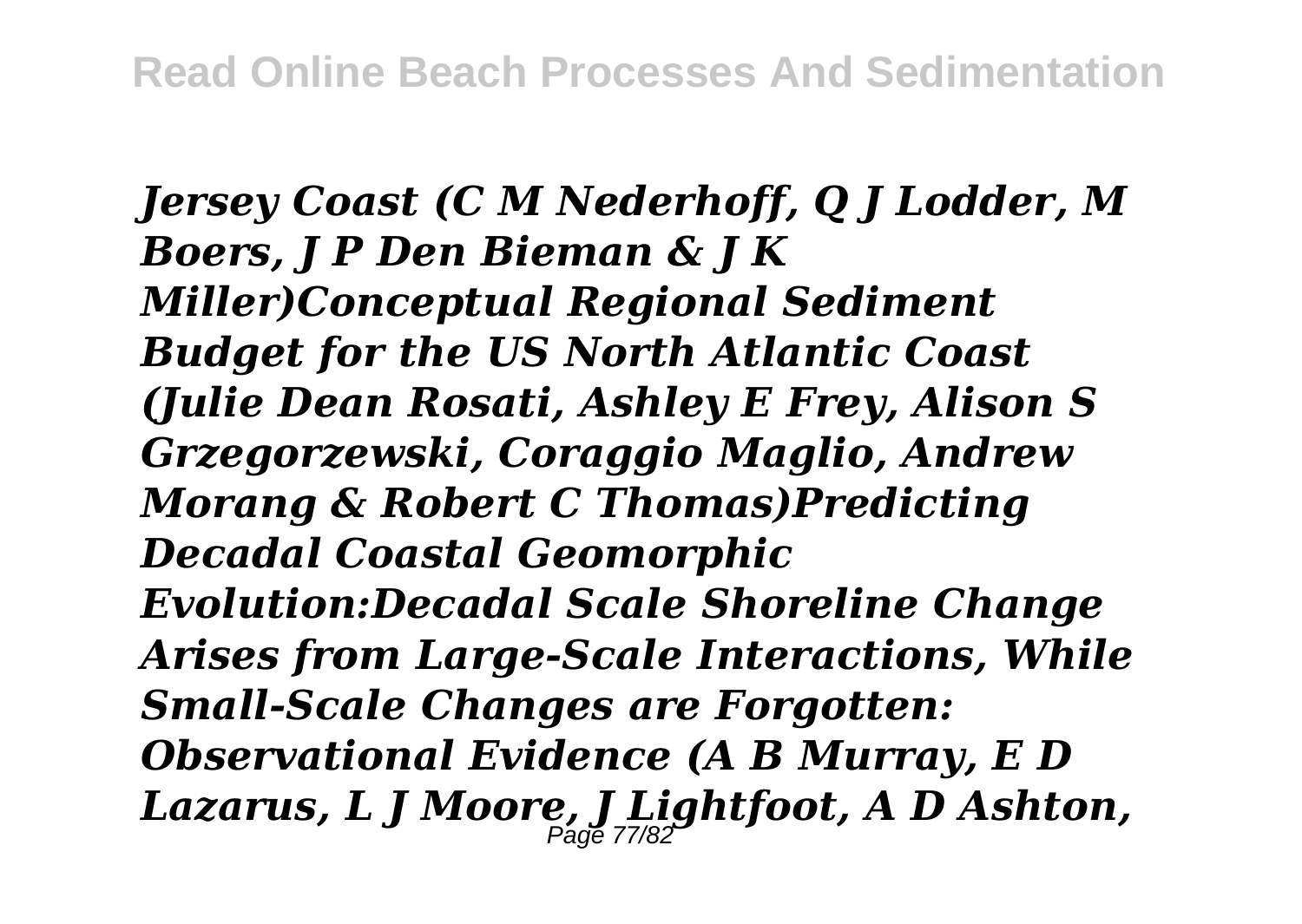*D E Mcnamara & K Ells)Equilibrium-Based Foreshore Beach Profile Change Model for Long-Term Data (Masayuki Banno, Yoshiaki Kuriyama & Noriaki Hashimoto)Relevant Science for Changing Coastline a Tribute to Gary Griggs:Quantifying the Geomorphic Resiliency of Barrier Island Beaches (Cheryl J Hapke, Owen T Brenner & Rachel E Henderson)Sedimentology of Intertidal Sediment Deposits After Dam Removal on a Coastal River (Ian M Miller, Andrea Ogston & Julia Dolan)Sea Level Rise and Super Storm in a Warming World:Multi-Annual* Page 78/82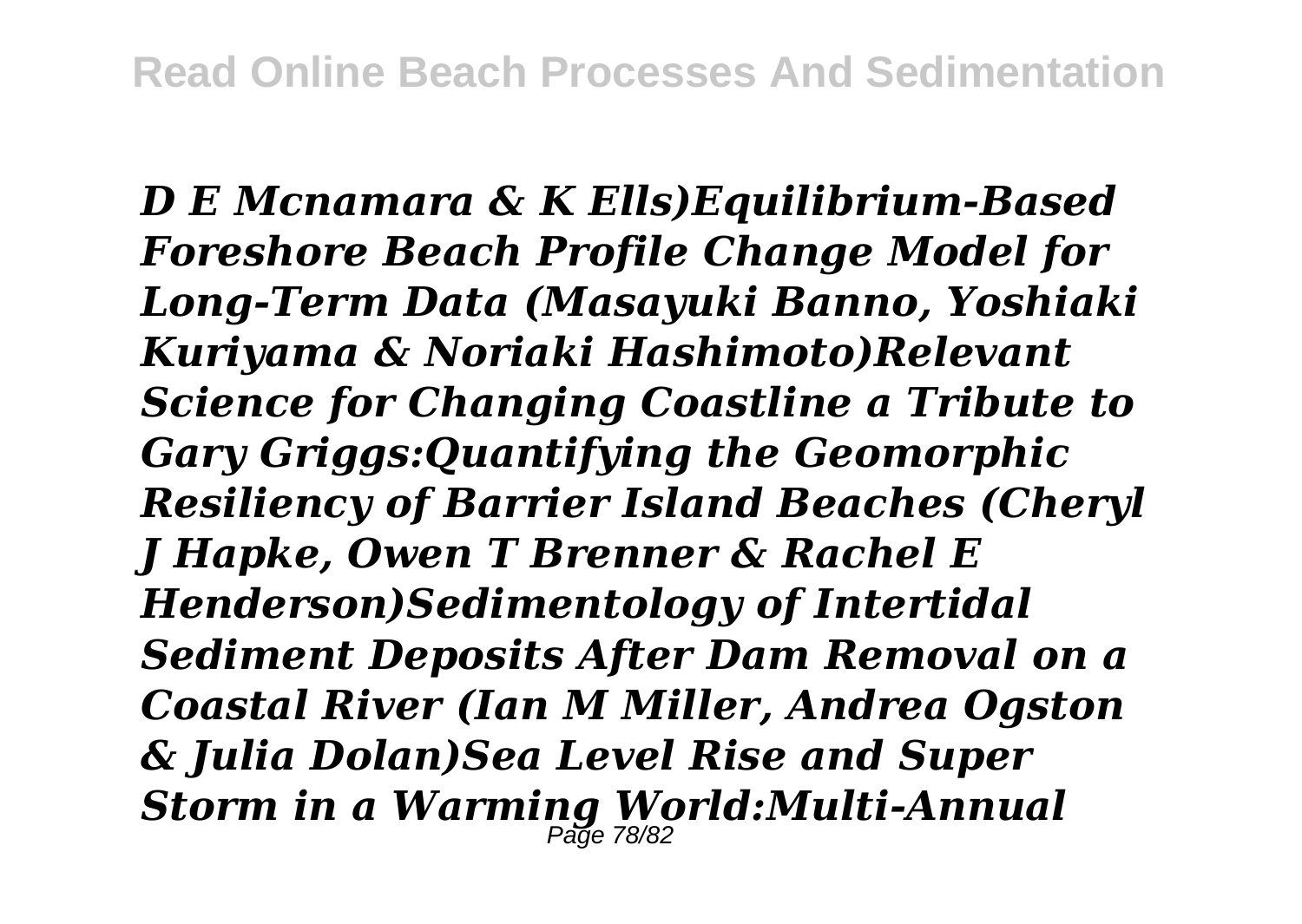*Sand and Gravel Beach Response to Storms in the Southwest of England (Tim Scott, Gerd Masselink, Tim O'hare, Mark Davidson & Paul Russell)Regional Variability in Atlantic Storm Response Along the Southwest Coast of England (Gerd Masselink, Tim Scott, Daniel Conley, Mark Davidson & Paul Russell)and other papers Readership: Graduate students and research in coastal engineering. Key Features:Most up-to-date information and knowledgeBroad world-wide attendanceIn depth technical focus. These proceedings have and should* Page 79/82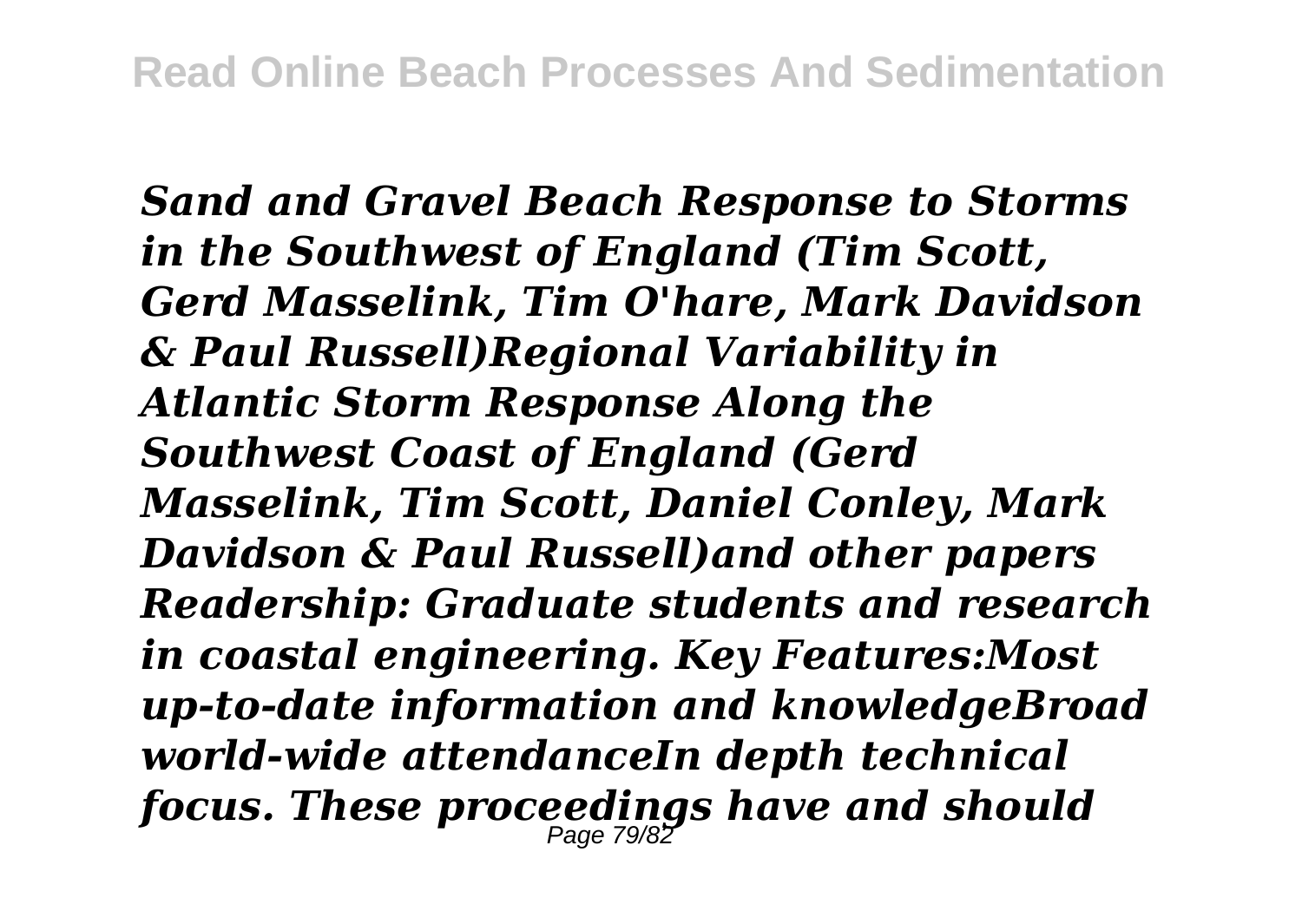*continue to serve as widely used reference booksKeywords:Coastal Engineering;Coastal Geology;Coastal Processes;Shore Protection;Sediment Transport;Beach Processes;Coastal Morphology For the geoscientist, interest in sediment dynamics relates to the understanding of modern processes, together with their extrapolation to the interpretation of ancient deposits within the stratigraphic record. Recently, a number of new techniques and approaches have been developed and a representative selection, by* Page 80/82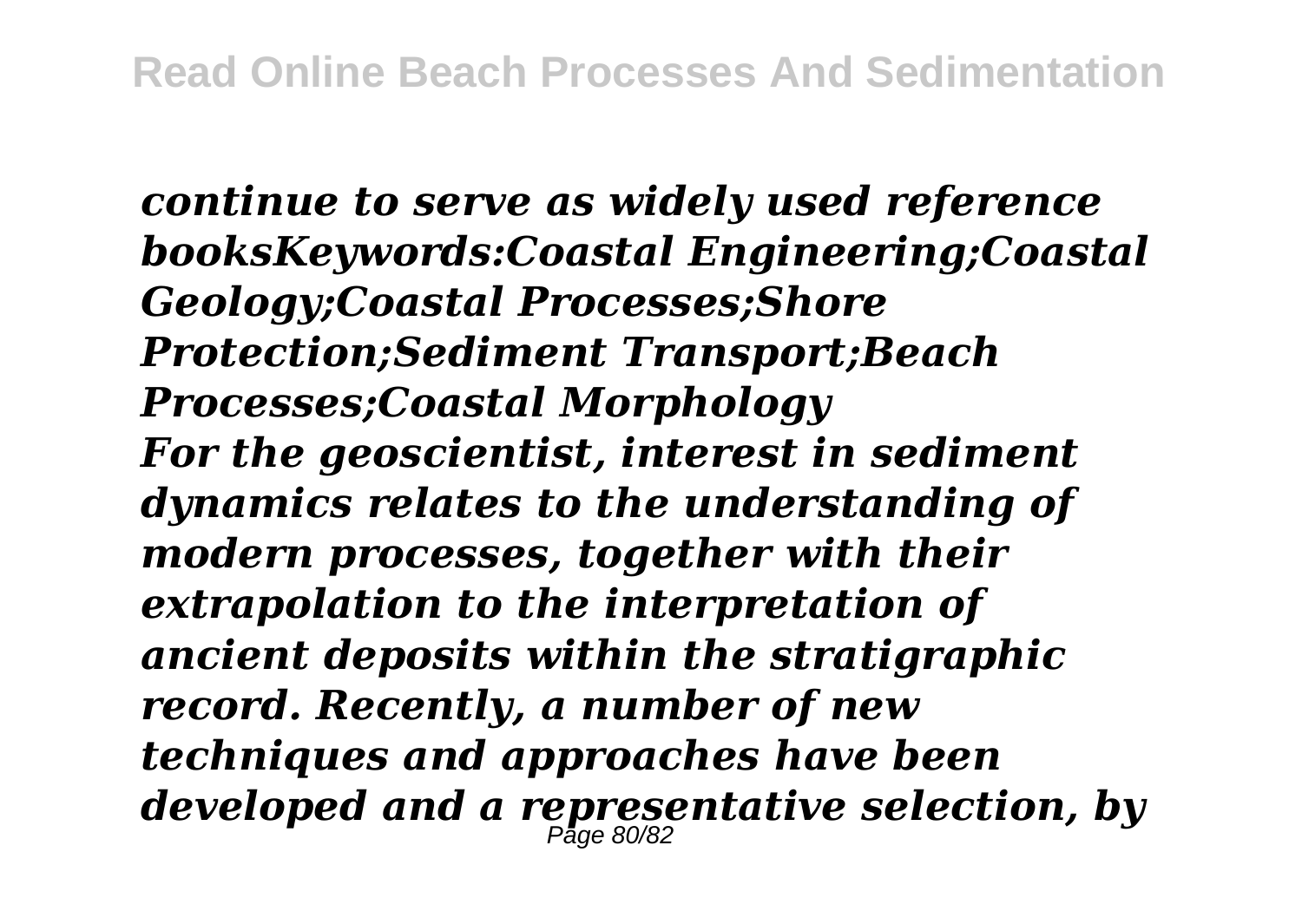*reference to recently undertaken coastal and shelf investigations, is included here: optical and acoustic backscatter measurements; particle tracking; the use of mutibeam imagery; grain-size trend analysis; and analytic, numerical and conceptual modelling. Living with the Shores of Oregon and Washington Mitigating Shore Erosion Along Sheltered Coasts Beach Processes and Nearshore Hydrodynamics of Dhanushkodi,* Page 81/82